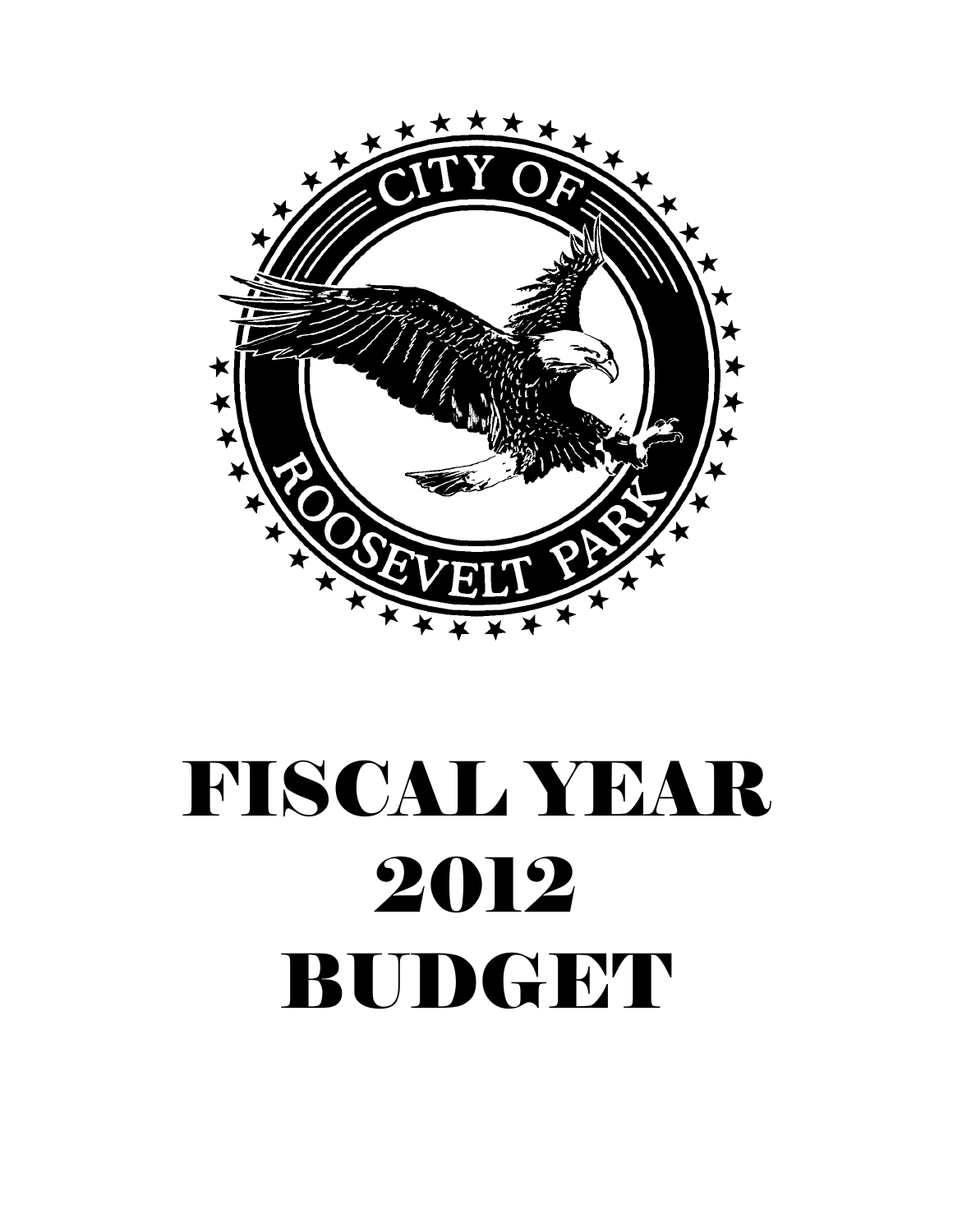

## ELECTED OFFICIALS

Rod Buikema, Mayor

Robert Young, Mayor Pro-Tem Laura Fitzpatrick, Council Member Bob Grevious, Council Member Eric Grimm, Council Member Thomas Hasper, Council Member Susan Lumley, Council Member

## CITY STAFF

Anthony Chandler, City Manager Tammera Harmsen, City Clerk/Treasurer William Regan, Chief of Police David Geyer, Public Works Supervisor Tim Villanueva, Building Official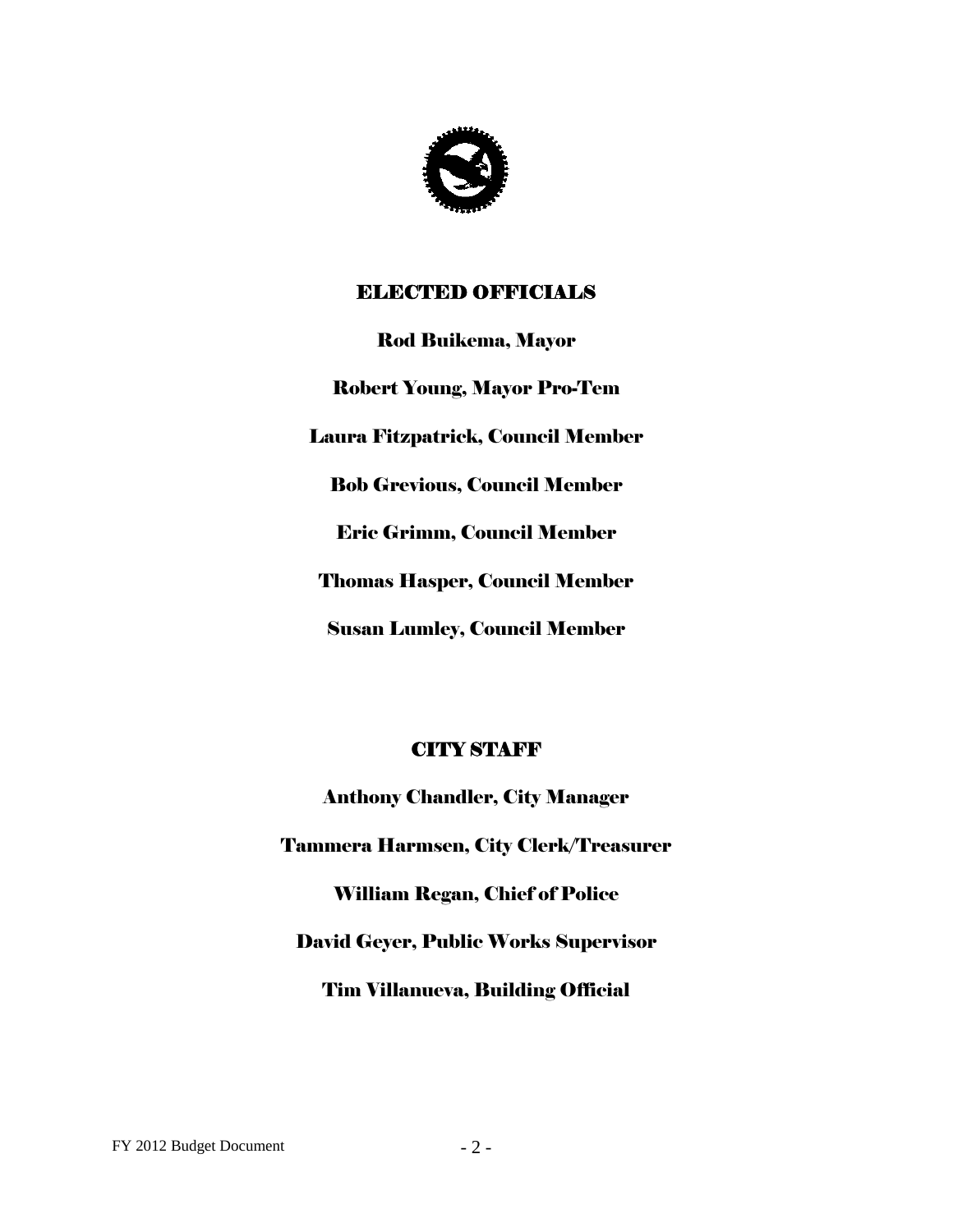## **Roosevelt Park Community Profile**

| Date Incorporated as a City: | 1946                                                                                         |
|------------------------------|----------------------------------------------------------------------------------------------|
| Form of Government:          | Council/Manager                                                                              |
| Land Area:                   | 1.0 square mile                                                                              |
| Population:                  | 3,831 (2010 US Census Bureau estimate)                                                       |
| Governing Body:              | 7 Council Members elected at large serving three<br>year terms with Mayor elected by Council |
| Administration:              | City Manager and Department Heads are appointed<br>by City Council annually                  |

The City of Roosevelt Park remains a viable community that offers safe and quiet neighborhoods. The commercial corridors consisting of Henry Street, Norton Avenue, and Sherman Boulevard form the physical boundary of Roosevelt Park. In addition to these wellused thoroughfares, residents truly savor the local appeal of Broadway Avenue and its many businesses centered on a very distinctive and pedestrian friendly streetscape. Regardless of preference, the City of Roosevelt Park remains an attractive option for all types of businesses and residents. This may include young families relocating to the region, seniors who remain to enjoy the heightened sense of community pride, or entrepreneurs seeking to establish themselves in a ripe environment.

## **City of Roosevelt Park's top Priorities 2011/2012**

In August 2011, the City Council along with City staff orchestrated a brainstorming session with the intent of deriving a list of goals to pursue in the forthcoming year. The results of the session were quite positive, and the ideas that were circulated have culminated into a blueprint that will guide the decision making process and establish our future course of action.

## **List of Goals to Achieve:**

## **1. Equipment Upgrades**

a. Replace old equipment and continue with maintenance efforts on existing equipment.

#### **2. Improve and Maintain City Roads**

a. Continue to focus on improving the condition of our local streets including pot hole repair and re-surfacing projects as warranted.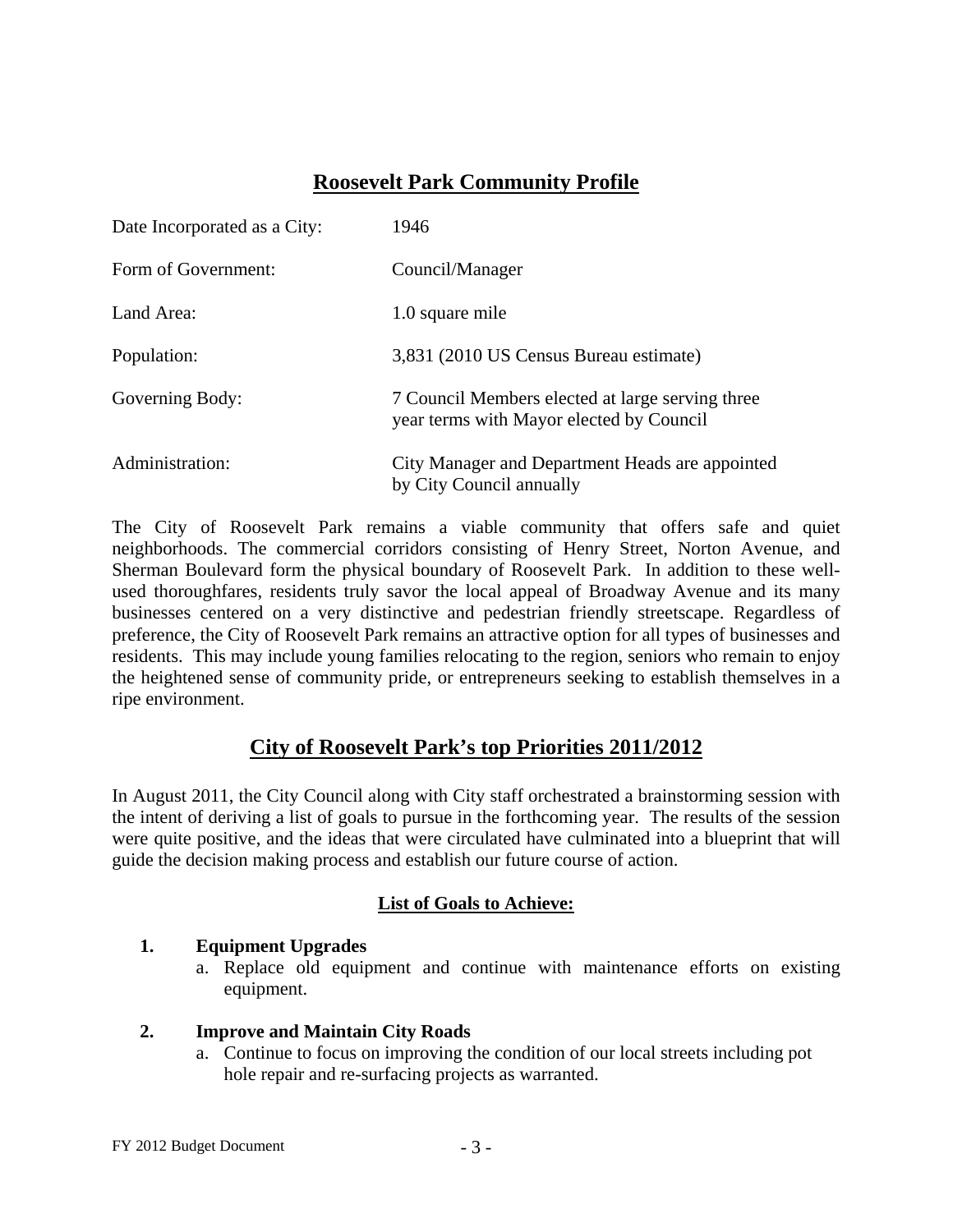#### **3. Search for ways to Share Municipal Services**

a. Seek out partnerships with neighboring jurisdictions to provide cost savings with service delivery and to minimize duplication of basic municipal services.

## **4. Enhance the Marketability of the City**

a. Plan and develop an approach to market the City more effectively in the region. Remain active with the Lakeshore Chamber and Muskegon Area First and utilize their services to enhance local recognition.

## **5. Employee Compensation**

- a. Develop a uniform wage schedule and hiring practice.
- b. Seek out alternatives to the rising cost of employee/retiree benefits.
- c. Create an organizational alignment geared towards the current fiscal environment that will position us into the future.

## **6. Engage the Community with Transparency**

a. Operate City government with a focus on transparency and community involvement.

## **7. Sustainability**

a. Continue to participate with Muskegon Area Sustainability Coalition (MASC) initiatives and become local stewards of sustainable practices.

## **Goal:** Replace and upgrade City-owned equipment

Objectives to achieve: *Utilize the resources available in the Equipment Fund to purchase a plow truck for the DPW.* 

- Purchase a trailer for riding lawn mower
- Obtain pricing for replacement x-mark mower for 2012 or 2013
- Explore and evaluate maintenance program for city equipment
- Continue to modify the equipment replacement schedule

## **Goal:** Continue a strong focus on improving the city roadways

Objectives to achieve: *Fund balances available in the Local and Major Street Funds for resurfacing projects* 

- Glenside Phase III project in 2012
- Prioritize local streets for re-surfacing in 2013
- Implement a plan for future reconstruction projects in Major Streets through WMSRDC

**Goal:** Seek ways to share municipal services

Objectives to achieve: *Develop partnerships with neighboring jurisdictions and county* 

 $FY$  2012 Budget Document  $-4$  -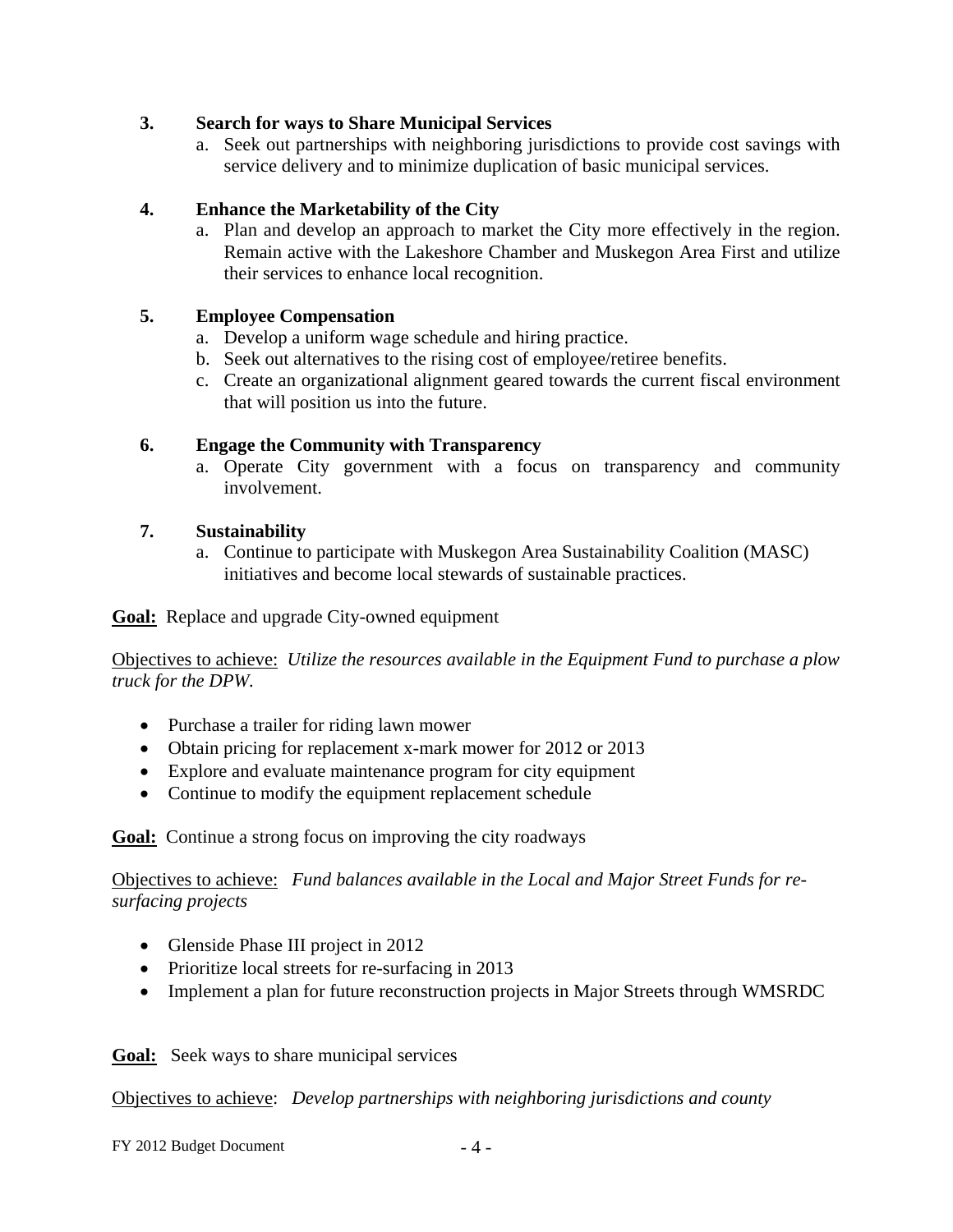- Encourage shared service agreements to reduce overhead costs of service delivery
- Develop and maintain a cost index for basic service delivery
- Seek out alternatives for public services and reduce/eliminate duplication efforts
- Incorporate the Muskegon Lakeshore Chamber Shared Services Report

**Goal:** Increase efforts to advertise the attractive features of the community

Objectives to achieve: *Marketing strategy that will effectively promote the City throughout the region* 

- Consult with Lakeshore Chamber and Muskegon Area First
- Increase the investment potential of residential/commercial areas
- Establish a vision for the future
- Be creative with the DDA funding available
- Continue to provide first-rate residential opportunities by keeping the existing housing stock desirable and increasing property values
- Incorporate public input throughout the process

**Goal:** Restructure employee compensation

Objectives to achieve: *Work to comply with State regulations concerning employee compensation* 

- Establish a uniform hiring procedure
- Qualify for EVIP funding (formerly State Statutory Revenue)
- Combine job function and staff responsibilities where practical to diminish costs of service delivery and continue to seek ways to streamline operations
- Ensure that all staff members become multi-dimensional and make this a standard for all future employees
- To always explore the least expensive alternative while procuring general administrative services

**Goal:** To generate an all encompassing "sense of community"

Objectives to achieve: *Foster a strong will to enrich the lives of our residents and enliven the economic prosperity of the local business owners.* 

- Clean and safe residential areas and commercial zones
- Responsible government action by operating with the utmost integrity and utilizing measures of transparency that will open the lines of communication
- Keep access to information open and interactive for all council members, staff, and residents for more accurate delivery of information
- Develop local outreach programs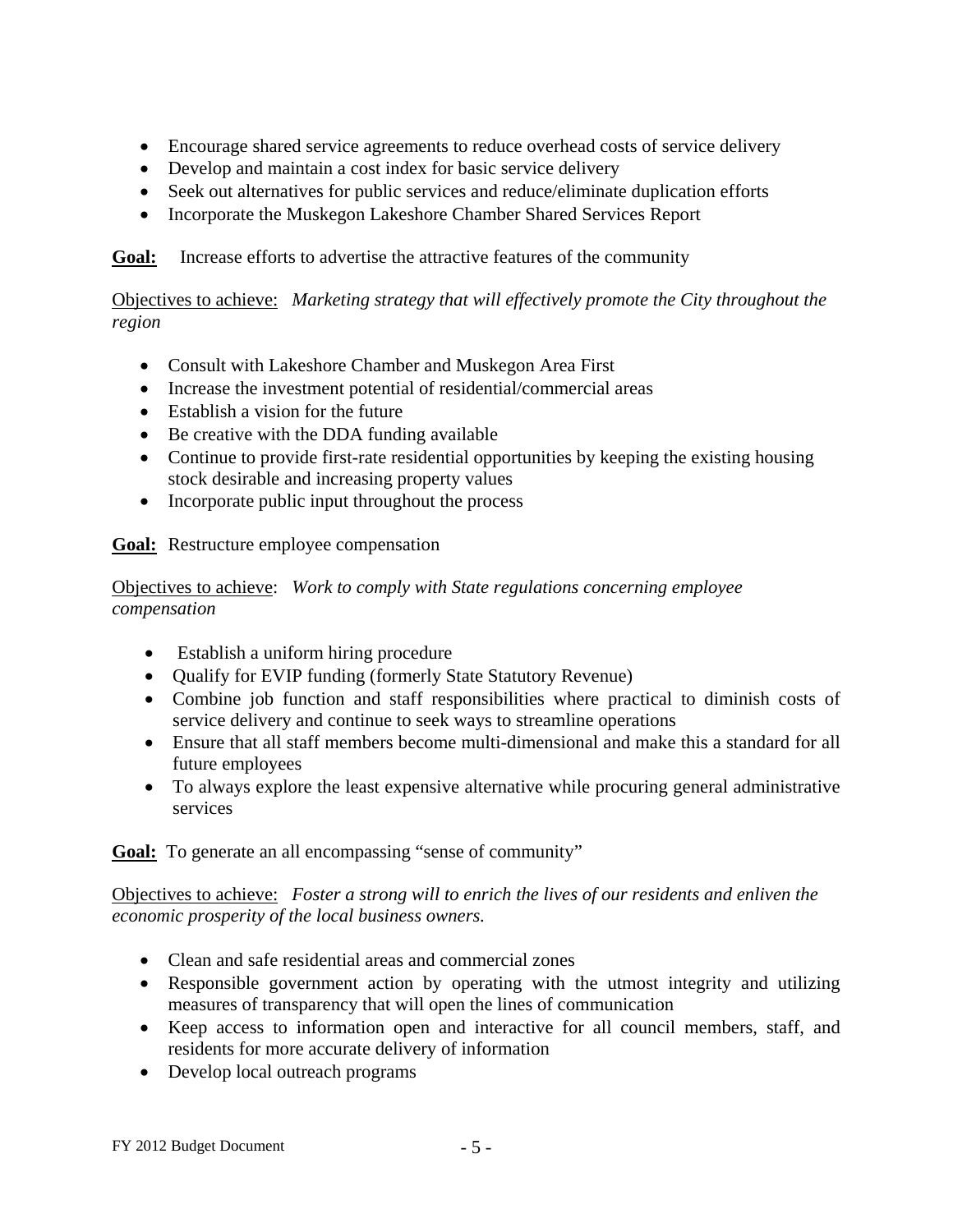

## **THE IMPORTANCE OF ORGANIZATION DEVELOPMENT**

Profitability, productivity, morale, and quality of work are paramount to most organizations because they impact achievement of organization goals. There is an increasing trend to maximize an organization's investment in its employees. Jobs that previously required physical dexterity now require more mental effort. Organizations need to "work smarter" and apply creative ideas and become more imaginative with their collective thought processes.

The work force has also changed. Employees want challenge, recognition, and sense of accomplishment. Empowerment is a crucial factor because employees desire a position that will include worthwhile tasks that result in meaningful relationships with their managers and coworkers. When these needs are not accomplished, overall performance will most certainly decline.

Citizens of today demand continually improving quality. In addition to rapid service delivery, they desire quick implementation of changes and competitive pricing on all purchases. Not to mention other cost saving measures that can only be achieved by innovative organizational practices. The successful organization must be able to overcome the pressing needs of the present but also posses the foresight to effectively deal with the challenges of the future. And for that reason adaptability and responsiveness are essential not only for incremental reductions in service delivery but for overall survival.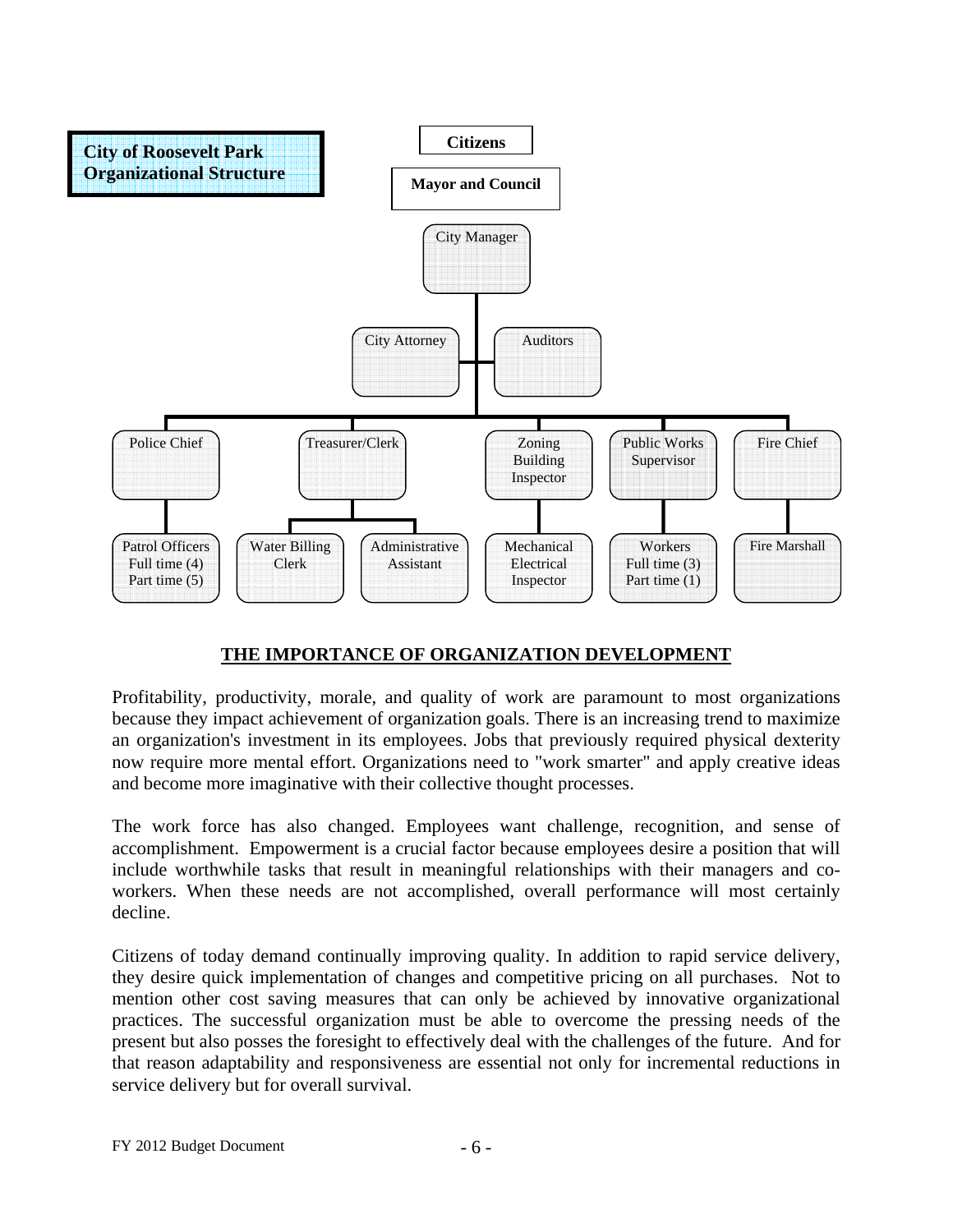## **GENERAL FUND - REVENUES Fund 101**

The 2012 General Fund Budget anticipates receiving \$2,289,330 in revenue. This will be an increase of \$52,400 from 2011 with \$48,500 of that increase the result of a COPS grant. The largest source of revenue used in the General Fund comes directly from Real Property Tax (Account #402) which for 2012 it is expected to total \$1,126,200 or a decline of 3% over the previous year. As indicated above, the levying and collection of property tax remains the primary source of revenue and the FY 2012 Budget maintains the current rate of 11.6 mills for general operating revenue. State Shared Revenue (Account #575) serves as the General Fund's second largest source of revenue and the City is expected in FY 2012 to receive \$275,000 compared to \$281,600 in FY 2011. State revenue sharing falls under two categories; Constitutional and Statutory. Statutory revenue sharing is now disbursed as part of the Economic Vitality Incentive Program (EVIP) and the city's allotment in 2012 is \$23,438. The chart below reflects the reduction trend experienced over the last couple years for both sources of general fund revenue.



The 2012 Budget includes the full charge for the fire services contract within the General Fund however a portion of the transfer from the DDA Fund will assist with the expenditure. The General Fund Budget will more accurately reflect the full cost of this service. As in previous years, assistance from the DDA Fund has been critical towards balancing the General Fund and the amount transferred to the general Fund in 2012 remains at \$156,000.

| Line<br>items | <b>Description</b>                   | 2009<br><b>Actual</b> | 2010<br>Actual | 2011<br><b>Budget</b> | 2012        |
|---------------|--------------------------------------|-----------------------|----------------|-----------------------|-------------|
| 402.000       | <b>Current Real Property Tax</b>     | \$1,159,475           | \$1,115,527    | \$1,149,200           | \$1,126,200 |
| 410.000       | <b>Current Personal Property Tax</b> | \$0                   | \$0            | \$0                   | \$0         |
| 411.000       | Deling. Personal Property Tax        | \$5,065               | \$9,122        | \$3,000               | \$2,000     |
| 412.000       | <b>Special Assessments</b>           | \$0                   | \$0            | \$0                   | \$0         |

#### **FUND 101 – REVENUES**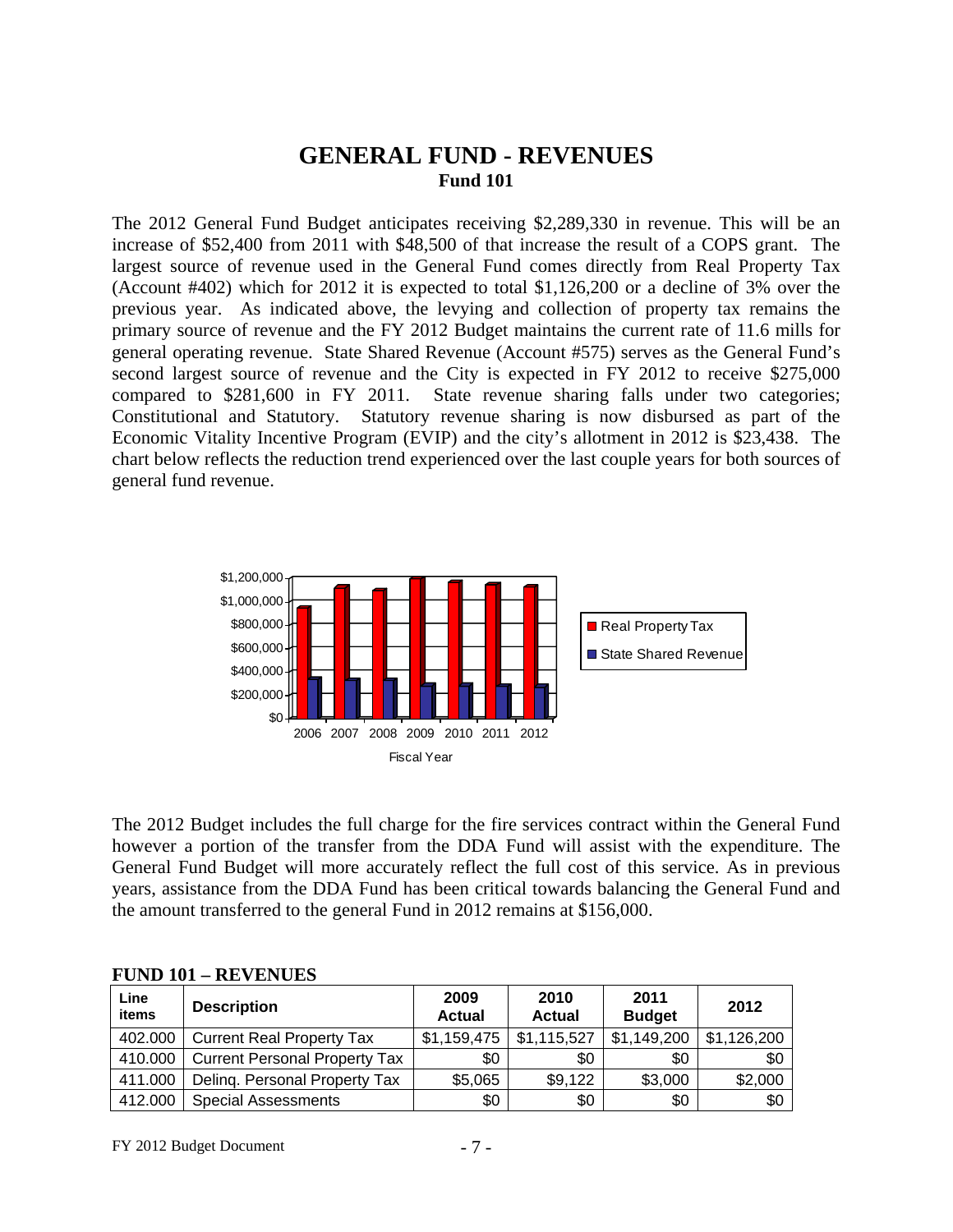|         | <b>Total</b>                        | \$2,320,600 | \$2,258,722 | \$2,236,930 | \$2,289,330 |
|---------|-------------------------------------|-------------|-------------|-------------|-------------|
|         |                                     | \$0         | \$0         | \$0         | \$0         |
| 699.200 | Labor Transfer                      | \$160,015   | \$116,542   | \$164,030   | \$170,500   |
| 699.100 | Office & Garage Reimburse           | \$35,150    | \$35,150    | \$38,700    | \$37,900    |
| 699.000 | Transfer from other Fund            | \$0         | \$0         | \$0         | \$0         |
| 696.000 | Fines - Civil Infractions           | \$50        | \$0         | \$200       | \$0         |
| 695.000 | <b>Grant Revenue</b>                | \$0         | \$57,816    | \$0         | \$48,500    |
| 694.100 | Garbage Bag/Tag Sales               | \$1,868     | \$1,569     | \$1,500     | \$1,500     |
| 694.000 | Miscellaneous Revenue               | \$5,923     | \$13,471    | \$15,000    | \$12,500    |
| 693.000 | <b>Election Reimbursements</b>      | \$0         | \$0         | \$1,000     | \$0         |
| 690.000 | <b>Community Center/Pavilion</b>    | \$7,190     | \$8,665     | \$8,000     | \$8,500     |
| 679.000 | <b>Insurance Claim</b>              | \$0         | \$0         | \$0         | \$0         |
| 676.000 | <b>Administrative Revenue</b>       | \$278,905   | \$260,375   | \$221,800   | \$244,080   |
| 670.000 | Cable Franchise Agreement           | \$49,398    | \$51,559    | \$40,800    | \$50,000    |
| 665.100 | Gain/Loss on Investments            | \$0         | $-$2,403$   | \$0         | \$0         |
| 665.000 | Interest on Investments             | \$6,992     | \$5,066     | \$11,000    | \$7,500     |
| 657.000 | <b>Parking Fines</b>                | \$6,450     | \$5,777     | \$4,000     | \$5,000     |
| 656.000 | <b>District Court Fines</b>         | \$13,814    | \$19,973    | \$12,000    | \$15,000    |
| 655.000 | <b>Forfeitures-Police Matters</b>   | \$1,921     | \$0         | \$1,000     | \$0         |
| 642.100 | Arts & Crafts                       | \$472       | \$307       | \$500       | \$400       |
| 642.000 | <b>Concession Sales</b>             | \$0         | \$0         | \$0         | \$0         |
| 588.000 | <b>DDA Reimbursements</b>           | \$154,000   | \$156,000   | \$156,000   | \$156,000   |
| 576.000 | <b>Liquor Licenses</b>              | \$3,836     | \$3,818     | \$3,700     | \$3,550     |
| 575.000 | <b>State Sales Tax</b>              | \$294,320   | \$280,481   | \$281,600   | \$275,000   |
| 544.000 | <b>State Funded Police Training</b> | \$0         | \$1,393     | \$1,600     | \$0         |
| 480.000 | Plan Review Fees                    | \$2,175     | \$0         | \$500       | \$500       |
| 479.000 | <b>Mechanical Permits</b>           | \$12,325    | \$9,471     | \$10,000    | \$10,000    |
| 478.000 | <b>Plumbing Permits</b>             | \$7,195     | \$4,842     | \$5,500     | \$6,000     |
| 477.000 | <b>Electrical Permits</b>           | \$10,013    | \$7,469     | \$8,800     | \$7,700     |
| 476.000 | <b>Building Permits</b>             | \$23,218    | \$19,246    | \$18,000    | \$18,000    |
| 475.000 | <b>ZBA/Planning Commission</b>      | \$0         | \$0         | \$1,000     | \$250       |
| 453.000 | <b>Rental Certification Fees</b>    | \$4,600     | \$4,950     | \$5,800     | \$10,000    |
| 452.000 | <b>Registration Fees</b>            | \$1,740     | \$2,635     | \$2,200     | \$2,500     |
| 451.000 | <b>Business Licenses</b>            | \$5,005     | \$5,305     | \$5,100     | \$5,250     |
| 448.000 | <b>Collection Fees</b>              | \$61,408    | \$60,264    | \$58,400    | \$60,000    |
| 446.000 | Interest on Taxes                   | \$5,077     | \$1,332     | \$4,000     | \$2,000     |
| 437.000 | IFT & CFT Taxes                     | \$3,000     | \$3,000     | \$3,000     | \$3,000     |
| 415.000 | Interest on Special Assmnts.        | \$0         | \$0         | \$0         | \$0         |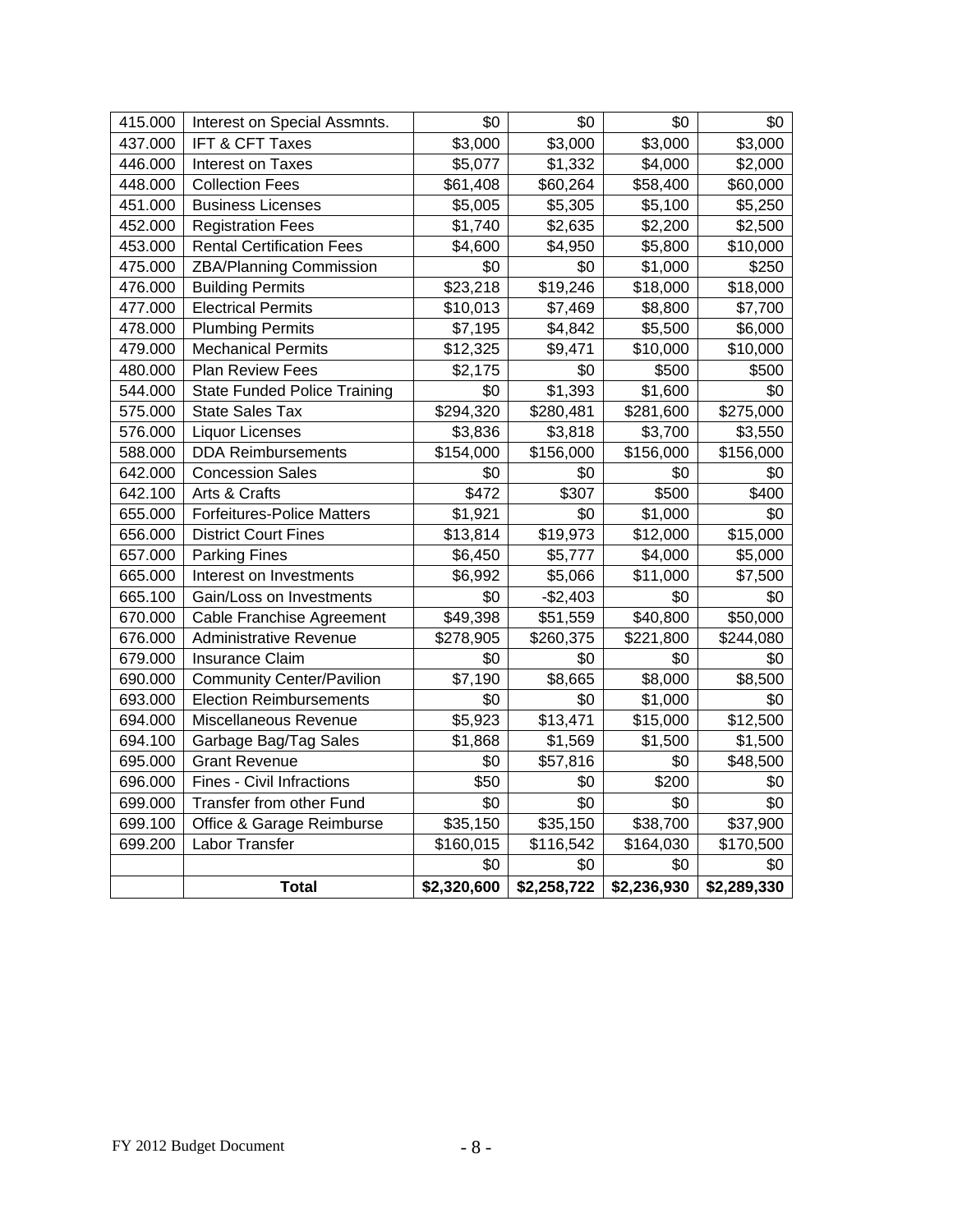## **GENERAL FUND – EXPENDITURES Fund 101**

The proposed General Fund expenditures for 2012 total \$2,196,135 which is a slight increase of \$10,335 from the budgeted amount in 2011. Reduced staffing and the expanded use of part-time employees have been significant and will continue to be critical in balancing the 2012 General Fund. The city continues to provide services with fewer resources. DPW is operating with fewer full-time staff, as is City Hall and the Police Department. Steady increases in items over which we have very little control such as health insurance and retirement for both active and our retired employees creates a significant challenge to maintain a balanced budget.

The past several years have brought unprecedented increases in heath insurance costs to all local governments, and with no end in sight this dilemma poses a serious concern to future budgets. In 2011 the City paid 36% more for employee health insurance and the same coverage is expected to rise another 25% in 2012. This equates to an increase of 56% in a two year time frame. Currently, the City of Roosevelt Park is considering efforts that will reduce health insurance costs such as employee cost-sharing or changing the insurance provider. As these costs continue to rise we must commit to an ongoing evaluation and search for alternatives to prevent this from impacting the City's long term financial condition.



**General Fund**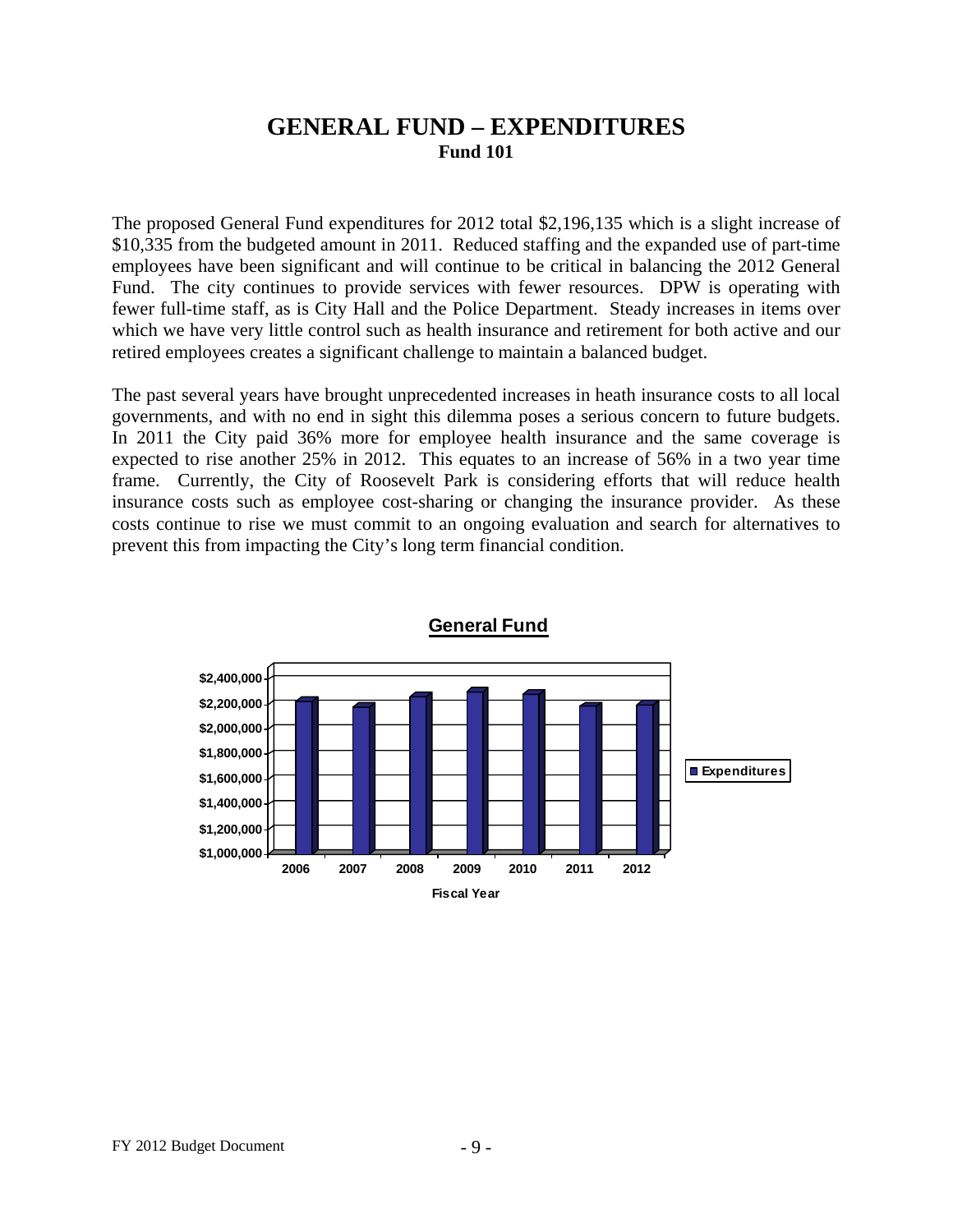

The City Council is responsible for the legislative actions of the City of Roosevelt Park such as passing ordinances, resolutions and proclamations and to "exercise all the legislative powers conferred upon the City by the Constitution, the General Laws of the State of Michigan and by this Charter". Further, "Each Council Member shall hold office for a term of three (3) years from the first Monday following the regular City election at which they are elected. The terms of office shall be limited to three consecutive terms of three years". Also, "City Council shall appoint a City Manager, a Clerk, an Assessor, a Treasurer, a Chief of Police, a Superintendent of Public Works, a Fire Chief, a Board of Review and such additional offices as it deems necessary for the operation of the City government". (Source: Charter of the City of Roosevelt Park)

| Line<br>items | <b>Description</b>             | 2009<br><b>Actual</b> | 2010<br><b>Actual</b> | 2011<br><b>Budget</b> | 2012     |
|---------------|--------------------------------|-----------------------|-----------------------|-----------------------|----------|
| 703.000       | Salaries - Per Diem            | \$5,175               | \$4,692               | \$5,700               | \$5,700  |
| 714.000       | <b>Fringe Benefits</b>         | \$9                   | \$58                  | \$100                 | \$100    |
| 715.000       | City's Share - Social Security | \$396                 | \$321                 | \$400                 | \$400    |
| 856.000       | <b>Meeting Expense</b>         | \$375                 | \$517                 | \$500                 | \$800    |
| 864.000       | Conferences & Workshops        | \$1,063               | \$913                 | \$5,000               | \$3,000  |
| 880.000       | <b>Public Relations</b>        | \$1,603               | \$2,268               | \$1,600               | \$1,600  |
| 882.000       | <b>Personnel Relations</b>     | \$520                 | \$859                 | \$800                 | \$800    |
| 884.000       | Mayor Exchange                 | \$0                   | \$0                   | \$0                   | \$0      |
| 886.000       | <b>Civic Promotion</b>         | \$330                 | \$252                 | \$500                 | \$650    |
| 956.000       | Miscellaneous                  | \$227                 | \$449                 | \$500                 | \$400    |
| 958.000       | Memberships & Dues             | \$0                   | \$355                 | \$300                 | \$300    |
|               | Total                          | \$9,698               | \$10,683              | \$15,400              | \$13,750 |

#### **DEPT 101 – CITY COUNCIL**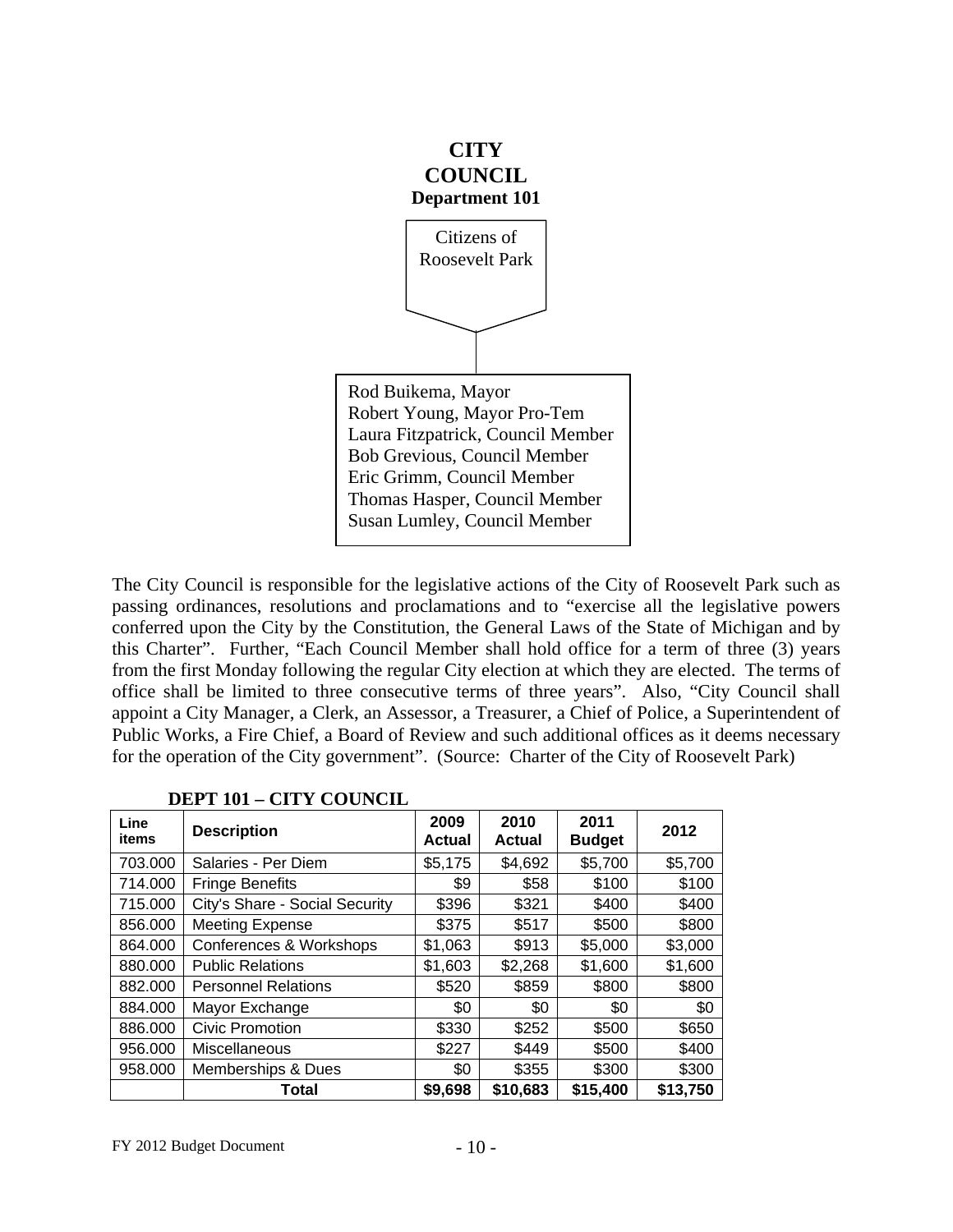## **CITY ATTORNEY Department 145**

The City Attorney is responsible for representing the City in all litigation, prosecution and general legal matters. The City Attorney is appointed by City Council and works under the direction of the City Manager. The city is pursuing several options for legal services and will be reviewing proposals from local legal firms.

| Line<br>items | <b>Description</b>            | 2009<br><b>Actual</b> | 2010<br><b>Actual</b> | 2011<br><b>Budget</b> | 2012     |
|---------------|-------------------------------|-----------------------|-----------------------|-----------------------|----------|
| 826.000       | Legal Fees                    | \$21,655              | \$31,560              | \$17,800              | \$17,500 |
| 827.000       | Legal Fees - Special          | \$19,966              | \$14,721              | \$1,000               | \$3,500  |
| 828.000       | Prosecution                   | \$11,610              | \$22,976              | \$8,000               | \$8,000  |
| 829.000       | Labor Attorney Fees           | \$38,686              | \$27,701              | \$5,000               | \$4,000  |
| 829.001       | Labor Attorney Fees - Special | \$29,360              | \$14,218              |                       | \$2,000  |
|               | Total                         | \$121,277             | \$111,176             | \$31,800              | \$35,000 |

#### **DEPT 145 – ATTORNEY**

## **CITY MANAGER Department 172**



The City Manager, upon receiving direction and guidance from the City Council, is the Chief Administrative Officer of the City and is responsible for the daily operation of the City of Roosevelt Park. The City Manager is responsible for submitting the annual budget to the City Council for approval and then monitors the budget to ensure the City is operating within its means. The City Manager is responsible for all personnel matters and for ensuring the City is providing the level of services mandated by the citizens.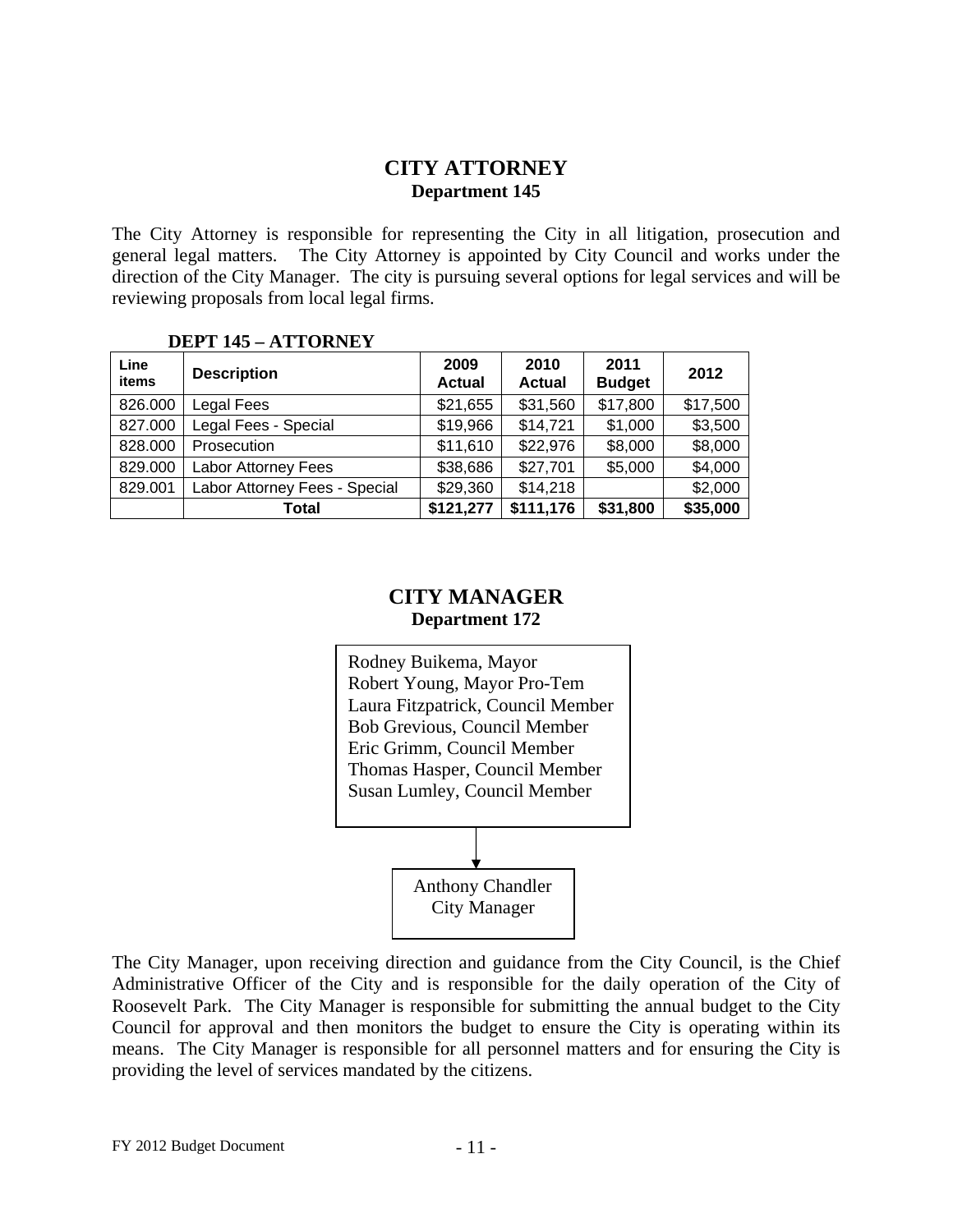| Line<br>items | <b>Description</b>             | 2009<br><b>Actual</b> | 2010<br><b>Actual</b> | 2011<br><b>Budget</b> | 2012     |
|---------------|--------------------------------|-----------------------|-----------------------|-----------------------|----------|
| 705.000       | Full-Time Employees            | \$70,308              | \$73,311              | \$69,700              | \$63,135 |
| 710.000       | Car Allowance                  | \$3,600               | \$0                   | \$3,600               | \$3,600  |
| 714.000       | <b>Fringe Benefits</b>         | \$17,850              | \$13,805              | \$21,500              | \$7,900  |
| 715.000       | City's Share Social Security   | \$5,375               | \$5,614               | \$5,200               | \$4,900  |
| 718.000       | <b>City's Share Retirement</b> | \$11,803              | \$14,362              | \$11,800              | \$11,800 |
| 856.000       | <b>Meeting Expense</b>         | \$497                 | \$618                 | \$400                 | \$500    |
| 864.000       | Conferences & Workshops        | \$465                 | \$388                 | \$800                 | \$500    |
| 940.000       | <b>Cell Phone Rental</b>       | \$453                 | \$320                 | \$500                 | \$600    |
| 958.000       | Memberships & Dues             | \$634                 | \$446                 | \$600                 | \$200    |
|               | Total                          | \$110,985             | \$108,864             | \$114,100             | \$93,135 |

#### **DEPT 172 – CITY MANAGER**

# **ASSESSOR**

**Department 209** 

The City of Roosevelt Park contracts with the Muskegon County Equalization Department for the assessing of all properties within the City. Assessments taken January 1st of each year determine the amount of revenue received by the City and the Downtown Development Authority from taxes levied on real and personal property. The Assessor monitors the issuance of building permits and other improvements made to property during the course of the year to ensure these are properly reflected on the annual assessment. The Assessor also assists with all tax appeals.

# **DEPT 209 - ASSESSOR**

| Line<br>items | <b>Description</b>         | 2009<br><b>Actual</b> | 2010<br><b>Actual</b> | 2011<br><b>Budget</b> | 2012     |
|---------------|----------------------------|-----------------------|-----------------------|-----------------------|----------|
| 703.000       | Board of Review - Per Diem | \$508                 | \$547                 | \$600                 | \$600    |
| 818.000       | <b>Contract Services</b>   | \$31,244              | \$28,144              | \$31,000              | \$32,500 |
|               | Total                      | \$31,752              | \$28,691              | \$31,600              | \$33,100 |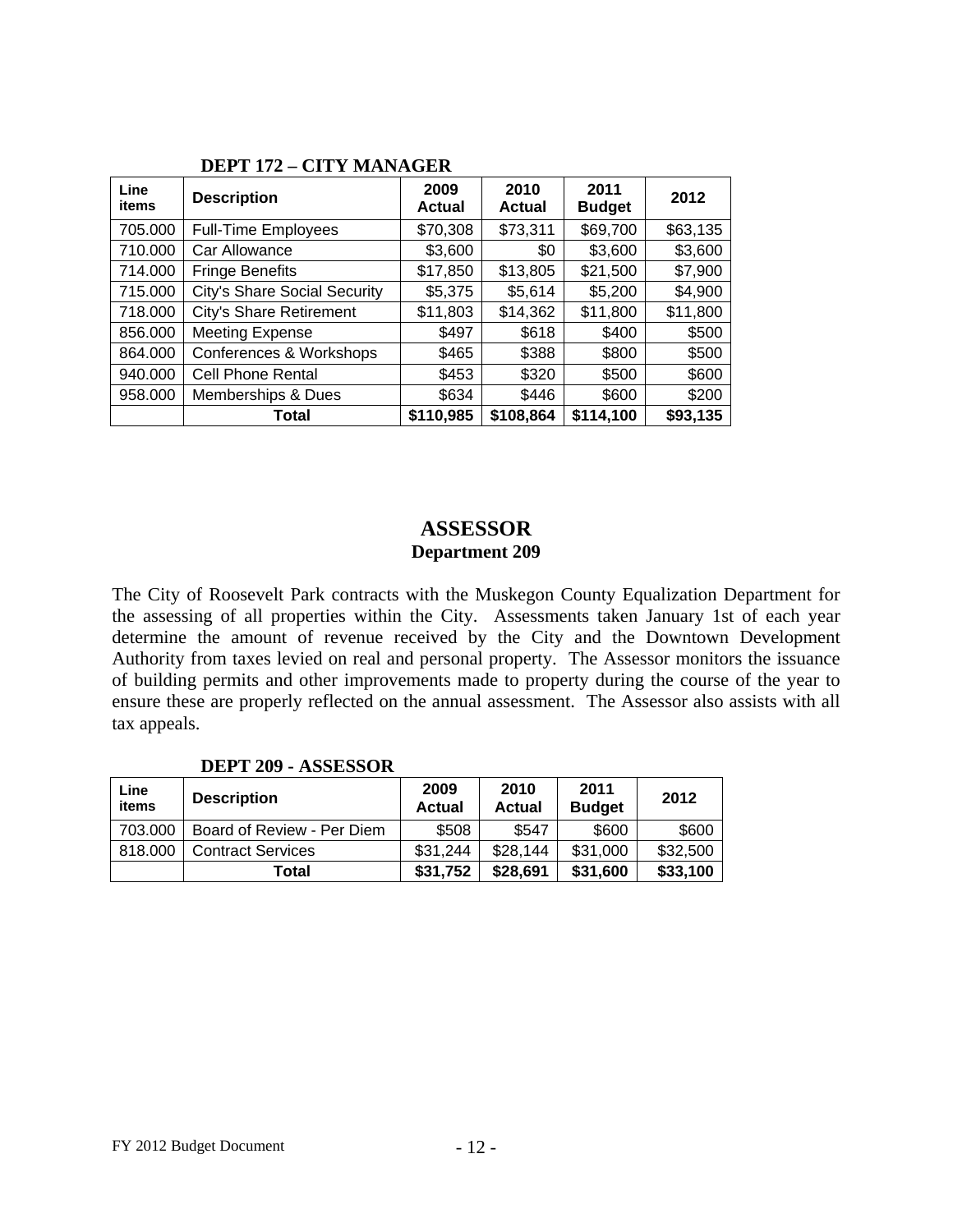# **CITY CLERK Department 215**



The City Clerk is responsible for maintaining all vital records of the City. This requires the City Clerk to attend, prepare and maintain minutes of all City Council and DDA meetings. The Clerk or other City staff attend and prepare the minutes of all Planning Commission and Zoning Board of Appeals meetings. The City Clerk and staff also administer all Oaths of Office, perform voter registration transactions, conduct elections, issue business licenses and assist in the overall office operations.

In 2012, there will be at least three (3) major elections: the Presidential Primary, Primary and General Elections.

| Line<br>items | <b>Description</b>                      | 2009<br><b>Actual</b> | 2010<br><b>Actual</b> | 2011<br><b>Budget</b> | 2012     |
|---------------|-----------------------------------------|-----------------------|-----------------------|-----------------------|----------|
| 706.000       | <b>Full-time Employees</b>              | \$26,964              | \$28,600              | \$26,900              | \$27,300 |
| 707.000       | Part-time Employees                     | \$0                   | \$0                   | \$0                   | \$0      |
| 707.100       | Salaries - Election<br><b>Employees</b> | \$934                 | \$2,784               | \$2,000               | \$5,000  |
| 714.000       | <b>Fringe Benefits</b>                  | \$11,862              | \$5,634               | \$13,800              | \$10,800 |
| 715.000       | City's Share Social Security            | \$2,049               | \$2,197               | \$2,100               | \$2,100  |
| 718.000       | City's Share Retirement                 | \$4,559               | \$5,729               | \$5,000               | \$5,100  |
| 728.000       | <b>Election Supplies</b>                | \$1,464               | \$2,303               | \$1,200               | \$1,400  |
| 809.000       | <b>Ordinance Codification</b>           | \$400                 | \$1,005               | \$500                 | \$550    |
| 864.000       | Conferences & Workshops                 | \$237                 | \$773                 | \$1,500               | \$1,500  |
| 904.000       | Printing                                | \$1,651               | \$262                 | \$2,000               | \$1,500  |
| 905.000       | Publishing                              | \$2,251               | \$5,900               | \$5,100               | \$5,000  |
| 940.000       | Cell Phone Rental                       |                       | \$200                 | \$0                   | \$0      |
| 955.000       | <b>Voting Machines</b>                  | \$140                 | \$0                   | \$0                   | \$0      |
| 956.000       | Miscellaneous                           | \$15                  | \$69                  | \$100                 | \$100    |
| 958.000       | Memberships & Dues                      | \$118                 | \$80                  | \$200                 | \$200    |
|               | Total                                   | \$52,644              | \$55,536              | \$60,400              | \$60,550 |

#### **DEPT 215 – CITY CLERK**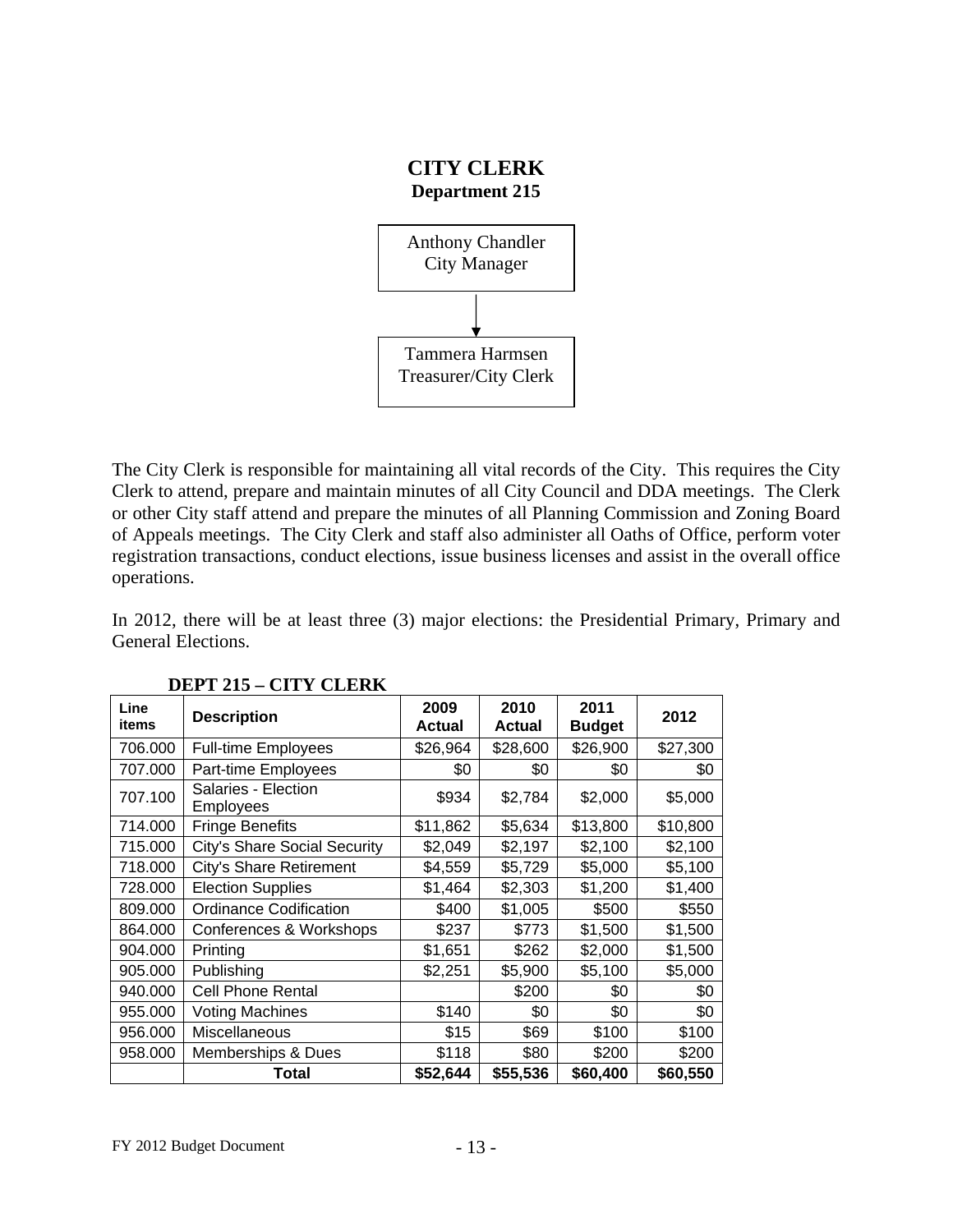## **PERSONNEL EXPENSES Department 226**

This section of the Budget tracks the expenses associated with providing health insurance and other post-employment benefits (OPEB) to the City's retirees. It also has previously budgeted for any costs associated with testing potential new employees and related personnel matters.

In 2010 the city completed an actuarial study of the funding required for health insurance for retirees. This expense has been covered by an annual appropriation, on a "pay as you go basis". The Governmental Accounting Standards Board (GASB) requires that this obligation be funded in the same manner as other retirement costs are currently funded. The actuarial study determined that the City starting in 2010 needs to set-aside a significant portion of current payroll to meet this GASB requirement. The implications of such an expense are significant and there is no indication of future relief.

Due to budget constraints the ICMA local match program in FY 2012 has been removed for nonunion employees who participate in the ICMA 457 plan.

| Line<br>items | <b>Description</b>            | 2009<br><b>Actual</b> | 2010<br><b>Actual</b> | 2011<br><b>Budget</b> | 2012     |
|---------------|-------------------------------|-----------------------|-----------------------|-----------------------|----------|
| 714.300       | Retiree Insurances            | \$80,548              | \$194,776             | \$61,000              | \$61,000 |
| 718.100       | <b>ICMA Match</b>             | \$5,850               | \$4,200               | \$8,000               | \$0      |
| 813.000       | <b>Personnel Evaluations</b>  | \$0                   | \$0                   | \$3,000               | \$2,000  |
| 814.000       | <b>Tuition Reimbursements</b> | \$0                   | \$0                   | \$0                   | \$0      |
| 818.000       | <b>Contract Services</b>      | \$0                   | \$0                   | \$0                   | \$0      |
|               | Total                         | \$86,398              | \$198,976             | \$72,000              | \$63,000 |

#### **DEPT 226 – PERSONNEL**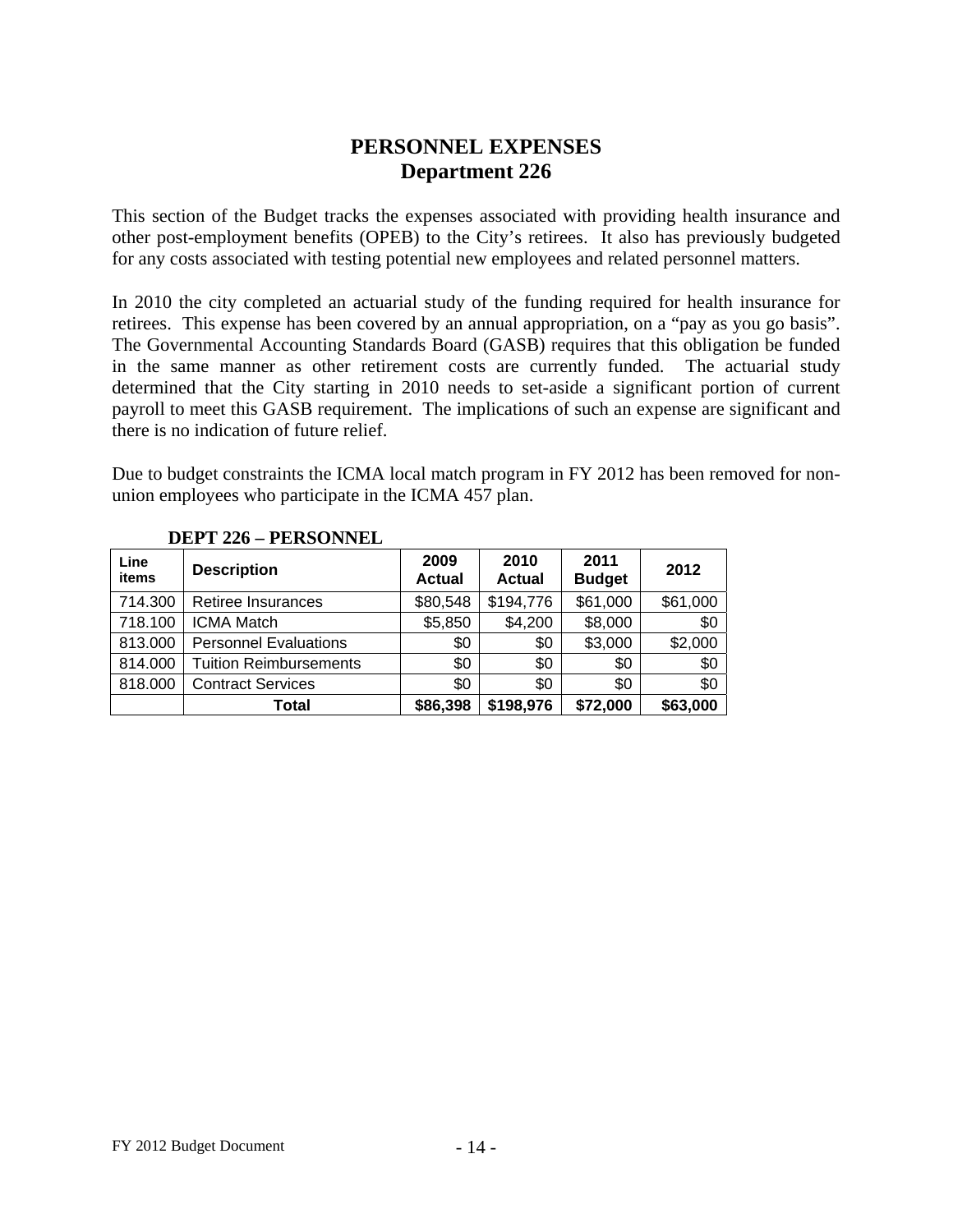## **OFFICE OPERATIONS Department 250**

Line items within this section of the Budget contain the funds necessary for the general operation of City Hall that range from postage expenses to the annual cost for the audit. FY 2012 has a scheduled replacement of the laser printer that is used in City Hall for tax bills, voter registration cards, accounts payable and payroll. Several hard drives and monitors were replaced on City Hall computers during 2010 and in 2011 the city replaced the server that controls the City Hall computer system. An upgrade to a new model was also made to the main city hall printer/copier/scanner that is leased by the City. The auditing firm used in the past and present is Brickley DeLong from Muskegon.

| Line<br>items | <b>Description</b>                  | 2009<br><b>Actual</b> | 2010<br><b>Actual</b> | 2011<br><b>Budget</b> | 2012      |
|---------------|-------------------------------------|-----------------------|-----------------------|-----------------------|-----------|
| 706.000       | <b>Full-time Employees</b>          | \$13,760              | \$24,448              | \$25,300              | \$25,600  |
| 707.000       | Part-time Employees                 | \$10,000              | \$9,481               | \$10,000              | \$10,000  |
| 714.000       | <b>Fringe Benefits</b>              | \$12,926              | \$9,541               | \$13,000              | \$17,100  |
| 715.000       | City's Share Social Security        | \$1,838               | \$2,660               | \$2,500               | \$2,500   |
| 718.000       | City's Share Retirement             | \$4,031               | \$4,838               | \$4,000               | \$4,800   |
| 727.000       | <b>Office Supplies</b>              | \$6,250               | \$6,065               | \$4,900               | \$6,000   |
| 733.000       | Postage                             | \$6,796               | \$6,366               | \$8,500               | \$8,500   |
| 807.000       | <b>Audit Fees</b>                   | \$13,175              | \$14,555              | \$14,500              | \$14,500  |
| 815.100       | Computer Soft - Purchase            | \$0                   | \$0                   | \$0                   | \$0       |
| 815.200       | Computer Hard - Purchase            | \$1,657               | \$24                  | \$2,800               | \$1,500   |
| 819.000       | Software Support                    | \$5,369               | \$6,075               | \$7,500               | \$7,500   |
| 853.000       | Telephone                           | \$4,227               | \$7,800               | \$6,800               | \$6,800   |
| 866.000       | Mileage Reimbursement               | \$0                   | \$0                   | \$100                 | \$100     |
| 885.000       | <b>Insurance Bonds</b>              | \$0                   | \$0                   | \$0                   | \$0       |
| 903.000       | Newsletter                          | \$2,456               | \$1,532               | \$2,300               | \$2,000   |
| 932.000       | Computers / Technology              | \$708                 | \$2,470               | \$2,000               | \$2,000   |
| 934.000       | <b>Office Equipment Maintenance</b> | \$1,002               | \$864                 | \$2,000               | \$6,000   |
| 959.000       | <b>Books &amp; Periodicals</b>      | \$232                 | \$163                 | \$100                 | \$100     |
| 985.000       | Misc. Equipment                     | \$0                   | \$900                 | \$1,000               | \$2,000   |
|               | Total                               | \$84,427              | \$97,781              | \$107,300             | \$117,000 |

#### **DEPT 250 – OFFICE OPERATIONS**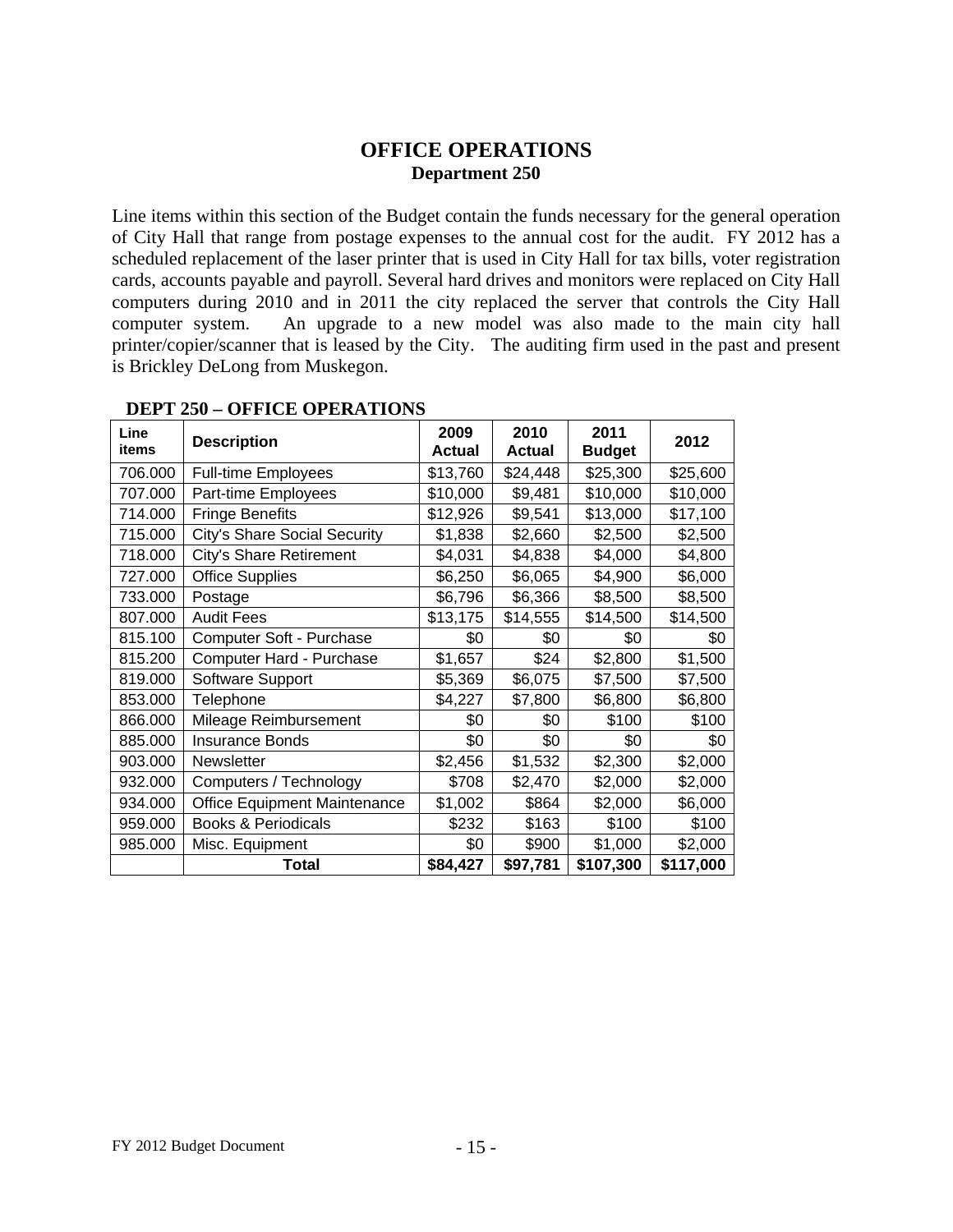

The Treasurer is responsible for accounting on all receipts and disbursements of City monies, in addition to overseeing such areas as employee insurance, personnel files, payroll and all pertinent or required reports. The Treasurer also serves as the support person for the City's financial system.

The Treasurer works with the City Manager and other key staff to identify ways to continually improve the City's financial condition. The Treasurer also assists the City Manager in identifying methods of financing for the various projects and improvements that are scheduled for implementation in the coming years.

| Line<br>items | <b>Description</b>           | 2009<br><b>Actual</b> | 2010<br><b>Actual</b> | 2011<br><b>Budget</b> | 2012     |
|---------------|------------------------------|-----------------------|-----------------------|-----------------------|----------|
| 706.000       | <b>Full-time Employees</b>   | \$27,295              | \$29,740              | \$26,900              | \$27,300 |
| 707.000       | Part-time employees          | \$0                   | \$0                   | \$0                   | \$0      |
| 714.000       | <b>Fringe Benefits</b>       | \$12,110              | \$5,530               | \$14,200              | \$10,800 |
| 715.000       | City's Share Social Security | \$2,075               | \$2,282               | \$2,200               | \$2,100  |
| 718.000       | City's Share Retirement      | \$4,559               | \$5,729               | \$4,900               | \$5,100  |
| 815.100       | Computer Soft - Purchase     | \$0                   | \$0                   | \$0                   | \$0      |
| 864.000       | Conferences & Workshops      | \$1,697               | \$1,399               | \$1,500               | \$1,500  |
| 940.000       | <b>Cell Phone Rental</b>     | \$160                 | \$180                 | \$500                 | \$600    |
| 956.000       | Miscellaneous                | \$151                 | \$0                   | \$100                 | \$100    |
| 958.000       | Memberships & Dues           | \$248                 | \$180                 | \$300                 | \$250    |
| 960.000       | <b>Bank Service Charges</b>  | \$0                   | \$95                  | \$100                 | \$100    |
| 961.000       | <b>Investment Fees</b>       | \$0                   | \$0                   | \$0                   | \$0      |
|               | Total                        | \$48,295              | \$45,135              | \$50,700              | \$47,850 |

#### **DEPT 253 – TREASURER**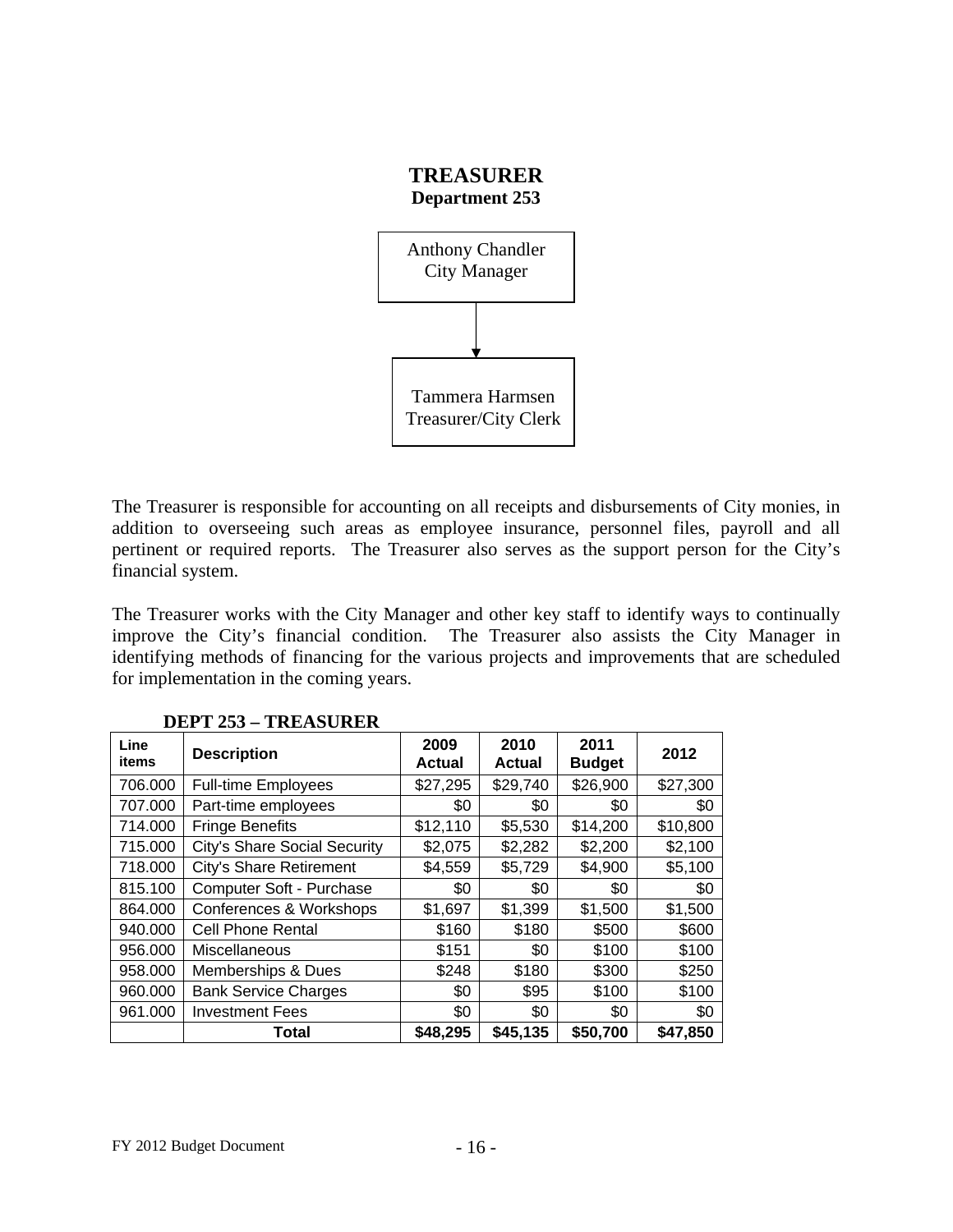## **CITY HALL – GARAGE & GROUNDS Department 265**

This departmental budget contains funding for the physical operations and maintenance of the City Hall and other public facilities. The 2012 budget includes \$5,000 (Account # 835) for maintenance and \$5,000 (Account # 975) for improvements to City facilities. In 2010 all furnaces were inspected and general maintenance was performed to pro-long the service life of the heating system. Projects in FY 2011 included a new roof (shingles) on the pole building at the DPW site and new roofing for the community center and gazebo along with small-scale cosmetic improvements to City Hall. The main generator at City Hall was repaired and painted in 2011. Potential projects for 2012 consist of re-roofing and painting of the concession stand at Delmar Playfield and the replacement of window shades in the Community Center.

| Line<br>items | <b>Description</b>           | 2009<br><b>Actual</b> | 2010<br><b>Actual</b> | 2011<br><b>Budget</b> | 2012     |
|---------------|------------------------------|-----------------------|-----------------------|-----------------------|----------|
| 726.000       | Supplies & Materials         | \$2,988               | \$2,096               | \$3,000               | \$3,500  |
| 808.000       | General Insurance            | \$31,851              | \$34,190              | \$36,000              | \$36,500 |
| 834.000       | <b>Building Cleaning</b>     | \$4,165               | \$4,875               | \$4,200               | \$4,600  |
| 835.000       | <b>Building Maintenance</b>  | \$4,170               | \$5,247               | \$5,000               | \$5,000  |
| 920.000       | Utilities - Water & Sewer    | \$0                   | \$0                   | \$0                   | \$0      |
| 921.000       | Utilities - Electricity      | \$8,028               | \$13,052              | \$10,000              | \$13,000 |
| 922.000       | Utilities - Gas              | \$15,121              | \$12,212              | \$18,000              | \$13,000 |
| 956.000       | Miscellaneous                | \$0                   | \$35                  | \$100                 | \$100    |
| 975.000       | <b>Building Improvements</b> | \$3,684               | \$2,617               | \$10,000              | \$5,000  |
|               | Total                        | \$70,007              | \$74,324              | \$86,300              | \$80,700 |

#### **DEPT 265 – CITY HALL**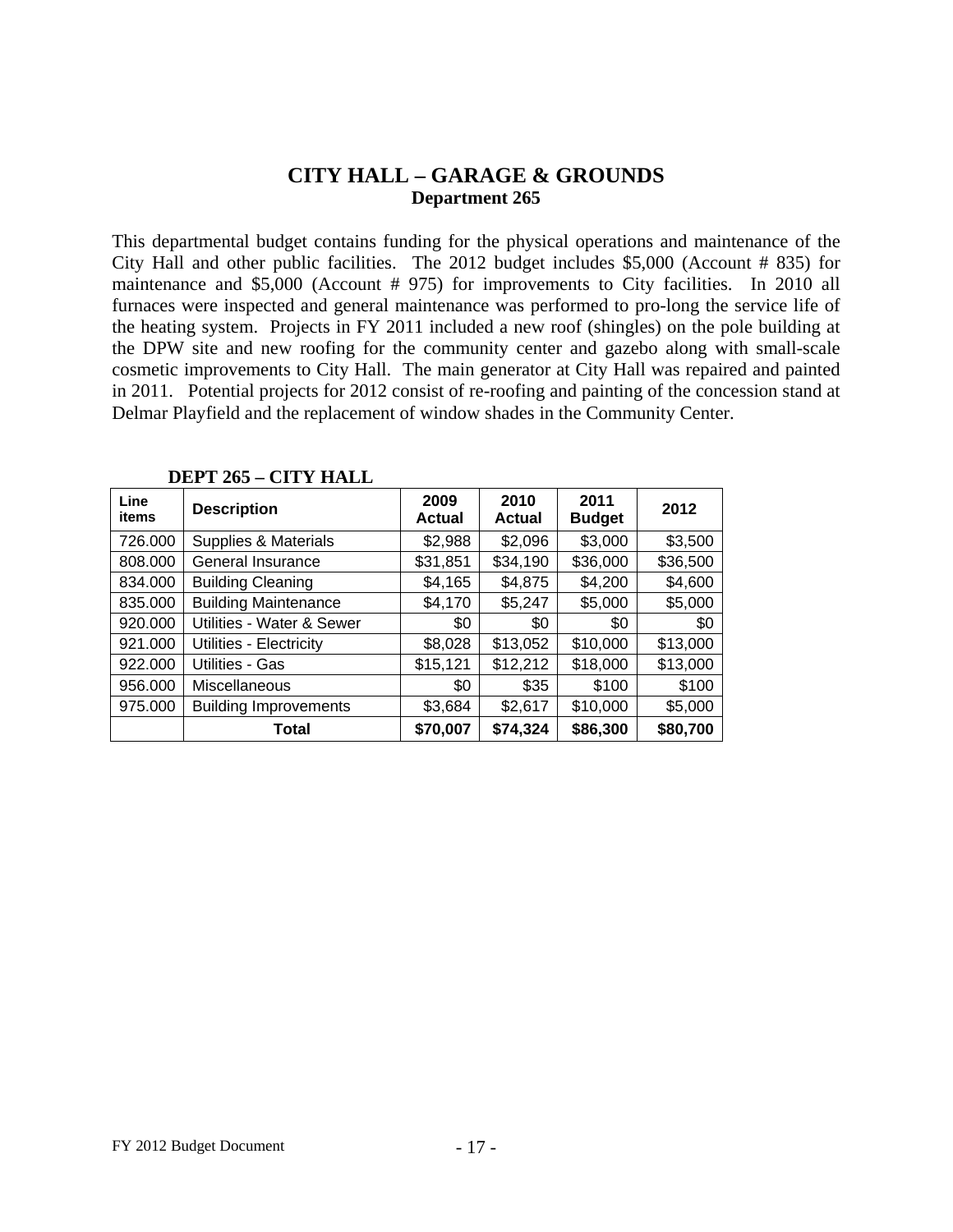

As members of the Roosevelt Park Police Department our mission is to provide a professional community-oriented police service. The department is committed to creating and maintaining an active community partnership to assist citizens in identifying and solving problems to improve the quality of life in our neighborhoods. Ultimately, we are dedicated to protecting life and property while maintaining order to assure fair and equal treatment to everyone. The department consists of capable, caring individuals doing important and satisfying work for the citizens of our community. Therefore, we respect, trust, and support each other. We truly enjoy our work and take pride in our accomplishments.

The objectives of the Police Department are to patrol the streets and neighborhoods of the City, to respond to any citizen's call for service, to assist with all motor vehicle accidents, to investigate all criminal incidents, to work cooperatively with other area law enforcement agencies, and to provide an atmosphere of safety and security in Roosevelt Park. The City's Police Department consists of four full-time employees, seven part-time officers and one parttime police clerk. In 2012, the Police Department will continue enforcement of the City's laws and will work to ensure the welfare and safety of the community. Members of the department will accomplish this with a continued emphasis on training and professionalism by each officer and by the department as a whole.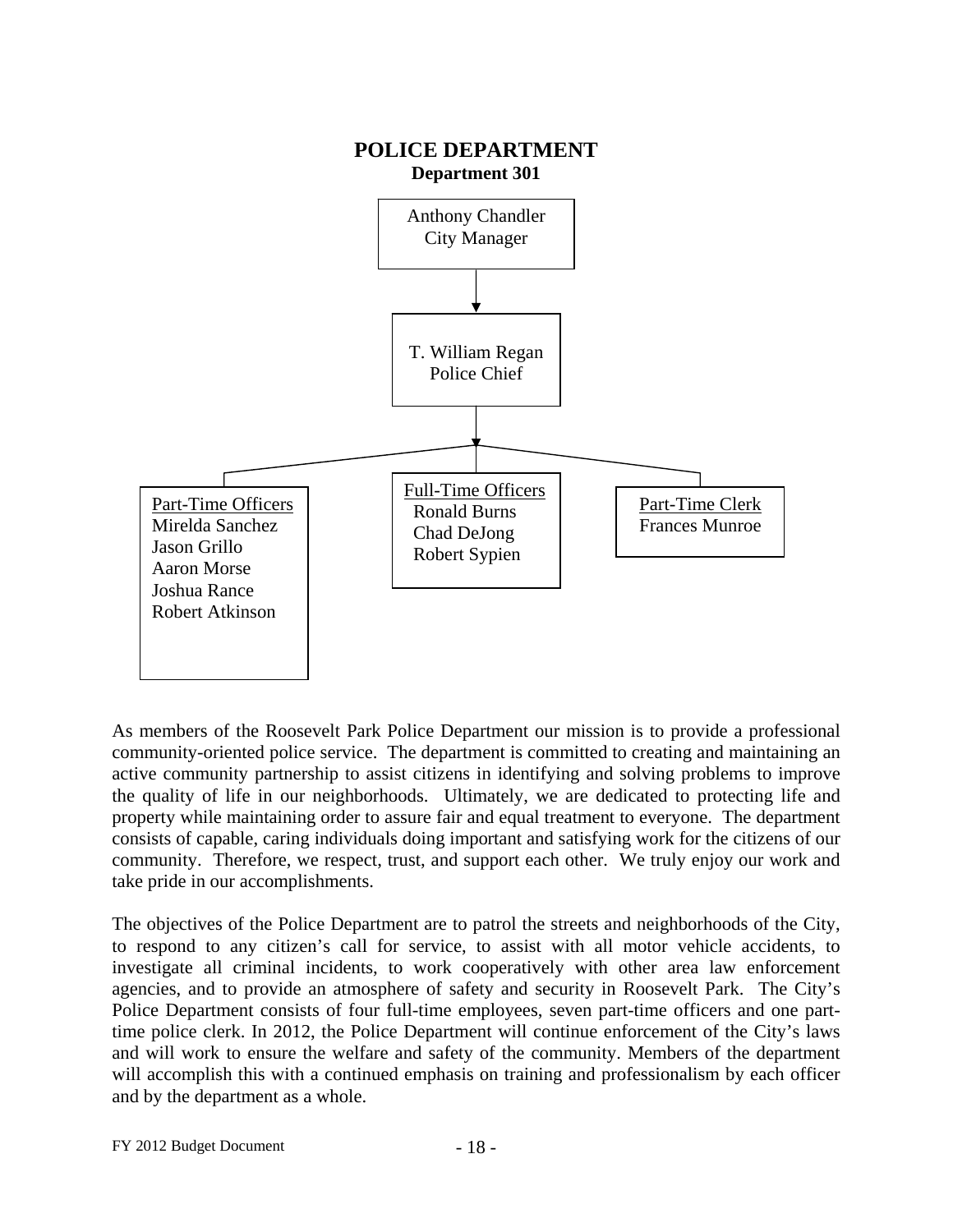| Line<br>items | <b>Description</b>                   | 2009<br><b>Actual</b> | 2010<br><b>Actual</b> | 2011<br><b>Budget</b> | 2012      |
|---------------|--------------------------------------|-----------------------|-----------------------|-----------------------|-----------|
| 706.000       | <b>Full-time Employees</b>           | \$238,990             | \$223,565             | \$237,500             | \$259,000 |
| 706.001       | Part-time Employees (office)         | \$0                   | \$0                   | \$15,000              | \$18,200  |
| 707.000       | Part-time Employees                  | \$70,508              | \$101,196             | \$67,000              | \$60,000  |
| 708.000       | Overtime                             | \$33,792              | \$41,500              | \$40,000              | \$40,000  |
| 708.100       | <b>Holiday Pay</b>                   | \$6,101               | \$6,002               | \$9,000               | \$11,000  |
| 708.200       | <b>Witness Fees</b>                  | \$30                  | \$0                   | \$100                 | \$0       |
| 708.300       | Longevity                            | \$5,000               | \$0                   | \$5,000               | \$5,500   |
| 709.000       | <b>Clothing Allowance</b>            | \$4,546               | \$2,304               | \$2,000               | \$2,000   |
| 713.000       | <b>Uniform Cleaning</b>              | \$549                 | \$201                 | \$600                 | \$300     |
| 714.000       | Fringe Benefits                      | \$65,170              | \$67,586              | \$84,200              | \$84,200  |
| 715.000       | <b>City's Share Social Security</b>  | \$27,783              | \$28,061              | \$26,200              | \$30,000  |
| 718.000       | City's Share Retirement              | \$47,409              | \$64,529              | \$59,000              | \$90,000  |
| 718.100       | City's ICMA Match                    | \$7,530               | \$10,260              | \$10,000              | \$8,000   |
| 727.000       | <b>Office Supplies</b>               | \$758                 | \$1,450               | \$1,200               | \$1,000   |
| 729.000       | Photographic Supplies                | \$75                  | \$0                   | \$100                 | \$0       |
| 741.000       | <b>Firearms Training</b>             | \$1,488               | \$0                   | \$500                 | \$0       |
| 742.000       | <b>Operating Supplies</b>            | \$1,024               | \$2,523               | \$1,000               | \$1,200   |
| 751.000       | Gas & Oil                            | \$17,422              | \$18,906              | \$21,000              | \$20,000  |
| 795.000       | <b>Operating Supplies (Vehicles)</b> | \$313                 | \$629                 | \$600                 | \$200     |
| 840.000       | <b>Education &amp; Training</b>      | \$588                 | \$281                 | \$1,000               | \$200     |
| 841.000       | <b>State Funded Police Training</b>  | \$275                 | \$800                 | \$1,000               | \$0       |
| 851.000       | <b>Equipment Maintenance</b>         | $-$278$               | \$1,056               | \$1,800               | \$1,000   |
| 855.000       | Central Dispatch                     | \$44,511              | \$37,715              | \$38,000              | \$38,000  |
| 856.000       | <b>Meeting Expense</b>               | \$50                  | \$281                 | \$200                 | \$1,000   |
| 864.000       | Conferences & Workshops              | \$0                   | \$1,140               | \$800                 | \$1,500   |
| 870.000       | Medical Lab Fee                      | \$525                 | \$864                 | \$500                 | \$500     |
| 882.000       | <b>Personnel Relations</b>           | \$2,250               | \$30                  | \$100                 | \$0       |
| 935.000       | Vehicle Repair & Maintenance         | \$12,067              | \$5,399               | \$6,000               | \$5,000   |
| 937.000       | Vehicle Purchase/Refurbish           | \$1,129               | \$49,393              | \$0                   | \$20,000  |
| 940.000       | <b>Cell Phone Rental</b>             | \$519                 | \$360                 | \$500                 | \$600     |
| 943.000       | <b>Equipment Rental</b>              | \$0                   | \$0                   | \$0                   | \$0       |
| 956.000       | Miscellaneous                        | \$358                 | \$1,886               | \$100                 | \$500     |
| 958.000       | Memberships & Dues                   | \$125                 | \$125                 | \$100                 | \$200     |
| 977.000       | New Equipment                        | \$6,232               | \$339                 | \$1,700               | \$5,000   |
|               | <b>Total</b>                         | \$596,839             | \$668,380             | \$631,800             | \$704,100 |

## **DEPT 301 – POLICE**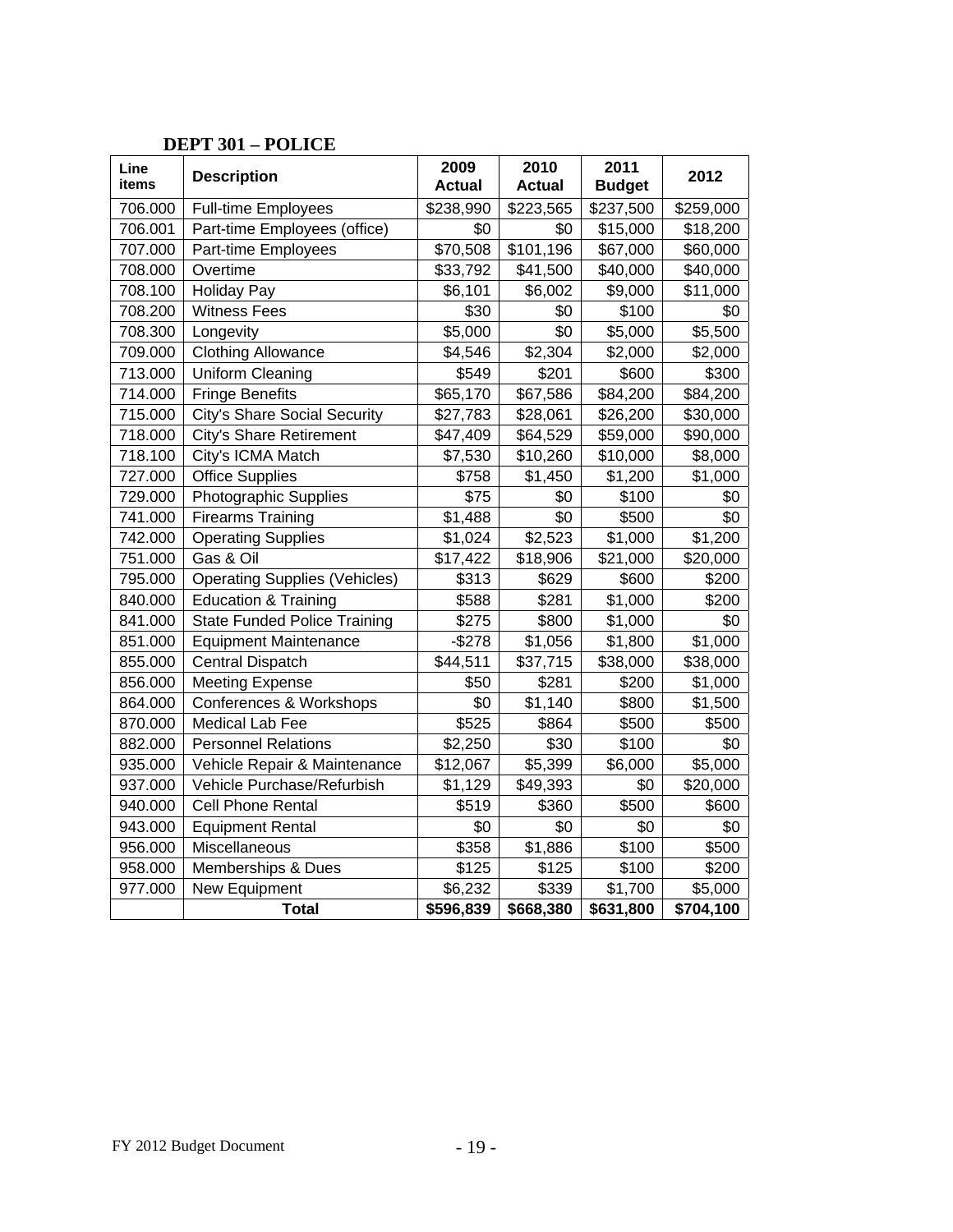## **FIRE & EMS Department 336**

The City of Roosevelt Park has extended the long-term contractual relationship with the City of Norton Shores for fire and emergency medical services (EMS) to include an additional ten years. By contracting this service, Roosevelt Park does not have to directly finance the major capital expenditures associated with operating a full-scale fire department. For FY 2010, the following line item reflects the full cost of this contracted service that was negotiated over the past year. The Downtown Development Authority account still covers 25% of the costs and in prior years this expense has been split between this General Fund account and the DDA budget.

| ------        |                          |                |                |                       |           |
|---------------|--------------------------|----------------|----------------|-----------------------|-----------|
| Line<br>items | <b>Description</b>       | 2009<br>Actual | 2010<br>Actual | 2011<br><b>Budget</b> | 2012      |
| 818,000       | <b>Contract Services</b> | \$293.057      | \$293.197      | \$207.800             | \$200,000 |
|               | Total                    | \$293,057      | \$293,197      | \$207,800             | \$200,000 |

#### **DEPT 336 – FIRE & EMS**





The Building & Zoning Department is responsible for issuing permits for building, electrical, plumbing, and mechanical improvements made within the community. The Building & Zoning Department is also responsible for nuisance abatement and zoning enforcement matters. In addition to the inspections required by the State's building codes, this department performs all inspections required by the City's rental licensing ordinance. Rental inspections are performed on all registered rental properties annually and all property maintenance is enforced per the International Property Maintenance Code that has been adopted by the City. The Building and Zoning Inspector assists city staff with planning commission meetings and other boards such as the construction board of appeals and zoning board of appeals.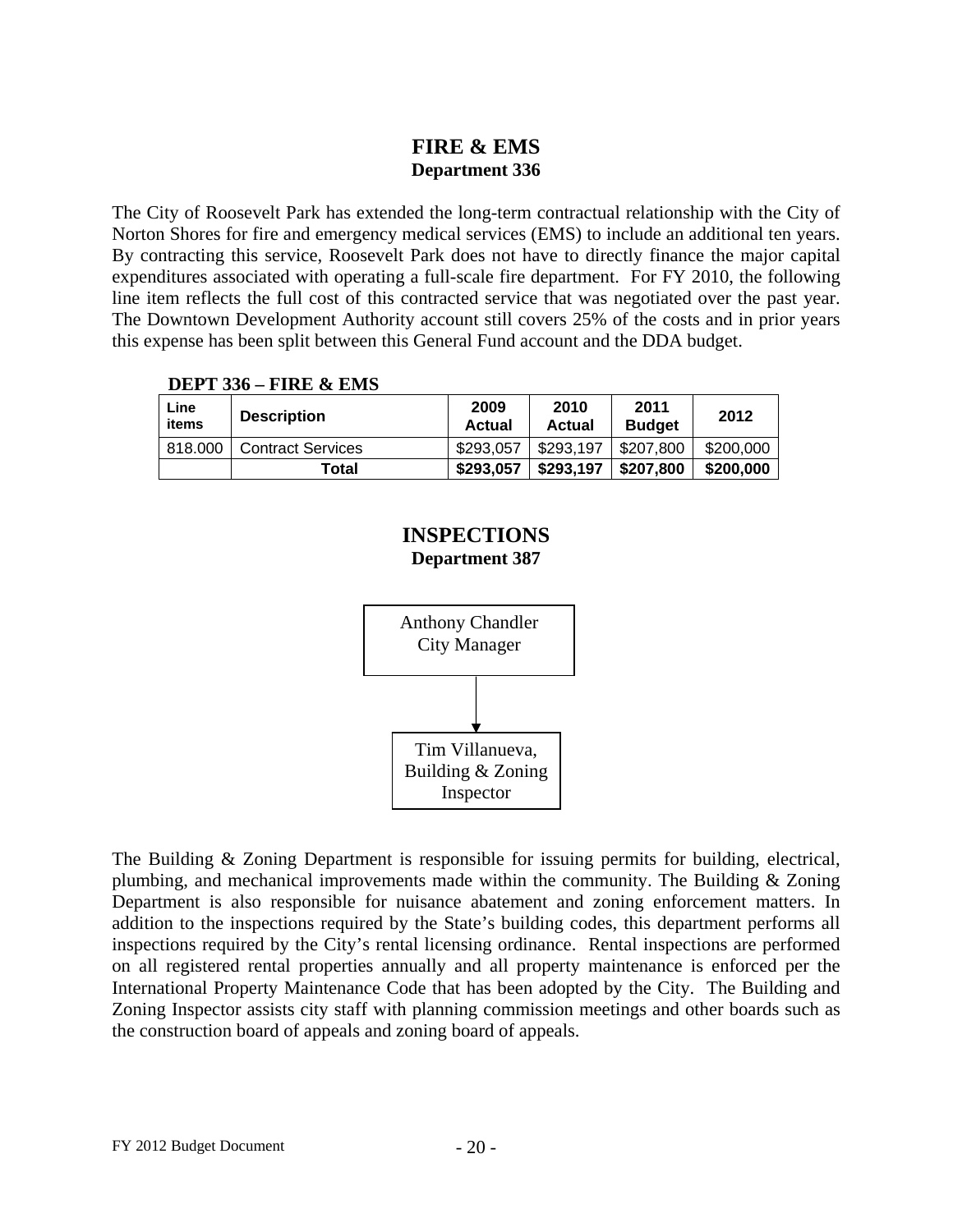| Line<br>items | <b>Description</b>                  | 2009<br>Actual | 2010<br><b>Actual</b> | 2011<br><b>Budget</b> | 2012     |
|---------------|-------------------------------------|----------------|-----------------------|-----------------------|----------|
| 707.000       | Part-time Employees                 | \$32,073       | \$36,459              | \$28,000              | \$28,000 |
| 714.000       | <b>Fringe Benefits</b>              | \$1,090        | \$442                 | \$800                 | \$1,500  |
| 715.000       | City's Share Social Security        | \$2,961        | \$2,814               | \$2,400               | \$2,200  |
| 818.000       | <b>Contract Services</b>            | \$1,983        | \$1,545               | \$500                 | \$2,000  |
| 818.500       | <b>Contract Services - Electric</b> | \$7,579        | \$5,748               | \$6,000               | \$4,000  |
| 818.600       | Contract Services - Plumb           | \$16,604       | \$11,871              | \$12,800              | \$11,000 |
| 864.000       | Conferences & Workshops             | \$375          | \$10                  | \$400                 | \$1,200  |
| 904.000       | Printing                            | \$349          | \$274                 | \$200                 | \$200    |
| 940.000       | Cell Phone                          | \$519          | \$360                 | \$500                 | \$600    |
| 943.000       | <b>Equipment Rental</b>             | \$0            | \$1,000               | \$1,000               | \$1,000  |
| 958.000       | Memberships & Dues                  | \$530          | \$260                 | \$300                 | \$300    |
| 959.000       | <b>Books &amp; Periodicals</b>      | \$210          | \$275                 | \$200                 | \$400    |
| 985.000       | <b>Equipment Purchases</b>          | \$0            | \$0                   | \$0                   | \$0      |
|               | Total                               | \$64,273       | \$61,058              | \$53,100              | \$52,400 |

#### **DEPT 387 – INSPECTIONS**

## **PLANNING COMMISSION / ZONING BOARD OF APPEALS Department 400**

The Planning Commission typically meets on the fourth Monday of every month to review and make recommendations on zoning issues and site plans and the Zoning Board of Appeals will meet on an as-needed basis. Funds are once again budgeted in FY 2012 to allow members of the Planning Commission to attend training workshops upon availability.

| Line<br>items | <b>Description</b>                | 2009<br><b>Actual</b> | 2010<br>Actual | 2011<br><b>Budget</b> | 2012  |
|---------------|-----------------------------------|-----------------------|----------------|-----------------------|-------|
|               | 864.000   Conferences & Workshops | \$0                   | \$0            | \$200                 | \$200 |
|               | Total                             | \$0                   | \$200          | \$200                 | \$200 |

**DEPT 400 – PLANNING COMMISSION & ZONING BOARD OF APPEALS**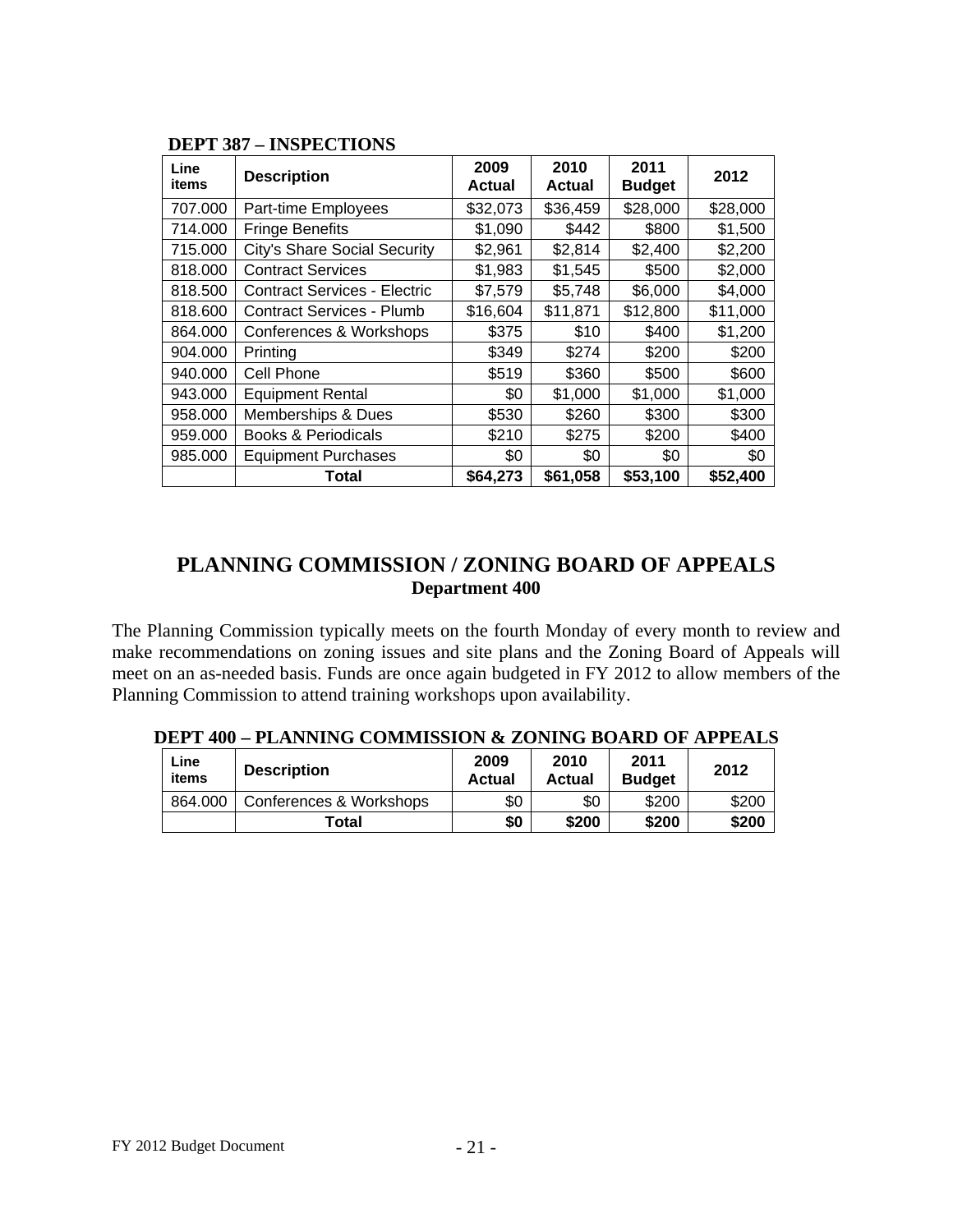

The Department of Public Works (DPW) staff is in place to monitor and maintain the City's physical infrastructure; with the over-arching goal of improving the quality of life for the residents and business owners. To accomplish this end, the DPW will make every effort to ensure that all City-owned streets, sidewalks, park areas, playground equipment, and public utilities are maintained to their highest level. The DPW staff will focus on "working smarter" by responding to opportunities and threats as they occur; and by determining what needs to be done in a swift manner to maintain our performance level to a maximum. A Full-time worker was added in 2011 bringing the Full-time staffing level to three. In 2007 the DPW had a total of five Full-time staff.

| Line<br>items | <b>Description</b>                  | 2009<br><b>Actual</b> | 2010<br><b>Actual</b> | 2011<br><b>Budget</b> | 2012      |
|---------------|-------------------------------------|-----------------------|-----------------------|-----------------------|-----------|
| 706.000       | <b>Full-time Employees</b>          | \$175,868             | \$111,190             | \$161,500             | \$115,000 |
| 707.000       | Part-time Employees                 | \$32,503              | \$46,608              | \$32,700              | \$65,000  |
|               | <b>Contractual Snow Plowing</b>     |                       | \$0                   | \$0                   | \$0       |
| 708.000       | Overtime                            | \$13,719              | \$7,325               | \$14,000              | \$14,000  |
| 708.003       | Longevity                           | \$1,661               | \$0                   | \$2,000               | \$2,500   |
| 713.000       | Uniform Cleaning                    | \$1,645               | \$1,684               | \$1,600               | \$2,000   |
| 714.000       | <b>Fringe Benefits</b>              | \$73,250              | \$29,839              | \$75,500              | \$60,000  |
| 715.000       | <b>City's Share Social Security</b> | \$16,296              | \$13,441              | \$15,500              | \$15,500  |
| 718.000       | City's Share Retirement             | \$27,021              | \$23,874              | \$23,700              | \$27,000  |
| 726.000       | Supplies & Materials                | \$1,960               | \$3,940               | \$2,000               | \$2,500   |
| 732.000       | <b>Planting Trees</b>               | \$0                   | \$1,450               | \$1,000               | \$1,400   |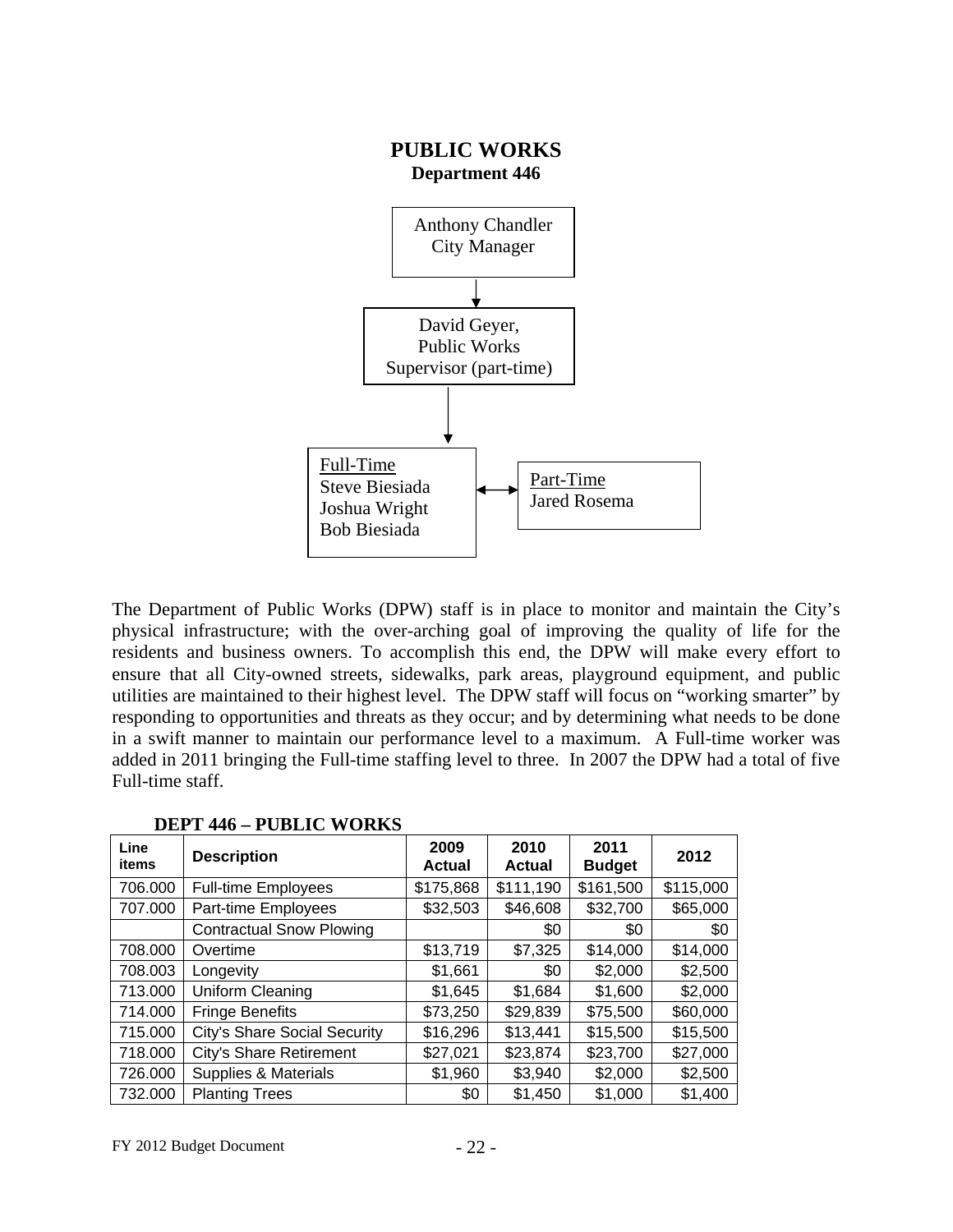| 818.000 | <b>Contract Services</b>        | \$0       | \$4,970   | \$0       | \$1,500   |
|---------|---------------------------------|-----------|-----------|-----------|-----------|
| 840.000 | <b>Education &amp; Training</b> | \$0       | \$30      | \$200     | \$200     |
| 851.000 | Radio Maintenance               | \$0       | \$0       | \$100     | \$100     |
| 864.000 | Conferences & Workshops         | \$120     | \$130     | \$200     | \$150     |
| 881.000 | <b>Holiday Decorations</b>      | \$0       | \$324     | \$500     | \$300     |
| 924.000 | Electricty - Street Lighting    | \$52,418  | \$41,588  | \$47,500  | \$44,500  |
| 926.000 | Street Lighting - Improvement   | \$0       | \$0       | \$0       | \$0       |
| 940.000 | Pager /Cell Phone rental        | \$375     | \$381     | \$500     | \$500     |
| 943.000 | <b>Equipment Rental</b>         | \$15,250  | \$13,421  | \$11,000  | \$12,000  |
| 956.000 | Miscellaneous                   | \$425     | \$1,994   | \$500     | \$500     |
| 958.000 | <b>Memberships &amp; Dues</b>   | \$533     | \$55      | \$200     | \$350     |
|         | Total                           | \$413,044 | \$302,243 | \$390,200 | \$365,000 |

#### **SIDEWALKS Department 449**

Due to financial restraints to the general fund the amount budgeted for sidewalk replacement has not increased significantly in recent years. Requests to replace sidewalks will be closely evaluated and most of the work will be done using city staff. Only the more obvious or unsafe sections of sidewalk will be replaced as the total budget amount remains the same for FY 2012.

**DEPT 449 - SIDEWALKS** 

| Line<br>items | <b>Description</b>       | 2009<br><b>Actual</b> | 2010<br><b>Actual</b> | 2011<br><b>Budget</b> | 2012    |
|---------------|--------------------------|-----------------------|-----------------------|-----------------------|---------|
| 818,000       | <b>Contract Services</b> | \$340                 | \$0                   | \$3,000               | \$3,000 |
| 943.000       | <b>Equipment Rental</b>  | \$502                 | \$4                   | \$2,000               | \$2,000 |
|               | Total                    | \$842                 | \$4                   | \$5,000               | \$5,000 |

## **SANITATION Department 521**

The City provides sanitation collection service to its residents in part through a contract with RMS Disposal that will expire after next year. A scheduled increase of 2% is budgeted for contracted sanitation services. Under the contract, RMS will provide "typical" residential trash or garbage pick-up on a weekly basis providing each residence with a 95 gallon container. This service contract also includes year round weekly recycling and yard waste removal for residents from April - November. Brush chipping and heavy/bulk item removal services will continue on a weekly basis and is performed by the DPW.

|               | <u>.</u>                 |                       |                       |                       |           |
|---------------|--------------------------|-----------------------|-----------------------|-----------------------|-----------|
| Line<br>items | <b>Description</b>       | 2009<br><b>Actual</b> | 2010<br><b>Actual</b> | 2011<br><b>Budget</b> | 2012      |
| 818.000       | <b>Contract Services</b> | \$161,969             | \$166,142             | \$169,900             | \$175,000 |
| 943.000       | <b>Equipment Rental</b>  | \$13,883              | \$13,422              | \$9,000               | \$8,000   |
| 956.000       | Miscellaneous            | \$947                 | \$1,786               | \$1,000               | \$0       |
|               | Total                    | \$176,799             | \$181,350             | \$179,900             | \$183,000 |

#### **DEPT 521 - SANITATION**

 $FY$  2012 Budget Document  $-23$  -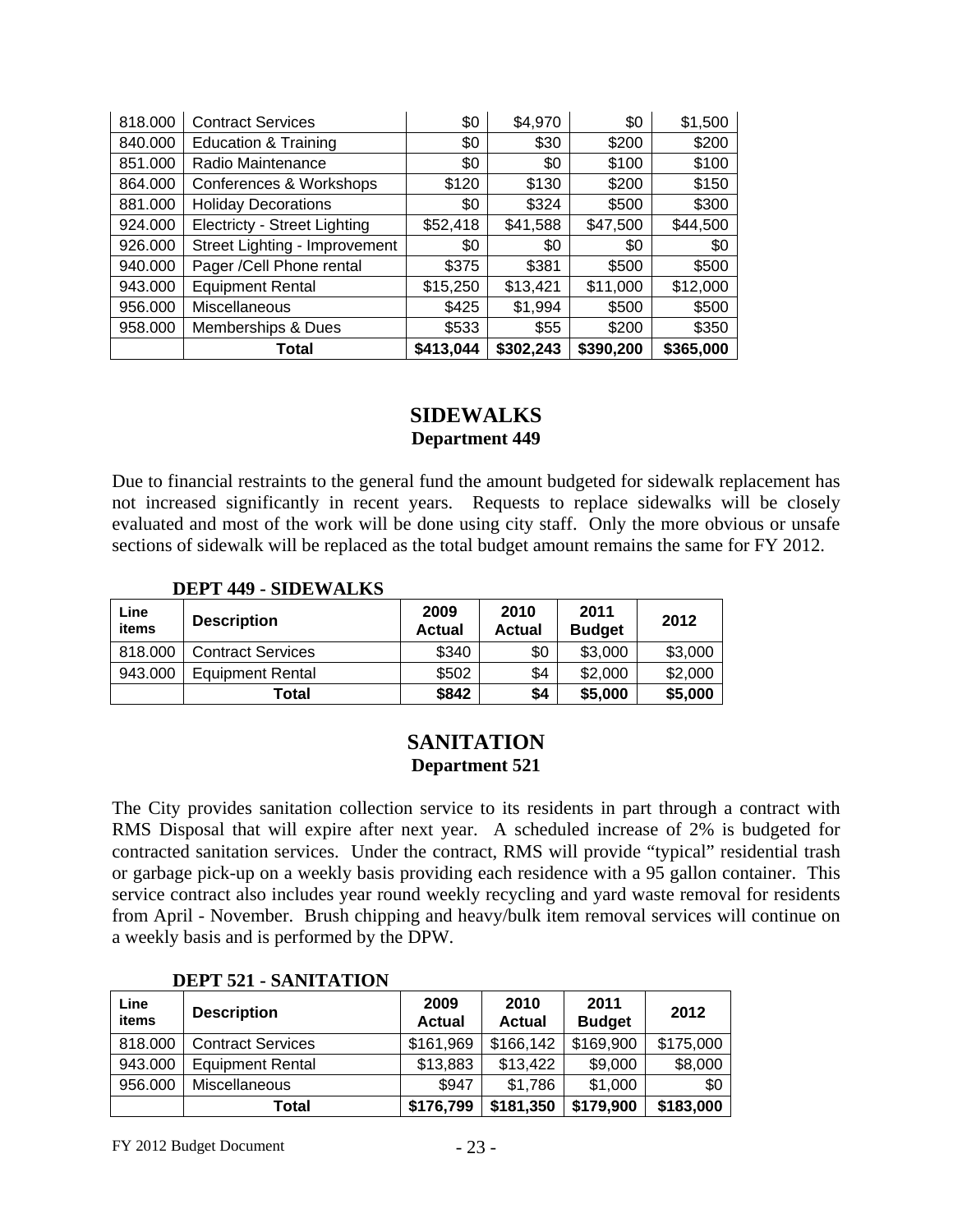#### **PARKS, RECREATION & CONCESSIONS Department 690**

As in FY 2012, the City will provide limited recreational services beyond the on-going maintenance of its nine municipal parks. The City removed an old slide and replaced it with a new play structure at Wells Park "tot lot" in 2010 in addition to improvements to several swing sets and new fencing at Delmar Park. Some plans were approved to reconfigure the ball fields at Delmar and RPYA will be taking on the project. Tennis court maintenance will be a major project for 2012 as the city applied for grant funding to assist with the resurfacing of the four courts located at the Community Park. FY 2012 has \$15,500 allocated under capital improvements to cover the City's share of the recreation grant. The Arts and Craft program and Music in the Park at the Community Park was well attended during 2011 and funds are budgeted for the program to continue in 2012.

|               | <i>DL</i> L 1 V/V<br>THURS, RECREATION, & CONCEDITORS |                       |                       |                       |          |  |  |
|---------------|-------------------------------------------------------|-----------------------|-----------------------|-----------------------|----------|--|--|
| Line<br>items | <b>Description</b>                                    | 2009<br><b>Actual</b> | 2010<br><b>Actual</b> | 2011<br><b>Budget</b> | 2012     |  |  |
| 707.200       | Seasonal Employees<br>Programs                        | \$1,260               | \$1,259               | \$1,000               | \$1,300  |  |  |
| 714.000       | <b>Fringe Benefits</b>                                | \$39                  | -\$4                  | \$100                 | \$100    |  |  |
| 715.000       | City's Share Social Security                          | \$96                  | \$96                  | \$100                 | \$100    |  |  |
| 726.000       | Supplies & Materials                                  | \$5,760               | \$2,730               | \$500                 | \$1,500  |  |  |
| 734.000       | Products                                              | \$0                   | \$0                   | \$0                   | \$0      |  |  |
| 818.000       | <b>Contract Services</b>                              | \$7,350               | \$9,045               | \$6,000               | \$8,000  |  |  |
| 822.000       | <b>Construction Services</b>                          | \$0                   | \$0                   | \$0                   | \$0      |  |  |
| 835.000       | <b>Building Maintenance</b>                           | \$322                 | \$691                 | \$500                 | \$500    |  |  |
| 892.000       | <b>RP Youth Athletics</b>                             | \$0                   | \$0                   | \$0                   | \$0      |  |  |
| 893.000       | Norton Shores Rec. Subsidy                            | \$930                 | \$1,900               | \$1,700               | \$1,700  |  |  |
| 921.000       | Utilities - Electric                                  | \$3,640               | \$3,088               | \$3,700               | \$3,500  |  |  |
| 922.000       | Utilities - Gas                                       | \$2,505               | \$2,345               | \$3,500               | \$3,000  |  |  |
| 933.000       | Playground Equip. Repair                              | \$98                  | \$172                 | \$500                 | \$600    |  |  |
| 943.000       | <b>Equipment Rental</b>                               | \$18,531              | \$19,613              | \$12,800              | \$8,500  |  |  |
| 956.000       | Miscellaneous                                         | \$0                   | \$90                  | \$100                 | \$100    |  |  |
| 970.000       | Capital Improvements                                  | \$7,622               | \$12,843              | \$20,000              | \$15,500 |  |  |
| 976.000       | Music in the Park                                     | \$900                 | \$900                 | \$1,000               | \$1,000  |  |  |
|               | Total                                                 | \$49,053              | \$54,768              | \$51,500              | \$45,400 |  |  |

**DEPT 690 – PARKS, RECREATION, & CONCESSIONS**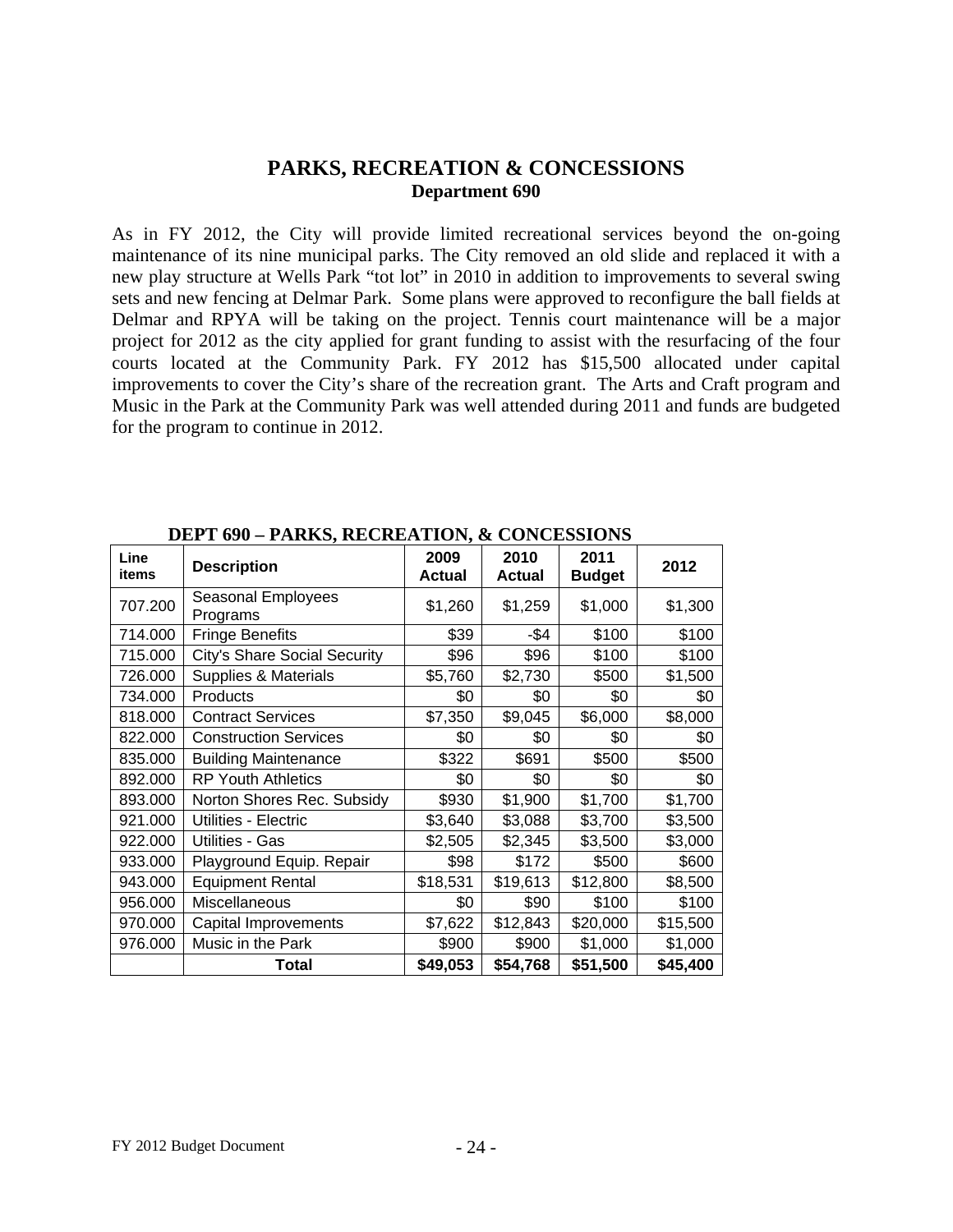## **GENERAL FUND OTHER Department 730**

This account is set up to fund expenses used for dues and membership fees to participate in and receive services from other entities. Muskegon Area Transit System (MATS) operates the bus service throughout greater Muskegon area. West Michigan Shoreline Regional Development Commission (WMSRDC) is the local Metropolitan Planning Organization that distributes the transportation funds received from State and Federal sources. Muskegon Area First is a countywide economic development agency that works to bring together public/private partnerships to bolster economic activity. The Michigan Municipal League advocates for municipalities at the state level to ensure state policy is favorable towards municipal interests.

| Line<br>items | <b>Description</b>            | 2009<br><b>Actual</b> | 2010<br><b>Actual</b> | 2011<br><b>Budget</b> | 2012     |
|---------------|-------------------------------|-----------------------|-----------------------|-----------------------|----------|
| 887.000       | <b>MATS Operation</b>         | \$6,205               | \$5,688               | \$6,400               | \$6,500  |
| 888.000       | West MI. Shoreline Dev. Comm. | \$1,560               | \$260                 | \$1,600               | \$1,600  |
| 889.000       | Muskegon Area First           | \$6,109               | \$6,109               | \$6,200               | \$6,350  |
| 890.000       | Michigan Municipal League     | \$2,653               | \$2,403               | \$2,500               | \$2,500  |
| 894.000       | <b>Gypsy Moth Spraying</b>    | \$6,450               | \$0                   | \$0                   | \$0      |
|               | Total                         | \$22,977              | \$14,460              | \$16,700              | \$16,950 |

#### **DEPT 730 – GENERAL FUND OTHER**

## **TRANSFER TO OTHER FUND Department 990**

FY 2012 will anticipate a transfer of \$80,000 from the General Fund into Local Streets to cover the cost associated with a Local Street project to be determined by Council. Other potential transfers may arise due to the expenditure associated with the Glenside Phase III project scheduled for 2012.

| Line<br>items | <b>Description</b>               | 2009<br><b>Actual</b> | 2010<br><b>Actual</b> | 2011<br><b>Budget</b> | 2012     |
|---------------|----------------------------------|-----------------------|-----------------------|-----------------------|----------|
| 999.100       | <b>Transfer to Major Streets</b> | \$0                   | \$0                   | \$0                   | \$0      |
| 999.200       | Transfer to Local Streets        | \$0                   | \$84,100              | \$80,000              | \$80,000 |
|               | Total                            | \$0                   | \$84,100              | \$80,000              | \$80,000 |

#### **DEPT 990 – TRANSFER TO OTHER FUND**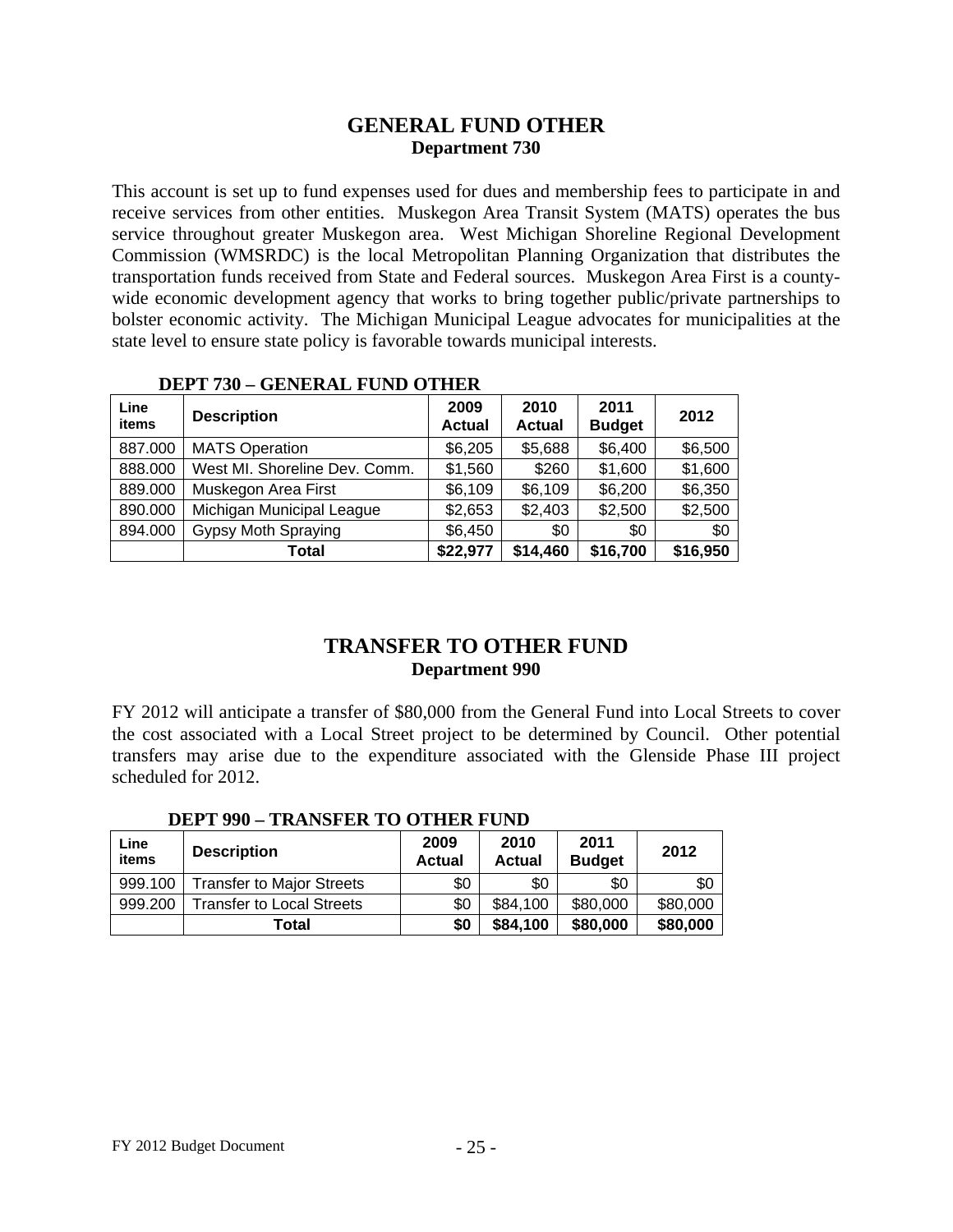# **TOTAL GENERAL FUND EXPENDITURES**

| 2009 Actual | 2010 Actual | 2011 Budget | 2012        |
|-------------|-------------|-------------|-------------|
| \$2,232,367 | \$2,390,927 | \$2,185,800 | \$2,196,135 |

# **General Fund - Fund Balance Amounts**

| Fund Balance 11-30-02 | \$386,378 |
|-----------------------|-----------|
| Fund Balance 11-30-03 | \$320,667 |
| Fund Balance 11-30-04 | \$326,190 |
| Fund Balance 11-30-05 | \$364,044 |
| Fund Balance 11-30-06 | \$480,866 |
| Fund Balance 11-30-07 | \$660,864 |
| Fund Balance 11-30-08 | \$836,139 |
| Fund Balance 11-30-09 | \$924,371 |
| Fund Balance 11-30-10 | \$792,300 |
|                       |           |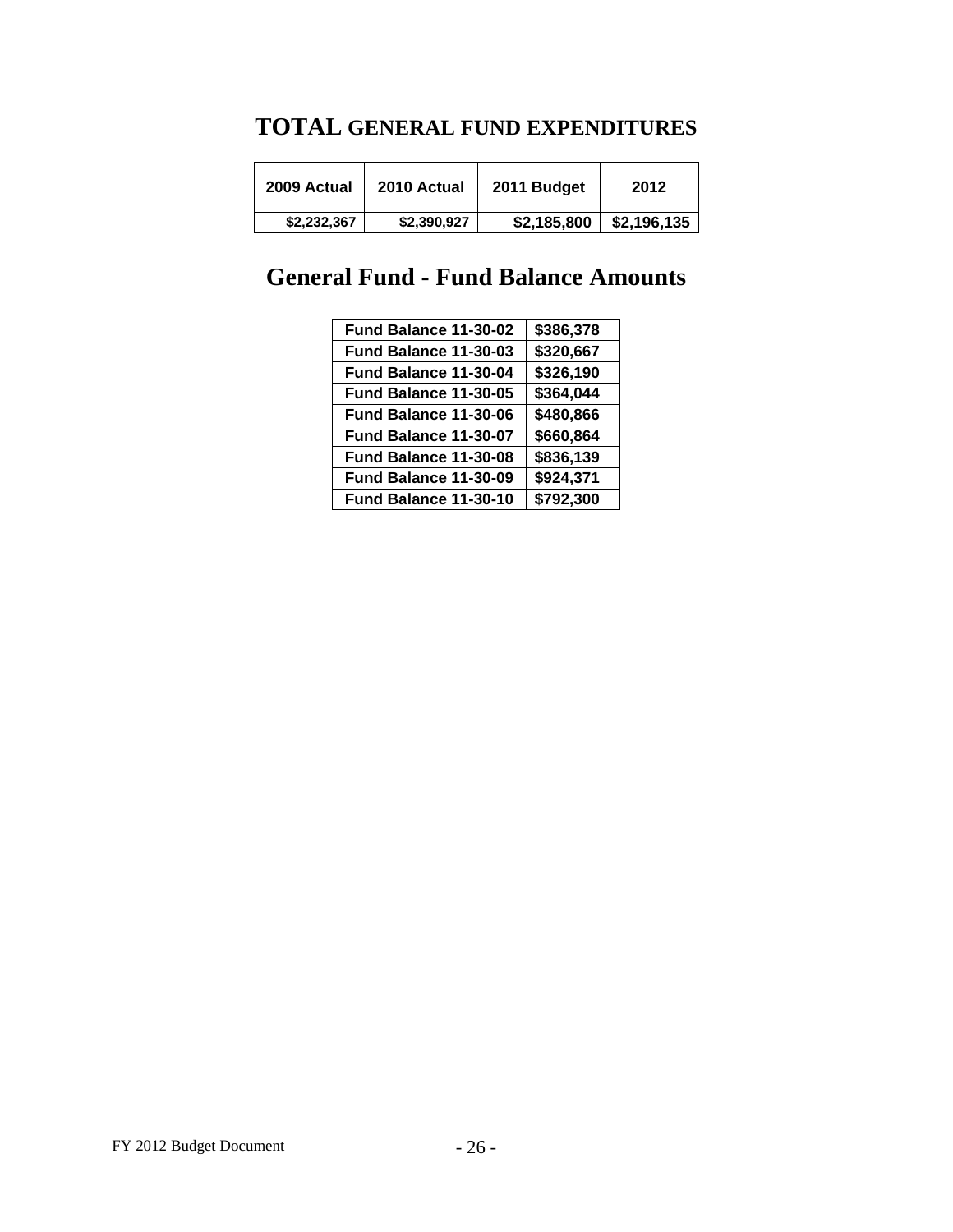## **MAJOR STREET FUND Fund 202**

The Major Street Fund consists of revenues received from the State of Michigan Gas and Weight Tax (Act 51) and not from local property taxes. This fund is for the maintenance of streets designated as "Major" by the Michigan Department of Transportation. According to the latest Act 51 report, the city has 4.51 miles designated as Major streets. This fund covers the purchase of road salt and since 2008 the City has purchased road salt through the State MI Deal program at a considerable savings. The proposed 2012 budget (Dept. 451, Account # 820  $\&$  # 822) includes funding for engineering and construction for the Glenside Phase III project. The 2012 Budget includes the TIP grant revenue of \$369,000 to assist with the construction cost as engineering is not eligible for grant funding. Once Glenside Phase III is complete the Major Street fund will regenerate any additional revenue to fund the next project slated for a future year.

| Line<br>items | <b>Description</b>              | 2009<br><b>Actual</b> | 2010<br><b>Actual</b> | 2011<br><b>Budget</b> | 2012      |
|---------------|---------------------------------|-----------------------|-----------------------|-----------------------|-----------|
| 569.000       | Gas & Weight Tax                | \$143,252             | \$143,419             | \$142,900             | \$141,500 |
| 570.000       | <b>Build Michigan Program</b>   | \$5,289               | \$5,287               | \$5,200               | \$5,250   |
| 571.000       | Surface Transportation Rev.     | \$696,930             | \$0                   | \$0                   | \$369,000 |
| 572.000       | Winter Maintenance Pay          | \$0                   | \$0                   | \$1,000               | \$0       |
| 665.000       | Interest on Investments         | \$797                 | \$886                 | \$1,500               | \$1,000   |
| 665.100       | Gain (loss) on investments      | $-$238$               | \$511                 | \$0                   | \$0       |
| 672.000       | (METRO)                         | \$10,245              | \$10,493              | \$10,100              | \$10,000  |
| 678.000       | Reimbursements                  | \$0                   | \$0                   | \$0                   | \$0       |
| 694.000       | <b>Miscellaneous Revenues</b>   | \$0                   | \$0                   | \$0                   | \$0       |
| 698.000       | <b>Grant Revenue</b>            | \$0                   |                       | \$0                   | \$0       |
| 699.000       | <b>Transfer from Other Fund</b> | \$175,000             |                       | \$0                   | \$0       |
|               | Total                           | \$1,031,275           | \$160,595             | \$160,700             | \$526,750 |

#### **FUND 202 – REVENUES**

#### **FUND 202 – EXPENDITURES**

|  | DEPT. 451 - CONSTRUCTION |
|--|--------------------------|
|--|--------------------------|

| Line<br>items | <b>Description</b>       | 2009<br><b>Actual</b> | 2010<br><b>Actual</b> | 2011<br><b>Budget</b> | 2012      |
|---------------|--------------------------|-----------------------|-----------------------|-----------------------|-----------|
| 818.000       | <b>Contract Services</b> | \$0                   | \$0                   | \$0                   | \$0       |
| 820.000       | Engineering              | \$135,201             | \$950                 | \$45,300              | \$68,000  |
| 822.000       | Construction             | \$949,552             | \$4,032               | \$0                   | \$638,000 |
|               | Total                    | \$1,084,753           | \$4,981               | \$0                   | \$706,000 |

#### DEPT. 463 – ROUTINE MAINTENANCE

| Line<br>items | <b>Description</b>   | 2009<br>Actual | 2010<br>Actual | 2011<br><b>Budget</b> | 2012    |
|---------------|----------------------|----------------|----------------|-----------------------|---------|
| 726.000       | Supplies & Materials | \$1,367        | \$1,056        | \$3,500               | \$4,200 |

 $FY$  2012 Budget Document  $-27 -$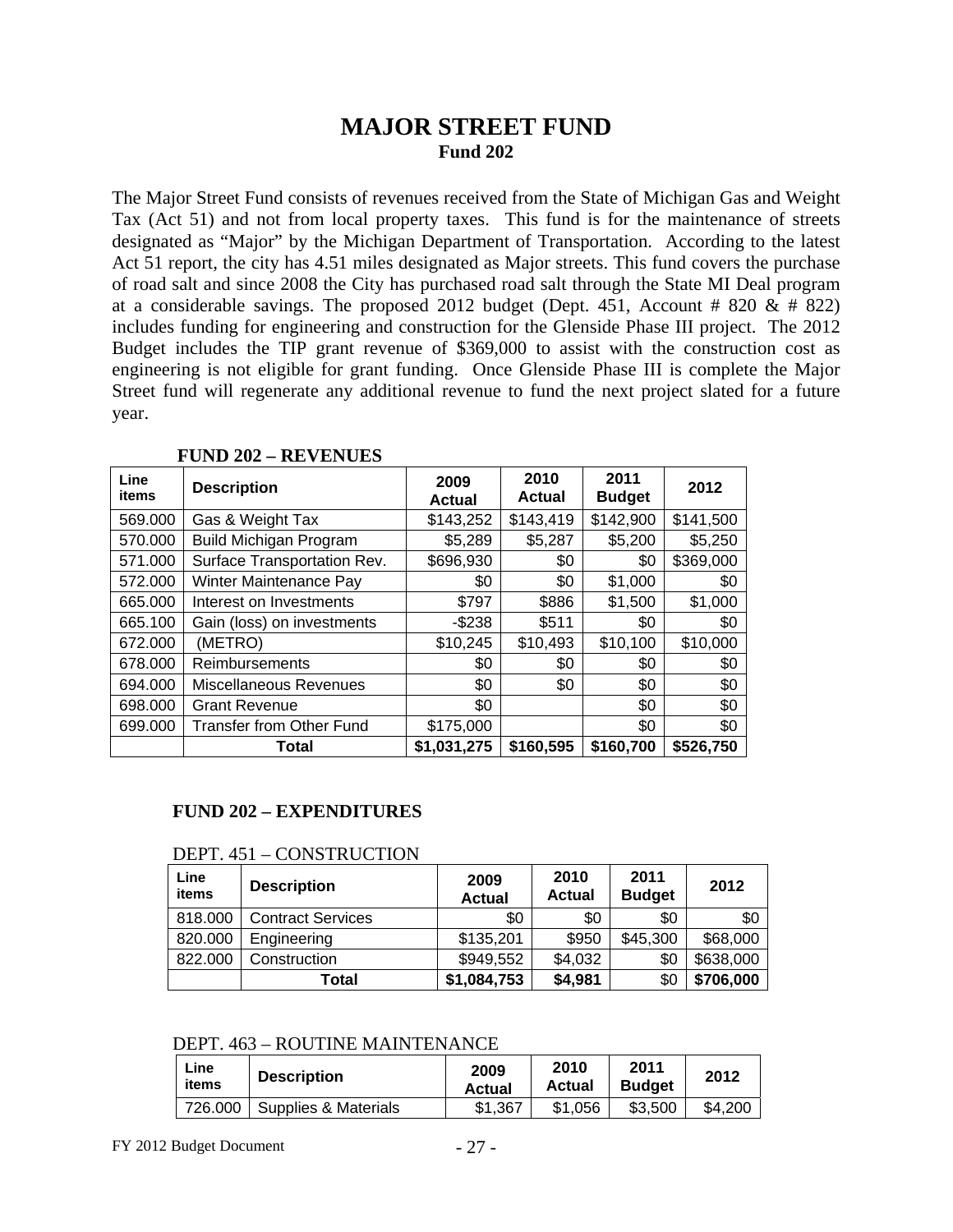|         | 818.000   Contract Services      | \$1.078  | \$18,606 | \$2,500              | \$2,500 |
|---------|----------------------------------|----------|----------|----------------------|---------|
|         | 942.000   Office & Garage Rental | \$3,850  | \$3,850  | \$3,900              | \$4,000 |
| 943.000 | <b>Equipment Rental</b>          | \$5.021  | \$3.071  | \$4.500              | \$4,500 |
|         | Total                            | \$11,316 | \$26,583 | $$14,400$   \$15,200 |         |

#### DEPT. 474 – TRAFFIC SERVICES

| Line<br>items | <b>Description</b>                 | 2009<br><b>Actual</b> | 2010<br><b>Actual</b> | 2011<br><b>Budget</b> | 2012    |
|---------------|------------------------------------|-----------------------|-----------------------|-----------------------|---------|
| 730.000       | <b>Traffic Control Supplies</b>    | \$595                 | \$230                 | \$500                 | \$500   |
| 775.000       | <b>Traffic Signals-Electricity</b> | \$3,432               | \$3,814               | \$4,000               | \$2,600 |
| 818.000       | <b>Contract Services</b>           | \$2,278               | \$3,308               | \$3,000               | \$2,750 |
| 925.000       | Signal Charges - Railroad          | \$760                 | \$0                   | \$800                 | \$760   |
|               | Total                              | \$7,065               | \$7,352               | \$8,300               | \$6,610 |

## DEPT. 478 – WINTER MAINTENANCE

| Line<br>items | <b>Description</b>      | 2009<br><b>Actual</b> | 2010<br>Actual | 2011<br><b>Budget</b> | 2012     |
|---------------|-------------------------|-----------------------|----------------|-----------------------|----------|
| 731.000       | <b>Rock Salt</b>        | \$4,766               | \$4,564        | \$3,000               | \$4,555  |
| 943.000       | <b>Equipment Rental</b> | \$15,950              | \$8,228        | \$15,000              | \$11,500 |
|               | Total                   | \$20,716              | \$12,792       | \$18,000              | \$16,055 |

#### DEPT. 484 - ADMINISTRATION

| Line<br>items | <b>Description</b>               | 2009<br><b>Actual</b> | 2010<br><b>Actual</b> | 2011<br><b>Budget</b> | 2012     |
|---------------|----------------------------------|-----------------------|-----------------------|-----------------------|----------|
| 825.000       | <b>Administrative Fee</b>        | \$31,586              | \$13,814              | \$15,500              | \$15,000 |
| 961.000       | <b>Investment Fee</b>            | \$0                   | \$0                   | \$0                   | \$0      |
| 990.000       | Labor Transfer                   | \$46,439              | \$22,536              | \$42,000              | \$50,000 |
| 990.002       | <b>Transfer to Local Streets</b> | \$0                   | \$10,000              | \$5,000               | \$0      |
|               | Total                            | \$78,025              | \$46,350              | \$62,500              | \$65,000 |

#### DEPT. 487 – CARE OF TREES

| Line<br>items | <b>Description</b>       | 2009<br><b>Actual</b> | 2010<br><b>Actual</b> | 2011<br><b>Budget</b> | 2012    |
|---------------|--------------------------|-----------------------|-----------------------|-----------------------|---------|
| 818.000       | <b>Contract Services</b> | \$2,850               | \$4,230               | \$5,500               | \$5,000 |
| 943.000       | <b>Equipment Rental</b>  | \$784                 | \$144                 | \$500                 | \$500   |
|               | Total                    | \$3,634               | \$4,374               | \$6,000               | \$5,500 |

#### DEPT. 488 – CONSTRUCTION & REPAIR

| Line<br>items | <b>Description</b>         | 2009<br><b>Actual</b> | 2010<br><b>Actual</b> | 2011<br><b>Budget</b> | 2012    |
|---------------|----------------------------|-----------------------|-----------------------|-----------------------|---------|
| 726.000       | Supplies & Materials       | \$0                   | \$0                   | \$200                 | \$500   |
| 818.000       | <b>Contract Services</b>   | \$0                   | \$0                   | \$0                   | \$0     |
| 820.000       | Engineering (Permits/Fees) | \$2,000               | \$0                   | \$2,600               | \$0     |
| 943.000       | <b>Equipment Rental</b>    | \$23                  | \$561                 | \$1,000               | \$1,000 |
|               | Total                      | \$2,023               | \$561                 | \$3,800               | \$1,500 |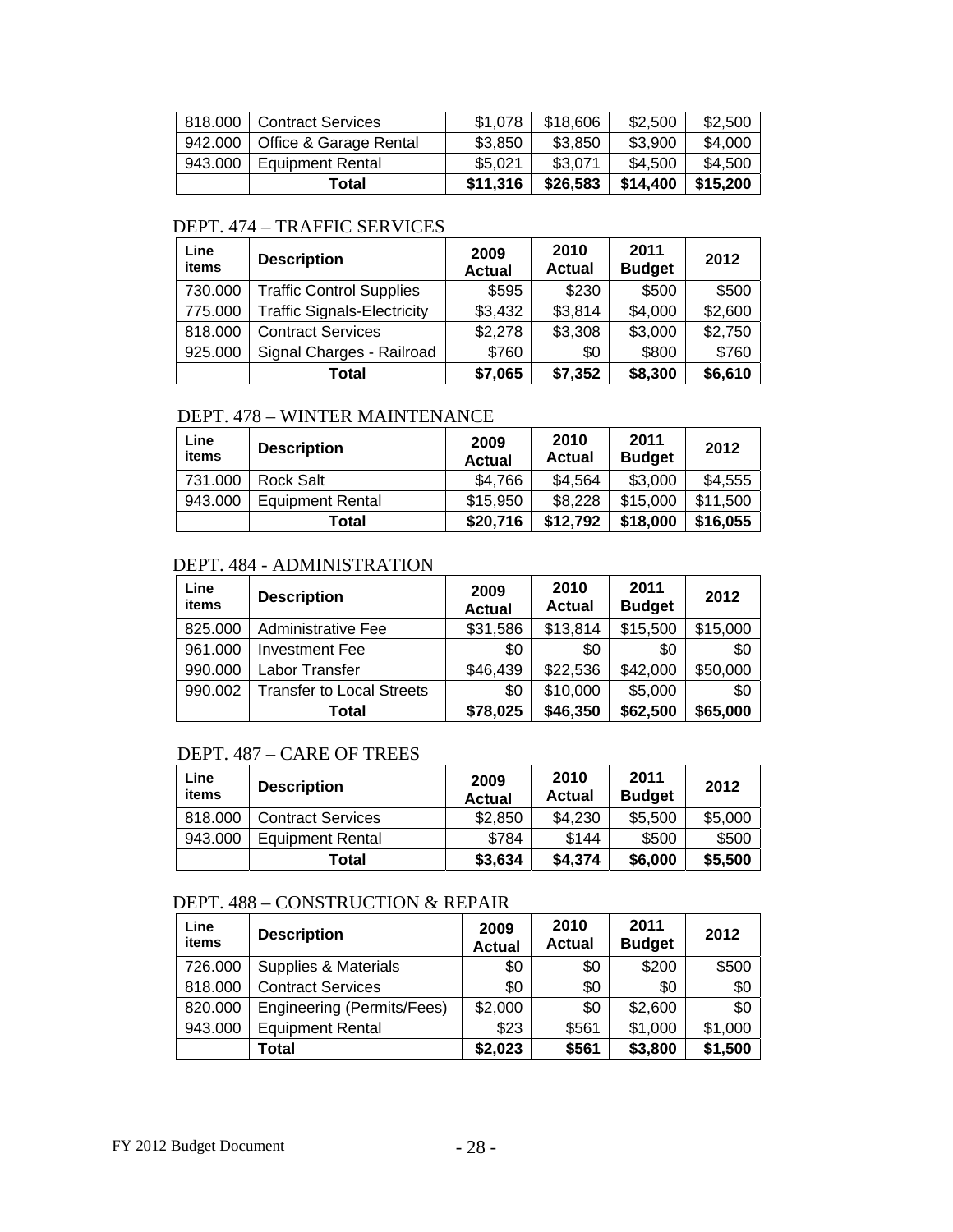| 2009 Actual | 2010 Actual | 2011 Budget | 2012      |
|-------------|-------------|-------------|-----------|
| \$1,207,532 | \$102,992   | \$113,000   | \$815,865 |

## **TOTAL MAJOR STREETS EXPENDITURES**

## **Major Street Fund – Fund Balance Amounts**

| Fund Balance 11-30-03 | \$202,018  |
|-----------------------|------------|
| Fund Balance 11-30-04 | \$176,311  |
| Fund Balance 11-30-05 | \$214,562  |
| Fund Balance 11-30-06 | \$100,487  |
| Fund Balance 11-30-07 | \$160,514  |
| Fund Balance 11-30-08 | \$220,984  |
| Fund Balance 11-30-09 | $-$13,909$ |
| Fund Balance 11-30-10 | \$43,693   |
|                       |            |



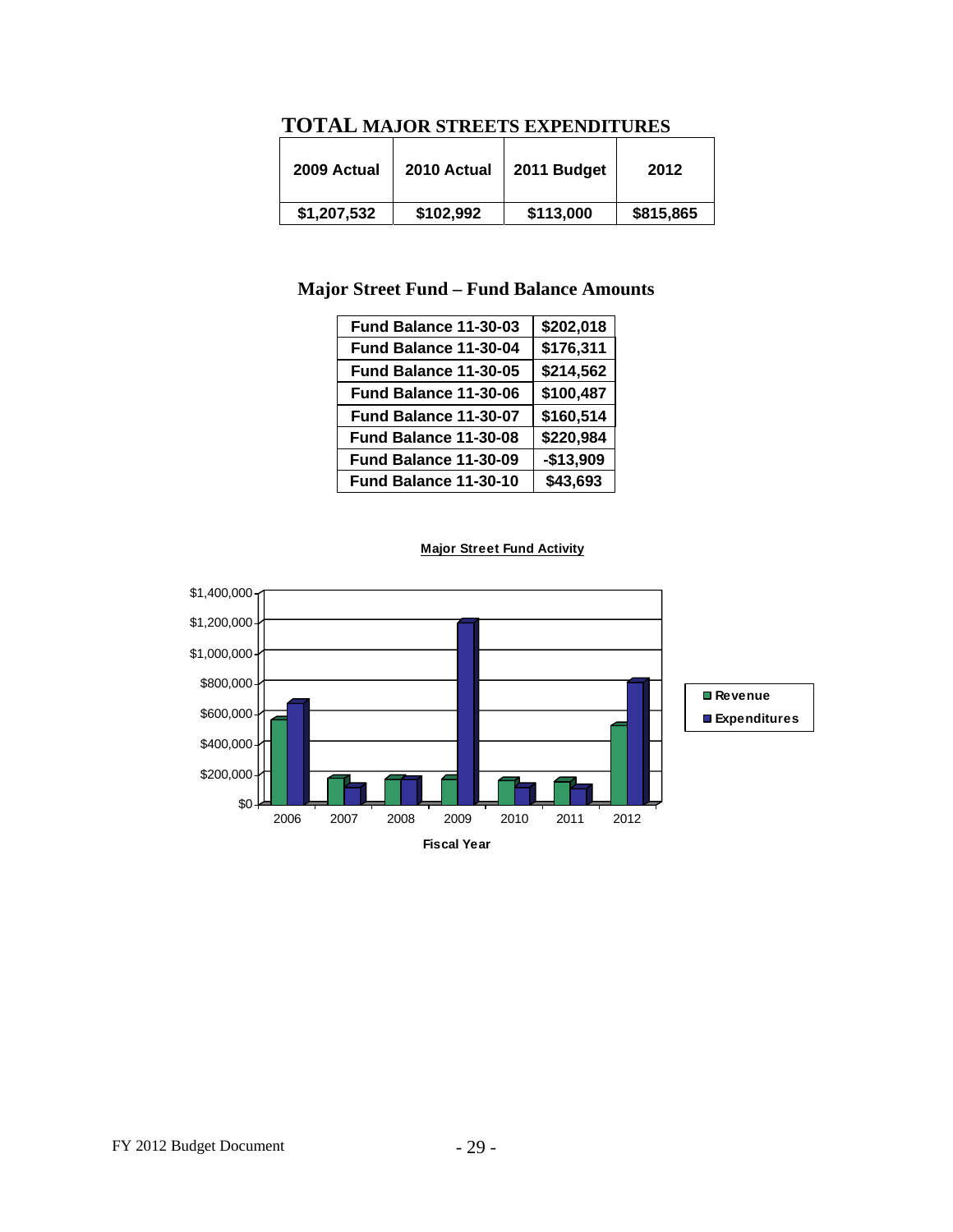## **LOCAL STREET FUND Fund 203**

The Local Street Fund consists of revenues received from the State of Michigan Gas and Weight Tax (Act 51). This fund is for the maintenance of streets designated as "Local" by the Michigan Department of Transportation. Due to the primary residential character of Roosevelt Park the majority of our streets fall into the "Local" category with 9.49 miles total. Streets designated as "Local" are not eligible for State or Federal grant money used for reconstruction.

In FY 2012, the revenues for local streets (other than the transfer) are not expected to change much from their 2011 levels. Expenditures in 2011 were up slightly due to the Post Road project. With respects to road maintenance, the City will continue to investigate other alternatives to funding the repair or reconstruction of Local Streets, as Act 51 funding will never be sufficient to handle this challenge. Current data compiled by WMSRDC as a result of a road survey lists the street surfaces and the priority level to repair. In 2011 the city was able to resurface two segments of Woodside Road and one segment of Sherwood Road using funds transferred from the General Fund. The 2012 Budget contains funding for a street resurfacing project as a transfer from the General Fund in the amount of \$80,000. Although the Glenside Phase III project may consume this funding in 2012. Any reserves will be collected in the Fund Balance for future road projects.

| Line<br>items | <b>Description</b>                 | 2009<br><b>Actual</b> | 2010<br><b>Actual</b> | 2011<br><b>Budget</b> | 2012      |
|---------------|------------------------------------|-----------------------|-----------------------|-----------------------|-----------|
| 569.000       | Gas & Weight Tax                   | \$54,723              | \$54,796              | \$55,700              | \$53,500  |
| 570.000       | <b>Build Michigan Program</b>      | \$2,021               | \$2,020               | \$2,000               | \$1,800   |
| 572.000       | Winter Maintenance Pmt             | \$0                   | \$0                   | \$0                   | \$0       |
| 665.000       | Interest on Investments            | \$472                 | \$303                 | \$1,000               | \$300     |
| 665.100       | Gain (loss) on investments         | -\$48                 | \$102                 | \$0                   | \$50      |
| 676.300       | From General Fund                  |                       | \$84,100              |                       | \$80,000  |
| 691.000       | <b>Transfers from Major Street</b> | \$0                   | \$10,000              | \$5,000               | \$0       |
| 695.000       | <b>Grant Revenue</b>               |                       | \$87,357              |                       | \$0       |
| 699.000       | Transfer from other Fund           | \$44,181              | \$0                   | \$80,000              | \$0       |
| 594.000       | Miscellaneous Revenue              | \$0                   | \$0                   | \$0                   | \$0       |
|               | Total                              | \$101,349             | \$238,678             | \$143,700             | \$135,650 |

#### **FUND 203 – REVENUES**

#### **FUND 203 – EXPENDITURES**  DEPT. 451 – CONSTRUCTION

| Line<br>items | <b>Description</b>       | 2009<br>Actual | 2010<br><b>Actual</b> | 2011<br><b>Budget</b> | 2012     |
|---------------|--------------------------|----------------|-----------------------|-----------------------|----------|
| 818.000       | <b>Contract Services</b> | \$10,264       | \$135.331             | \$75,000              | \$75,000 |
| 820.000       | Engineering              | \$462          | \$43,644              | \$5,000               | \$5,000  |
|               | Total                    | \$10.726       | \$178,975             | \$80,000              | \$80,000 |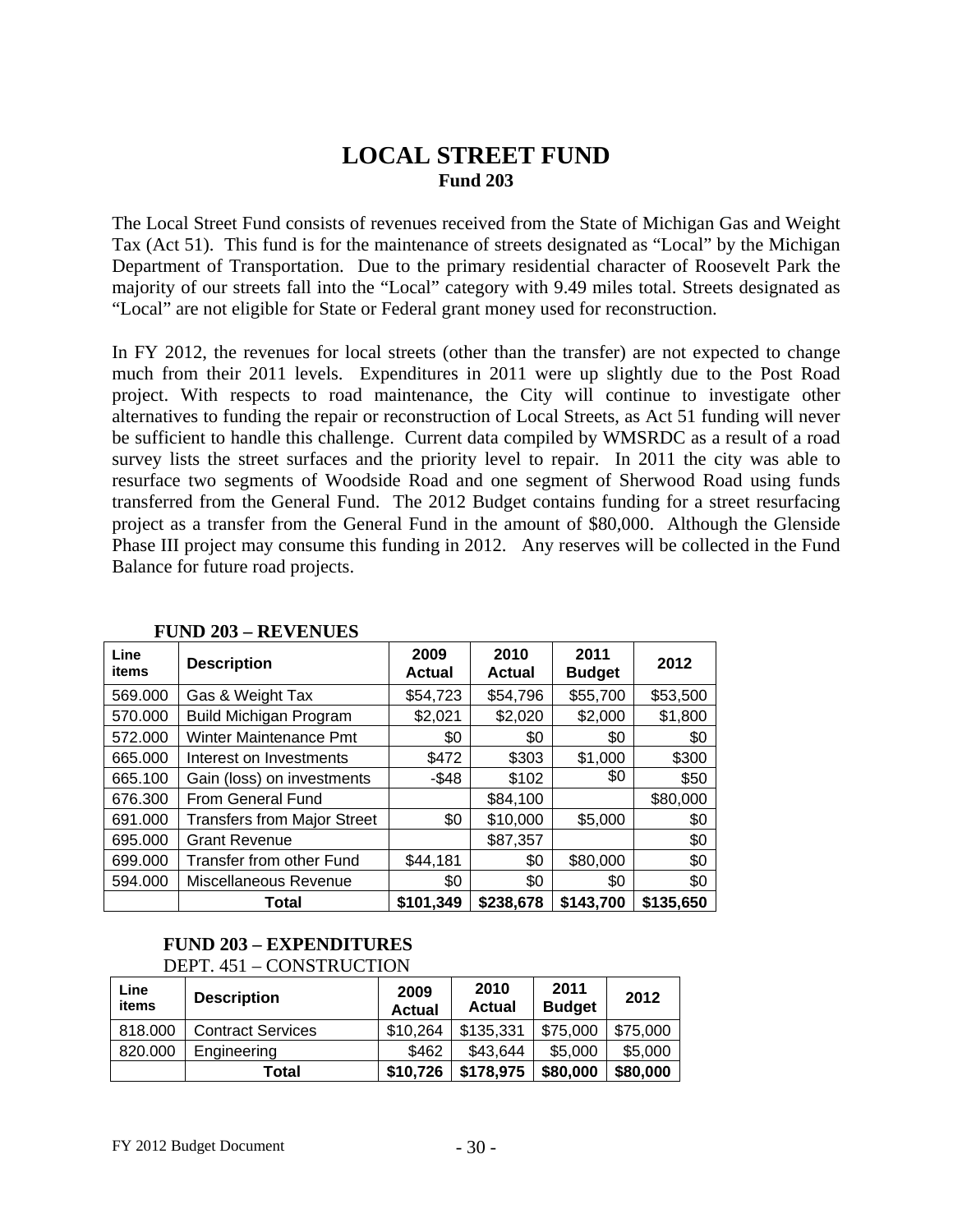| Line<br>items | <b>Description</b>       | 2009<br><b>Actual</b> | 2010<br><b>Actual</b> | 2011<br><b>Budget</b> | 2012    |
|---------------|--------------------------|-----------------------|-----------------------|-----------------------|---------|
| 726.000       | Supplies & Materials     | \$179                 | \$1,918               | \$500                 | \$550   |
| 818.000       | <b>Contract Services</b> | \$0                   | \$0                   | \$0                   | \$0     |
| 942.000       | Office & Garage Rental   | \$1,800               | \$1,800               | \$2,000               | \$2,000 |
| 943.000       | <b>Equipment Rental</b>  | \$3,669               | \$1,585               | \$3,000               | \$2,800 |
|               | Total                    | \$5,648               | \$5,303               | \$5,500               | \$5,350 |

#### DEPT. 463 – ROUTINE MAINTENANCE

## DEPT. 474 – TRAFFIC SERVICES

| Line<br>items | <b>Description</b>              | 2009<br><b>Actual</b> | 2010<br>Actual | 2011<br><b>Budget</b> | 2012  |
|---------------|---------------------------------|-----------------------|----------------|-----------------------|-------|
| 730.000       | <b>Traffic Control Supplies</b> | \$329                 | \$134          | \$300                 | \$400 |
|               | Total                           | \$329                 | \$134          | \$300                 | \$400 |

#### DEPT. 478 – WINTER MAINTENANCE

| Line<br>items | <b>Description</b>      | 2009<br><b>Actual</b> | 2010<br><b>Actual</b> | 2011<br><b>Budget</b> | 2012     |
|---------------|-------------------------|-----------------------|-----------------------|-----------------------|----------|
| 731.000       | Road Salt/Sand          | \$2,856               | \$7,752               | \$1,000               | \$2,000  |
| 943.000       | <b>Equipment Rental</b> | \$9,327               | \$5,545               | \$11,000              | \$9,500  |
|               | Total                   | \$12,183              | \$13,297              | \$12,000              | \$11,500 |

#### DEPT. 484 – ADMINISTRATION

| Line<br>items | <b>Description</b>        | 2009<br><b>Actual</b> | 2010<br><b>Actual</b> | 2011<br><b>Budget</b> | 2012     |
|---------------|---------------------------|-----------------------|-----------------------|-----------------------|----------|
| 825.000       | <b>Administrative Fee</b> | \$8,874               | \$13,599              | \$6,000               | \$4,500  |
| 961.000       | <b>Investment Fees</b>    | \$0                   | \$0                   | \$0                   | \$0      |
| 990.000       | ∟abor Transfer            | \$35,422              | \$17,215              | \$33,000              | \$30,000 |
|               | Total                     | \$44,296              | \$30,814              | \$39,000              | \$34,500 |

#### DEPT. 487 – CARE OF TREES

| Line<br>items | <b>Description</b>       | 2009<br><b>Actual</b> | 2010<br><b>Actual</b> | 2011<br><b>Budget</b> | 2012    |
|---------------|--------------------------|-----------------------|-----------------------|-----------------------|---------|
| 818.000       | <b>Contract Services</b> | \$6,267               | \$1,600               | \$3,000               | \$3,000 |
| 943.000       | <b>Equipment Rental</b>  | \$591                 | \$599                 | \$500                 | \$500   |
|               | Total                    | \$6,858               | \$2,199               | \$3,500               | \$3,500 |

#### DEPT. 488 – STORM DRAIN CONSTRUCTION & REPAIR

| Line<br>items | <b>Description</b>       | 2009<br><b>Actual</b> | 2010<br><b>Actual</b> | 2011<br><b>Budget</b> | 2012  |
|---------------|--------------------------|-----------------------|-----------------------|-----------------------|-------|
| 726.000       | Supplies & Materials     | \$0                   | \$0                   | \$250                 | \$200 |
| 818.000       | <b>Contract Services</b> | \$0                   | \$0                   | \$250                 | \$0   |
| 820.000       | Engineering              | \$0                   | \$0                   | \$250                 | \$0   |
| 943.000       | <b>Equipment Rental</b>  | \$109                 | \$576                 | \$250                 | \$200 |
|               | Total                    | \$109                 | \$576                 | \$1,000               | \$400 |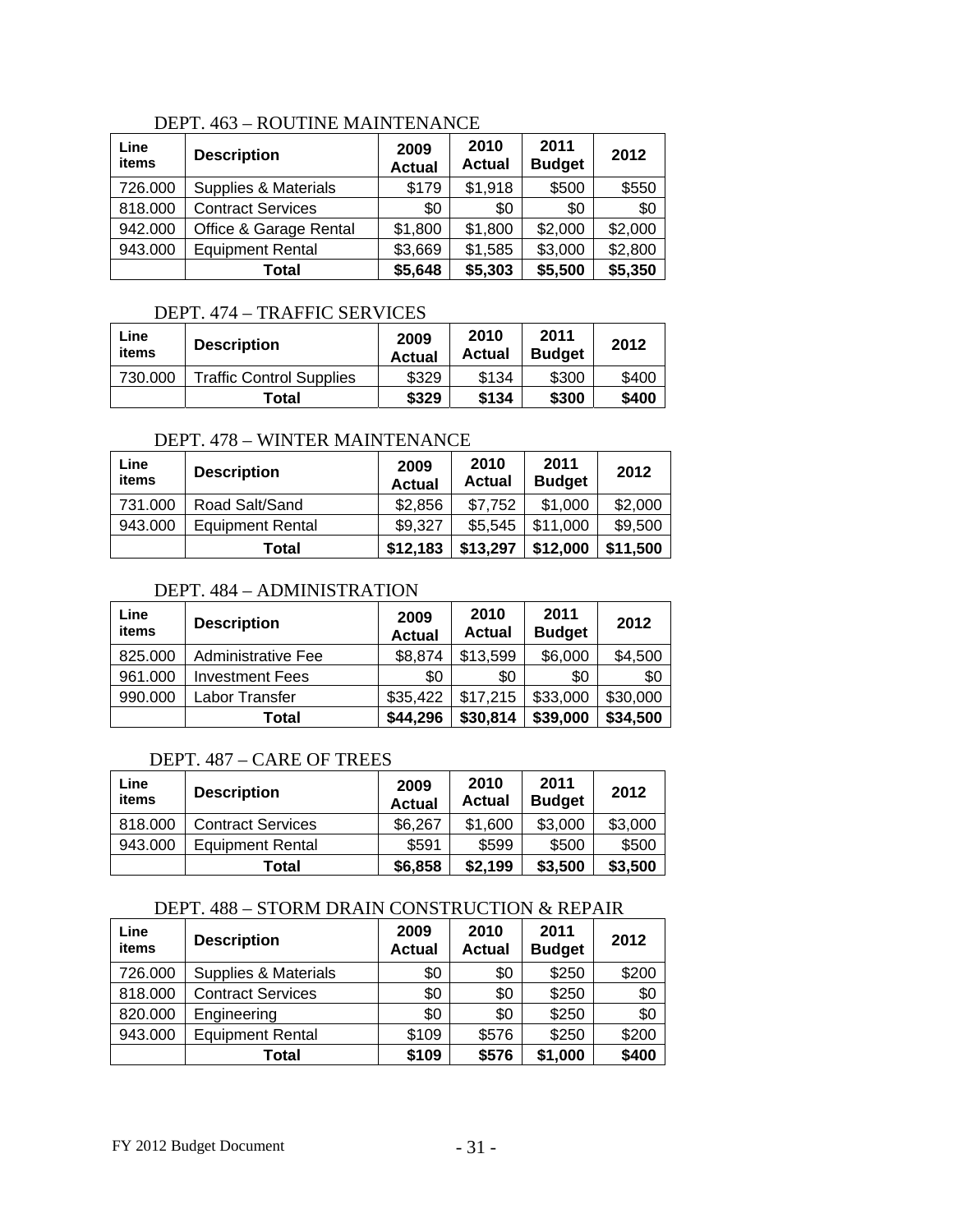#### DEPT. 990 – TRANSFER TO OTHER FUND

|         | .<br>.            |          |           |     |      |
|---------|-------------------|----------|-----------|-----|------|
| 990.000 | Debt Service Fund | υU       | ድ ፖ<br>ъc | \$0 | JD L |
|         | otal              | ሶሳ<br>ΦU | \$0       | \$0 | υU   |

#### **TOTAL LOCAL STREETS EXPENDITURES**

| 2009 Actual | 2010 Actual | 2011 Budget | 2012      |
|-------------|-------------|-------------|-----------|
| \$80,149    | \$231.299   | \$141.300   | \$135,650 |

#### **Local Streets Fund – Fund Balance Amounts**

| Fund Balance 11-30-03 | \$48,454 |
|-----------------------|----------|
| Fund Balance 11-30-04 | \$50,356 |
| Fund Balance 11-30-05 | \$49,276 |
| Fund Balance 11-30-06 | \$68,874 |
| Fund Balance 11-30-07 | \$74,697 |
| Fund Balance 11-30-08 | \$74,697 |
| Fund Balance 11-30-09 | \$84,714 |
| Fund Balance 11-30-10 | \$92,092 |
|                       |          |



#### **Local Street Fund Activity**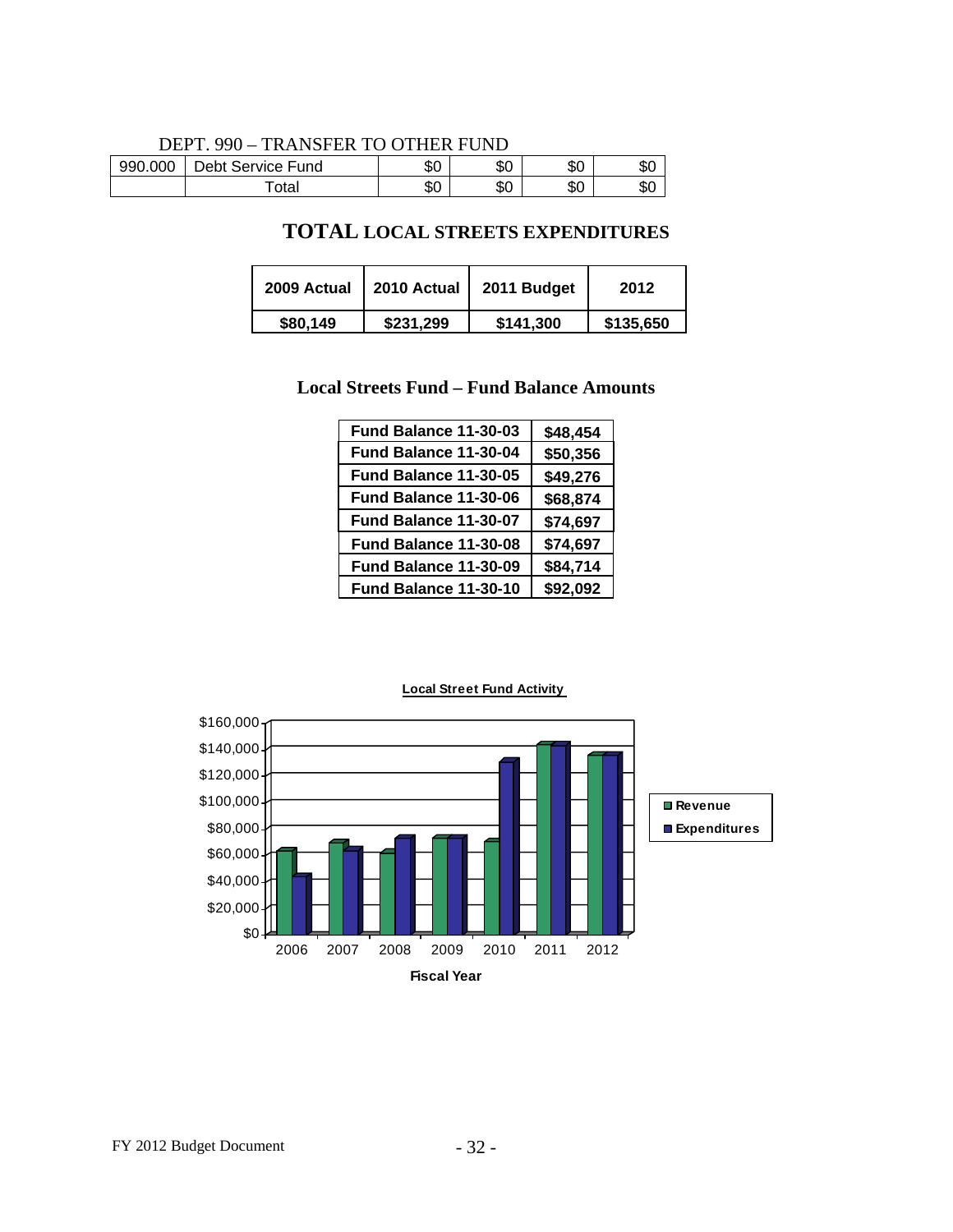## **Roosevelt Park Day Fund 235**

Roosevelt Park Day is an annual community celebration put on by the City of Roosevelt Park with the assistance of many groups, several businesses, individuals and residents who volunteer their time to ensure a great event. This fun-filled day includes a 5-K run, parade, an arts and crafts fair, games, food and entertainment of various kinds. Roosevelt Park Day is a source of pride where residents can showcase their community.

The Roosevelt Park Day fund is operated as an independent fund and is designed to be selfsustaining. This festival is funded through revenues raised by the sale of game tickets, booth rentals, sale of Roosevelt Park memorabilia and donations. Roosevelt Park Day is not supported by the City's General Fund and is only possible through the hard work of the many volunteers and the kind donations made by businesses within the community.

The budget outlined below does not anticipate any significant change in the expenditure amount but can accommodate new events and activities for Roosevelt Park Day in 2012. If it is determined that special activities and events will be added next year the budget will be amended accordingly.

| Line<br>items | <b>Description</b>      | 2009<br><b>Actual</b> | 2010<br><b>Actual</b> | 2011<br><b>Budget</b> | 2012     |
|---------------|-------------------------|-----------------------|-----------------------|-----------------------|----------|
| 653.000       | Income from Games       | \$2,979               | \$4,497               | \$4,200               | \$4,350  |
| 665.000       | Interest on Investments |                       | \$72                  |                       |          |
| 667.000       | <b>Booth Rental</b>     | \$3,275               | \$3,000               | \$3,500               | \$3,000  |
| 675.000       | Donations               | \$4,050               | \$8,055               | \$10,000              | \$7,700  |
| 692.000       | Miscellaneous Sales     | \$0                   | \$0                   | \$100                 | \$0      |
|               | Total                   | \$10,304              | \$15,624              | \$17,800              | \$15,050 |

#### **FUND 235 - REVENUES**

#### **FUND 235 – EXPENDITURES**

| Line<br>items | <b>Description</b>              | 2009<br>Actual | 2010<br><b>Actual</b> | 2011<br><b>Budget</b> | 2012     |
|---------------|---------------------------------|----------------|-----------------------|-----------------------|----------|
| 726.000       | <b>Supplies &amp; Materials</b> | \$1,492        | \$1,346               | \$3,000               | \$3,000  |
| 735.000       | Games                           | \$9,153        | \$6,984               | \$9,000               | \$7,200  |
| 736.000       | Prizes                          | \$370          | \$363                 | \$400                 | \$400    |
| 818.000       | <b>Contract Services</b>        | \$3,900        | \$3,568               | \$4,000               | \$4,000  |
| 886.000       | <b>Civic Promotion</b>          | \$167          | \$835                 | \$300                 | \$150    |
| 905.000       | Publishing                      | \$500          | \$440                 | \$300                 | \$250    |
|               | Total                           | \$15,582       | \$13,535              | \$17,000              | \$15,000 |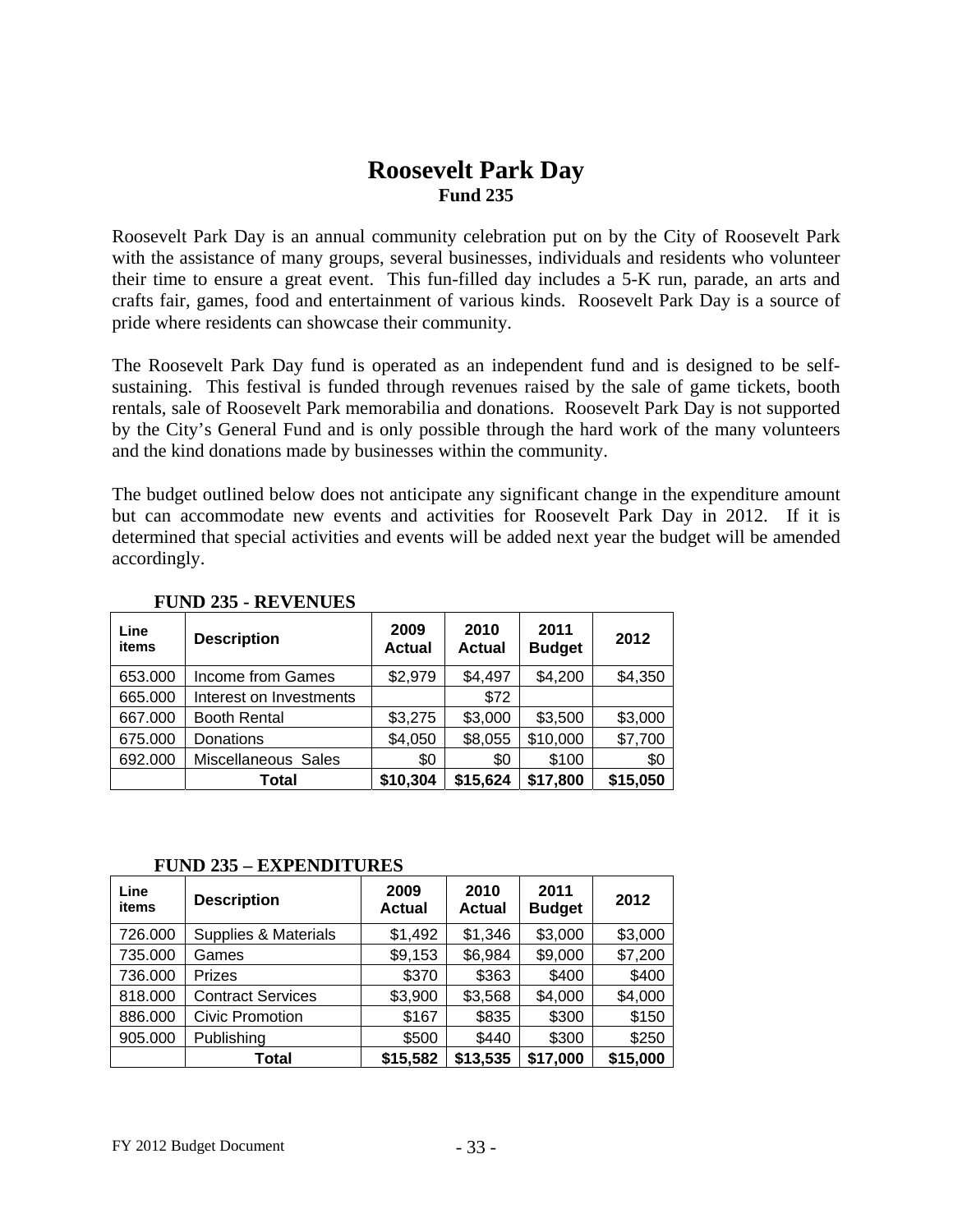| \$4,575  |
|----------|
| \$6,756  |
| \$8,366  |
| \$11,650 |
| \$14,570 |
| \$13,875 |
| \$19,290 |
| \$21,290 |
| \$29,934 |
| \$27,245 |
|          |
|          |

**Roosevelt Park Day Fund – Fund Balance Amounts** 

## **Downtown Development Authority Fund 248**

The Downtown Development Authority (DDA) was formed by the City of Roosevelt Park in 1998. The DDA is an independent entity governed by a Board of Directors appointed and approved by the City. This Board of Directors includes the Mayor and eight board members who consist of property owners or tenants representing the district and current council members. This Authority was initiated to assist the City's downtown area in its efforts to facilitate and promote new economic development within the Roosevelt Park DDA district. The formation of a DDA allows for alternative approaches towards financing the capital improvements necessary to attract or facilitate new development within a community's downtown district. One approach includes the Façade Grant Program which has been very busy in 2011 with seven applications and roughly \$60,000 reimbursed to the applicants who have completed their respective projects. A maximum reimbursement of \$15,000 per application is allowed under the program guidelines.

The DDA will experience less revenue in 2012 as property values continue to slide downward, affecting the overall amount of tax captured within the DDA district. The DDA Fund will continue the practice of reimbursing the General Fund for certain services provided to the DDA and/or within the DDA district. This assistance from the DDA has been and continues to be critical to balancing the General Fund Budget. The debt on the bond payment for the Broadway streetscape project will increase \$20,000 in 2012. The DDA Fund has also accounted for the initial preparation to redevelop the former DPW site and a future project will include the full redevelopment of the former DPW site that began in 2011 with the demolition and removal of two buildings and adjacent paved parking area.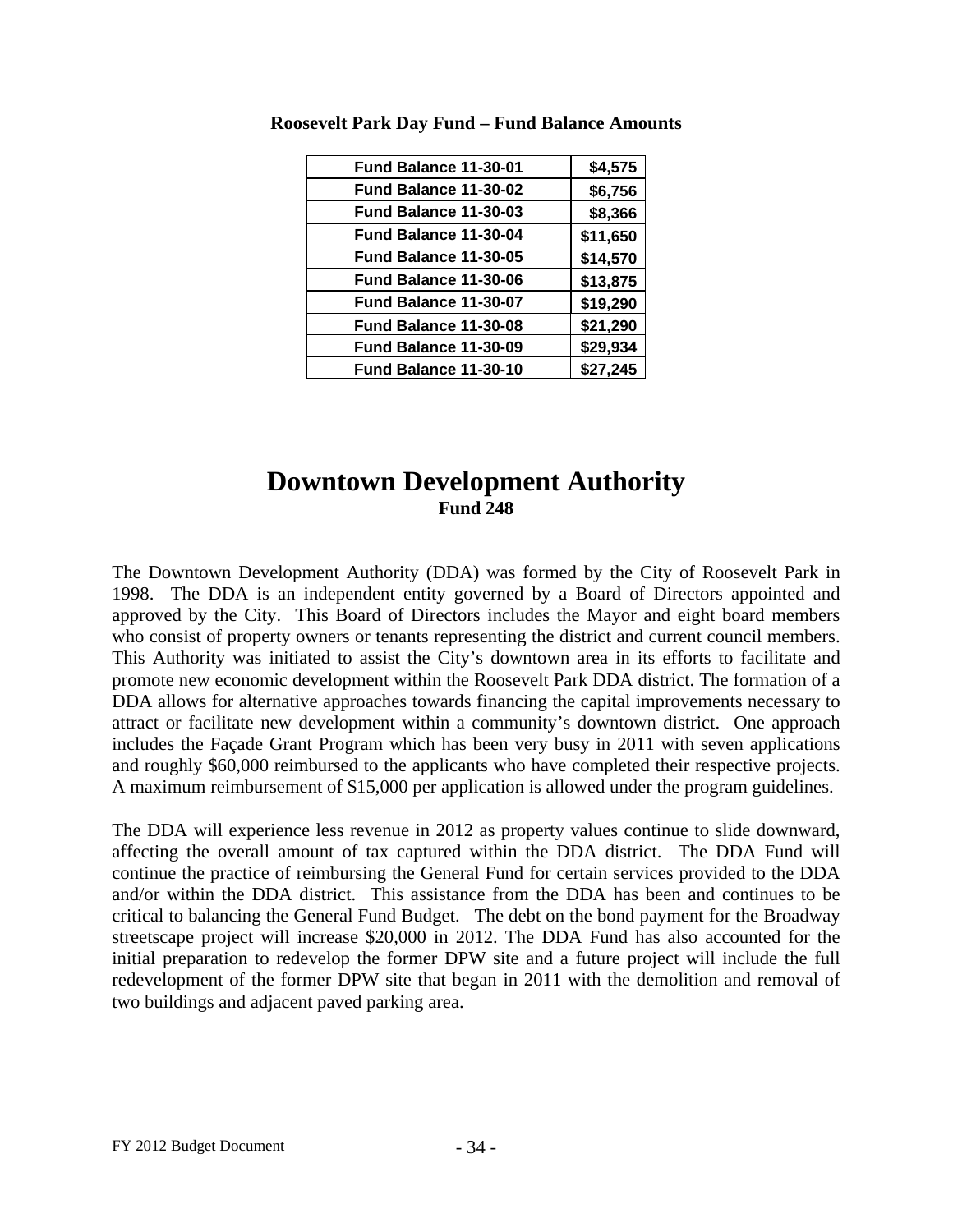**DDA Revenue**



| T 011D 270 - IND V DI 10 DO |                                  |                       |                       |                       |           |
|-----------------------------|----------------------------------|-----------------------|-----------------------|-----------------------|-----------|
| Line<br>items               | <b>Description</b>               | 2009<br><b>Actual</b> | 2010<br><b>Actual</b> | 2011<br><b>Budget</b> | 2012      |
| 402.000                     | <b>Current Real Property Tax</b> | \$609,274             | \$583,157             | \$530,000             | \$515,000 |
| 437.000                     | <b>IFT &amp; CFT Taxes</b>       |                       | \$30,871              |                       |           |
| 665.000                     | Interest on Investments          | \$7,643               | \$1,567               | \$4,000               | \$2,000   |
| 665.100                     | Gain (loss) on Investments       | \$0                   | \$0                   | \$0                   |           |
| 679.000                     | <b>Insurance Claims</b>          | \$0                   | \$0                   | \$0                   |           |
| 695.001                     | <b>Bond Proceeds</b>             |                       | \$114,900             |                       |           |
| 695.300                     | Other Revenue - Fund Bal.        |                       | \$0                   | \$0                   |           |
|                             | Total                            | \$616,917             | \$730,495             | \$534,000             | \$517,000 |

## **FUND 248 - REVENUES**

## **FUND 248 - EXPENDITURES**

DEPT. 451 - CONSTRUCTION

| Line<br>items | <b>Description</b>              | 2009<br><b>Actual</b> | 2010<br><b>Actual</b> | 2011<br><b>Budget</b> | 2012      |
|---------------|---------------------------------|-----------------------|-----------------------|-----------------------|-----------|
|               | <b>Contract Services -</b>      |                       |                       |                       |           |
| 818.000       | Eng&Arch                        | \$6,598               | \$24,777              | \$15,000              | \$6,000   |
| 818.004       | <b>Broadway Streetscape</b>     | \$21,065              | \$19,712              | \$15,000              | \$15,000  |
| 818.005       | Oak Ridge Rd Construction       | \$0                   | \$0                   | \$0                   | \$0       |
| 818.006       | <b>Towne Center Development</b> | \$0                   | \$0                   | \$0                   | \$0       |
| 818.007       | Sherman Blvd. Water Main        | \$0                   | \$0                   | \$0                   | \$0       |
| 818.008       | Façade Imp. Program             | \$61,205              | \$58,396              | \$80,000              | \$55,000  |
| 818.009       | Relocate DPW Facility           | \$479,881             | \$36,716              | \$0                   | \$0       |
| 818.010       | <b>Other Construction</b>       | \$0                   | \$49,667              | \$25,000              | \$50,000  |
| 818.011       | <b>Property Purchase</b>        |                       | \$133,071             |                       | \$38,500  |
|               | Total                           | \$568,749             | \$322,339             | \$135,000             | \$164,500 |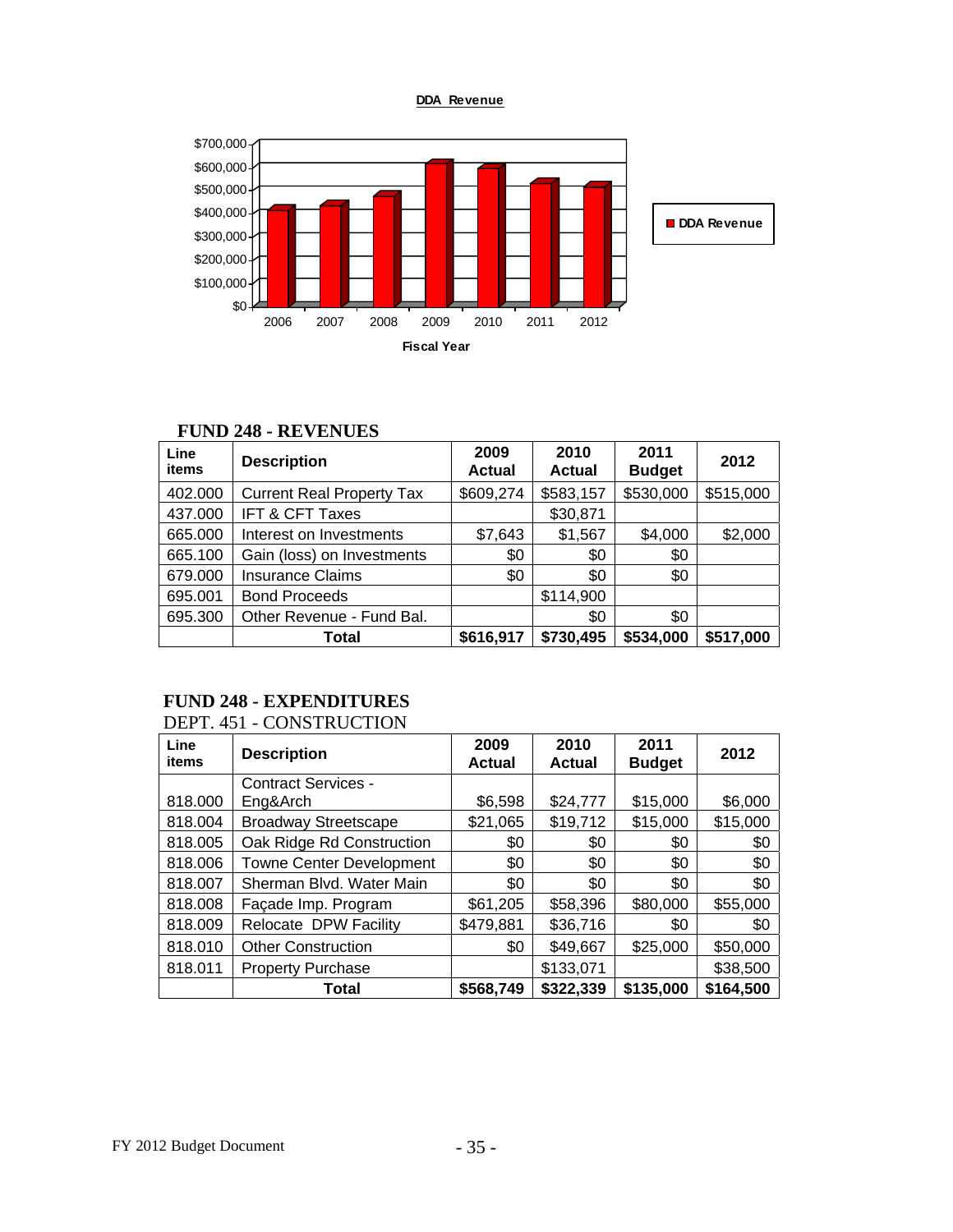| Line<br>items | <b>Description</b>           | 2009<br><b>Actual</b> | 2010<br><b>Actual</b> | 2011<br><b>Budget</b> | 2012      |
|---------------|------------------------------|-----------------------|-----------------------|-----------------------|-----------|
| 999.101       | Transfer - General Fund      | \$154,000             | \$156,000             | \$156,000             | \$156,000 |
| 999.300       | Gen Fund - Reimburse Admin   | \$0                   | \$0                   | \$2,500               | \$0       |
| 990.000       | Transfer - Debt Service Fund | \$138,558             | \$155,783             | \$157,000             | \$177,000 |
| 999.000       | Reserve - Property Purchase  | \$0                   | \$0                   | \$50,000              | \$0       |
|               | Total                        | \$292,558             | \$311,783             | \$365,500             | \$333,000 |

#### DEPT. 990 – TRANSFER TO OTHER FUND

# **TOTAL DDA EXPENDITURES**

| 2009 Actual | 2010 Actual | 2011 Budget | 2012      |
|-------------|-------------|-------------|-----------|
| \$861,307   | \$634.121   | \$475,500   | \$497,500 |

#### **DDA Fund – Fund Balance Amounts**

| \$81,000    |
|-------------|
| \$103,773   |
| \$363,413   |
| \$220,748   |
| \$220,748   |
| \$302,369   |
| $-$132,810$ |
| \$96,627    |
|             |

#### **DDA Expenditures**

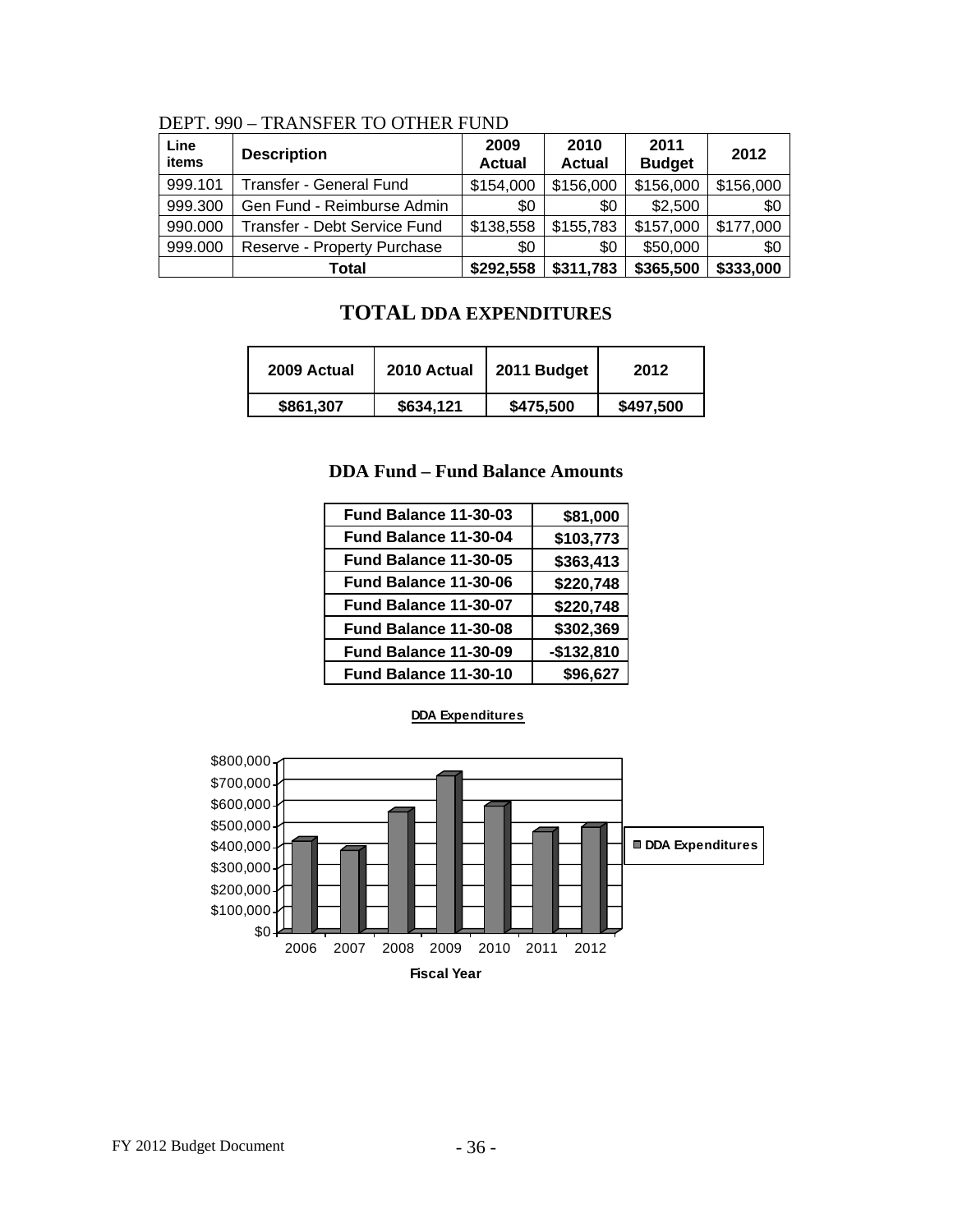## **DEBT SERVICE FUND Fund 301**

This fund serves as a clearing fund by collecting the revenue from the DDA Fund just prior to dispersing the interest and principal payments. The fund also accounts for the interest and retirement of any principle on long-term debt in the Sewer Fund and Water Fund.The payment amounts were established during the respective bond issue.

| Line<br>items | <b>Description</b>              | 2009<br><b>Actual</b> | 2010<br><b>Actual</b> | 2011<br><b>Budget</b> | 2012      |
|---------------|---------------------------------|-----------------------|-----------------------|-----------------------|-----------|
| 665.000       | Interest on Investments         | \$0                   | \$0                   | \$0                   | \$0       |
| 990.000       | Transfer from DDA Fund          | \$138,558             | \$155,729             | \$157,000             | \$177,000 |
| 990.001       | <b>Transfer from Sewer Fund</b> | \$0                   | \$0                   | \$27,000              | \$27,700  |
| 990.002       | <b>Transfer from Water Fund</b> | \$0                   | \$0                   | \$37,800              | \$39,700  |
|               | Total                           | \$138,558             | \$155,729             | \$221,800             | \$244,400 |

#### **FUND 301 - REVENUES**

#### **FUND 301 - EXPENDITURES**

| Line<br>items | <b>Description</b>     | 2009<br><b>Actual</b> | 2010<br><b>Actual</b> | 2011<br><b>Budget</b> | 2012      |
|---------------|------------------------|-----------------------|-----------------------|-----------------------|-----------|
| 968.200       | Principal - DDA Bonds  | \$75,000              | \$95,000              | \$100,000             | \$125,000 |
| 968.300       | Interest - DDA Bonds   | \$63,558              | \$60,783              | \$57,000              | \$53,000  |
|               | Principal - 2007 Bonds | \$0                   | \$0                   | \$40,000              | \$44,000  |
|               | Interest - 2007 Bonds  | \$0                   | \$0                   | \$24,800              | \$22,400  |
|               | Total                  | \$138,558             | \$155,783             | \$221,800             | \$244,400 |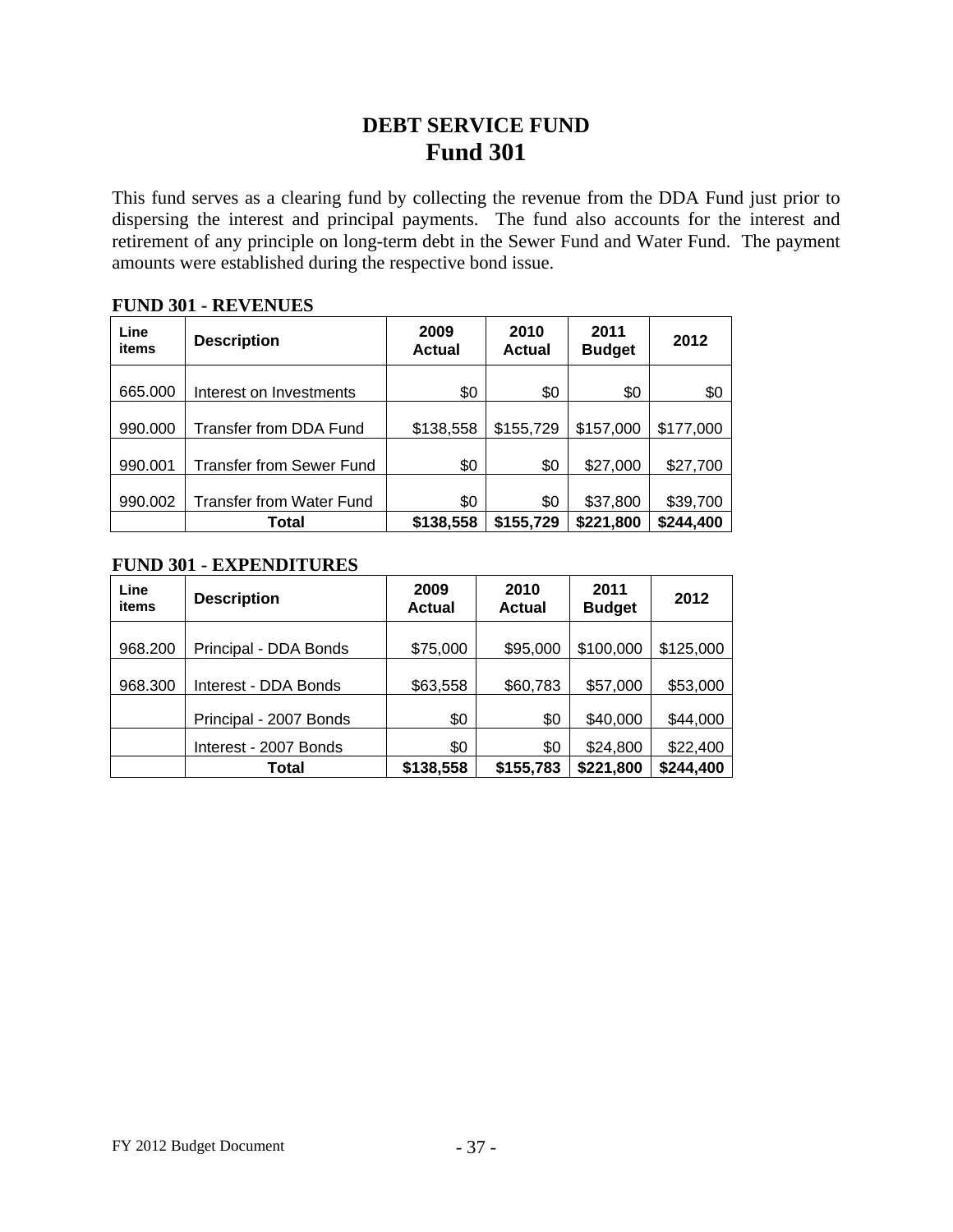## **SEWER FUND Fund 590**

A substantial increase in the wholesale sewage treatment rate (21.5%) adopted by the County in 2011 has caused the City to increase the retail sewer rates by 20%. The high cost of sewage treatment coupled with the on-going groundwater problem has impacted the short-term sewage treatment costs. Not only has Roosevelt Park been impacted by the adjustments in the sewage treatment rate charged by the County as a result of reduced industrial flows, but we also have the internal trend of increases in flows due to ground water infiltrating our sanitary system. In 2011, the City metered and invoiced our customers 125,000,000 gallons of sewer but the City was metered and invoiced from the County for the treatment of 223,000,000 gallons of sewer. The difference of 98,000,000 gallons is a result of ground water infiltration that is being treated at the County Wastewater Facility at the same rate as actual sewer water. Unless the groundwater infiltration problem is corrected, our customers will continue to pay for the treatment of groundwater as sewerage and will continue to pay some of the highest commodity rates in the County. The City must seriously consider making the necessary improvements to the City's sewer and storm water infrastructure to mitigate the rising costs of treatment. However a majority of the revenue received for sewer is used to pay the monthly bill for treatment and is not sufficient to effectively deal with the long-term problem of ground water infiltration.

| <b>Line</b><br>items | <b>Description</b>            | 2009<br><b>Actual</b> | 2010<br><b>Actual</b> | 2011<br><b>Budget</b> | 2012      |
|----------------------|-------------------------------|-----------------------|-----------------------|-----------------------|-----------|
| 643.000              | Sewage Service                | \$690,645             | \$713,765             | \$660,000             | \$656,000 |
| 644.000              | Penalties                     | \$9,381               | \$10,033              | \$9,700               | \$10,000  |
| 645.000              | <b>Sewer Connections</b>      | \$0                   | \$0                   | \$5,000               | \$0       |
| 645.200              | <b>Meter Sales</b>            | \$345                 | \$0                   | \$300                 | \$0       |
| 647.000              | <b>Sewer Permits</b>          | \$0                   | \$0                   | \$100                 | \$0       |
| 665.000              | Interest on Investments       | \$1,726               | \$1,277               | \$3,000               | \$1,000   |
| 665.100              | Gain (Loss) on Investments    | -\$64                 | \$178                 | \$0                   | \$0       |
| 674.000              | <b>Contributed Capital</b>    | \$0                   | \$65,519              | \$0                   | \$0       |
| 694.000              | <b>Miscellaneous Revenues</b> | \$0                   | \$0                   | \$0                   | \$0       |
|                      | Total                         | \$702,033             | \$790,771             | \$678,100             | \$667,000 |

#### **FUND 590 – REVENUES**

#### **FUND 590 – EXPENDITURES**

| Line<br>items | <b>Description</b>                | 2009<br><b>Actual</b> | 2010<br><b>Actual</b> | 2011<br><b>Budget</b> | 2012      |
|---------------|-----------------------------------|-----------------------|-----------------------|-----------------------|-----------|
| 726.000       | Supplies & Materials              | \$0                   | \$104                 | \$300                 | \$500     |
| 745.000       | Tools                             | \$0                   | \$0                   | \$100                 | \$200     |
| 749.000       | <b>Sewer Connection Material</b>  | \$4,741               | \$0                   | \$4,000               | \$3,000   |
| 801.000       | <b>Wastewater Disposal</b>        | \$292,258             | \$222,541             | \$327,300             | \$298,249 |
| 801.001       | Interceptor Bond 17M              | \$56,960              | \$46,845              | \$57,100              | \$66,676  |
| 801.002       | <b>Collection System Bonds 1a</b> | \$36,576              | \$31,808              | \$37,500              | \$44,776  |
| 801.003       | <b>Collection System Bonds 1b</b> | \$46,468              | \$24,399              | \$54,000              | \$35,698  |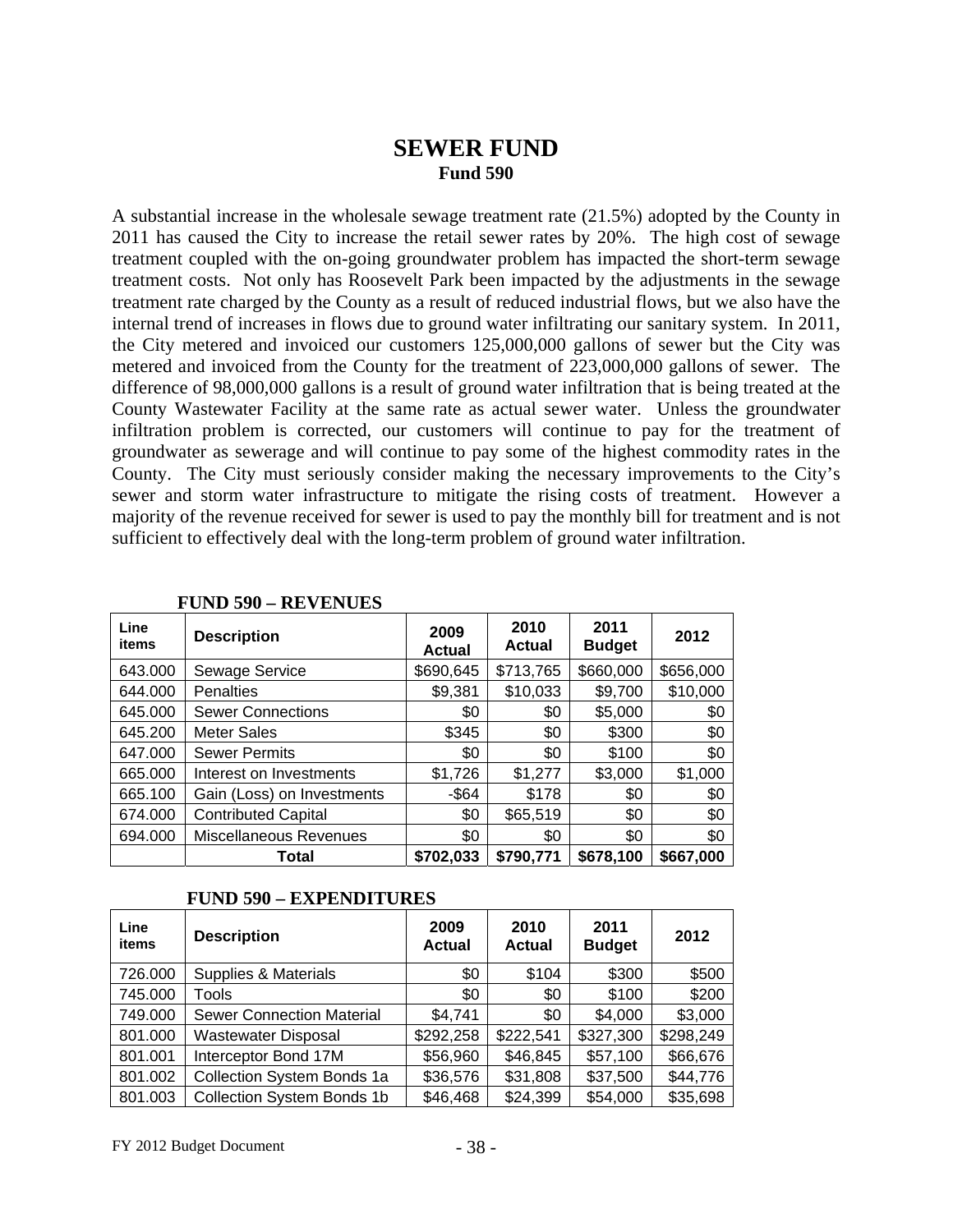| 801.004 | 66" Force Main Bonds 1& 2           | \$10,651  | \$66,384  | \$49,500  | \$95,040  |
|---------|-------------------------------------|-----------|-----------|-----------|-----------|
| 815.100 | <b>Computer Software</b>            | \$0       | \$0       | \$4,000   | \$1,000   |
| 818.000 | <b>Contractual Services</b>         | \$21,445  | \$28,856  | \$16,000  | \$20,000  |
| 818.300 | <b>Contractual Repair</b>           | \$0       | \$0       | \$0       | \$2,000   |
| 819.000 | Software Support                    | \$660     | \$660     | \$700     | \$750     |
| 820.000 | Engineering                         | \$914     | \$0       | \$1,000   | \$1,000   |
| 825.000 | Administrative Fee                  | \$105,315 | \$108,788 | \$99,300  | \$100,050 |
| 856.000 | <b>Meeting Expense</b>              | \$50      | \$0       | \$100     | \$100     |
| 904.000 | Printing                            | \$96      | \$179     | \$100     | \$100     |
| 923.000 | Electricity - GWP                   | \$3,819   | \$3,752   | \$3,500   | \$3,900   |
| 930.000 | GWP - Repair                        | \$631     | \$519     | \$1,500   | \$2,000   |
| 942.000 | Office & Garage Rental              | \$13,400  | \$13,400  | \$13,400  | \$13,400  |
| 943.000 | <b>Equipment Rental</b>             | \$7,000   | \$6,000   | \$4,000   | \$4,000   |
| 956.000 | Miscellaneous                       | \$0       | \$147     | \$100     | \$150     |
| 958.000 | Memberships & Dues                  | \$146     | \$2,000   | \$2,000   | \$60      |
| 961.000 | <b>Investment Fees</b>              | \$0       | \$0       | \$0       | \$0       |
| 968.000 | Amoritzation                        | \$0       | \$0       | \$0       | \$0       |
| 968.100 | Depreciation                        | \$43,393  | \$43,393  | \$0       | \$40,500  |
| 962.000 | Uncollected Revenue Exp.            | \$0       | \$0       | \$0       | \$0       |
| 990.00  | Labor Transfer                      | \$31,178  | \$22,981  | \$20,500  | \$25,000  |
| 990.001 | Transfer - Debt Service Fund        | \$0       | \$0       | \$27,050  | \$27,700  |
| 993.000 | 2.3M Bond - 1992                    | \$0       | \$0       | \$0       |           |
| 997.000 | 23M Bond - 1989                     | \$0       | \$0       | \$0       |           |
| 998.000 | 23M Bond - 1996                     | \$0       | \$0       | \$0       |           |
| 999.500 | <b>Transfer - Construction Fund</b> | \$0       | \$0       | \$0       |           |
|         | <b>Total</b>                        | \$675,701 | \$622,755 | \$723,050 | \$785,849 |

| Fund Balance 11-30-01        | \$448,800 |                        |
|------------------------------|-----------|------------------------|
| Fund Balance 11-30-02        | \$572,385 | \$900,000              |
| <b>Fund Balance 11-30-03</b> | \$742,005 | \$800,000              |
| <b>Fund Balance 11-30-04</b> | \$665,847 | \$700,000              |
| <b>Fund Balance 11-30-05</b> | \$434,281 | \$600,000<br>\$500,000 |
| <b>Fund Balance 11-30-06</b> | \$448,411 | \$400,000              |
| Fund Balance 11-30-07        | \$477,011 | \$300,000              |
| <b>Fund Balance 11-30-08</b> | \$455,417 | \$200,000              |
| Fund Balance 11-30-09        | \$240,566 | \$100,000              |
| Fund Balance 11-30-10        | \$337,886 | \$0                    |

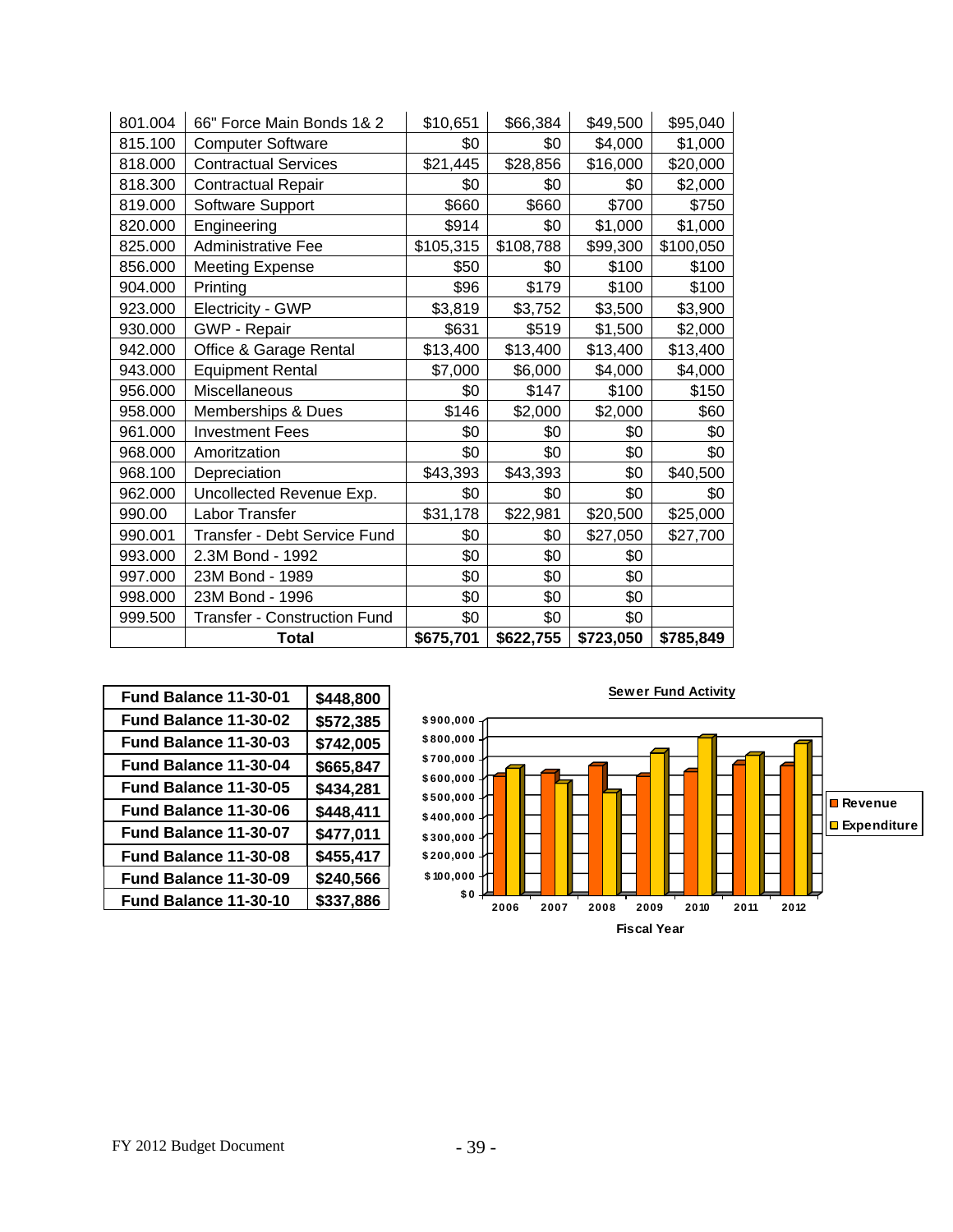## **WATER FUND Fund 591**

This fund provides for the operation and maintenance of the water distribution system and all appurtenances. Recent upgrades include the Glenside-Roosevelt Road project during the summer of 2009 that replaced the water main crossings on Roosevelt Road between Greenwich and Eastland. New water mains and service lines were installed along Post Road as part of the reconstruction project in 2010. Account # 749.001 was added to the Water Fund in 2011 to include the purchase of water meters as needed. The City received an exceptional report on the Reliability Study completed by Black & Veatch that is required by the D.E.Q. every five years for any public water distribution system. The Reliability Study indicates that all upgrades to the system in the past have been favorable and the long term recommendation includes the replacement of the old cast iron water main piping when feasible.

| Line<br>items | <b>Description</b>            | 2009<br><b>Actual</b> | 2010<br><b>Actual</b> | 2011<br><b>Budget</b> | 2012      |
|---------------|-------------------------------|-----------------------|-----------------------|-----------------------|-----------|
| 641.000       | <b>Hydrant Rental</b>         | \$0                   | \$0                   | \$100                 | \$0       |
| 644.000       | Penalties                     | \$9,798               | \$9,254               | \$10,000              | \$10,500  |
| 645.000       | <b>Water Connections</b>      | \$4,507               | \$0                   | \$5,000               | \$0       |
| 645.100       | <b>Irrigation Meter Sales</b> | \$330                 | \$660                 | \$1,000               | \$450     |
| 645.200       | <b>Meters Sales</b>           | \$0                   | \$0                   | \$100                 | \$0       |
| 646.000       | <b>Water Sales</b>            | \$769,945             | \$753,008             | \$710,000             | \$722,000 |
| 647.000       | <b>Permits</b>                | \$0                   | \$0                   | \$0                   | \$0       |
| 665.000       | Interest on Investments       | \$306                 | \$2,059               | \$3,000               | \$1,350   |
| 665.100       | Gain (Loss) on Investments    | $-$10$                | \$28                  | \$0                   | \$0       |
| 674.000       | <b>Contributed Capital</b>    | \$0                   | \$0                   | \$0                   | \$0       |
| 694.000       | <b>Miscellaneous Revenues</b> | \$0                   | \$75                  | \$1,000               | \$250     |
|               | Total                         | \$784.876             | \$765,084             | \$730,200             | \$734,550 |

#### **FUND 591 – REVENUES**

#### **FUND 591 – EXPENDITURES**

| Line<br>items | <b>Description</b>            | 2009<br><b>Actual</b> | 2010<br><b>Actual</b> | 2011<br><b>Budget</b> | 2012      |
|---------------|-------------------------------|-----------------------|-----------------------|-----------------------|-----------|
| 745.000       | Tools                         | \$905                 | \$331                 | \$1,200               | \$1,000   |
| 747.000       | <b>Water Hydrant Material</b> | \$25                  | \$220                 | \$500                 | \$500     |
| 748.000       | <b>Water Main Material</b>    | \$1,265               | \$66                  | \$3,000               | \$400     |
| 749.000       | Water Service Conn. Material  | \$14,619              | \$6,018               | \$4,000               | \$2,000   |
| 749.001       | <b>Water Meters</b>           |                       |                       | \$4,000               | \$4,000   |
| 802.000       | <b>Water Purchased</b>        | \$397,473             | \$345,928             | \$425,000             | \$401,400 |
| 815.100       | <b>Computer Software</b>      | \$0                   | \$0                   | \$0                   | \$0       |
| 815.200       | <b>Computer Hardware</b>      | \$0                   | \$0                   | \$4,000               | \$0       |
| 818.000       | <b>Contract Services</b>      | \$3,716               | \$6,209               | \$5,500               | \$0       |
| 819.000       | Software Support - Meters     | \$660                 | \$660                 | \$600                 | \$750     |
| 820.000       | Engineering                   | \$188                 | \$5,753               | \$2,000               | \$400     |

 $FY$  2012 Budget Document  $-40$  -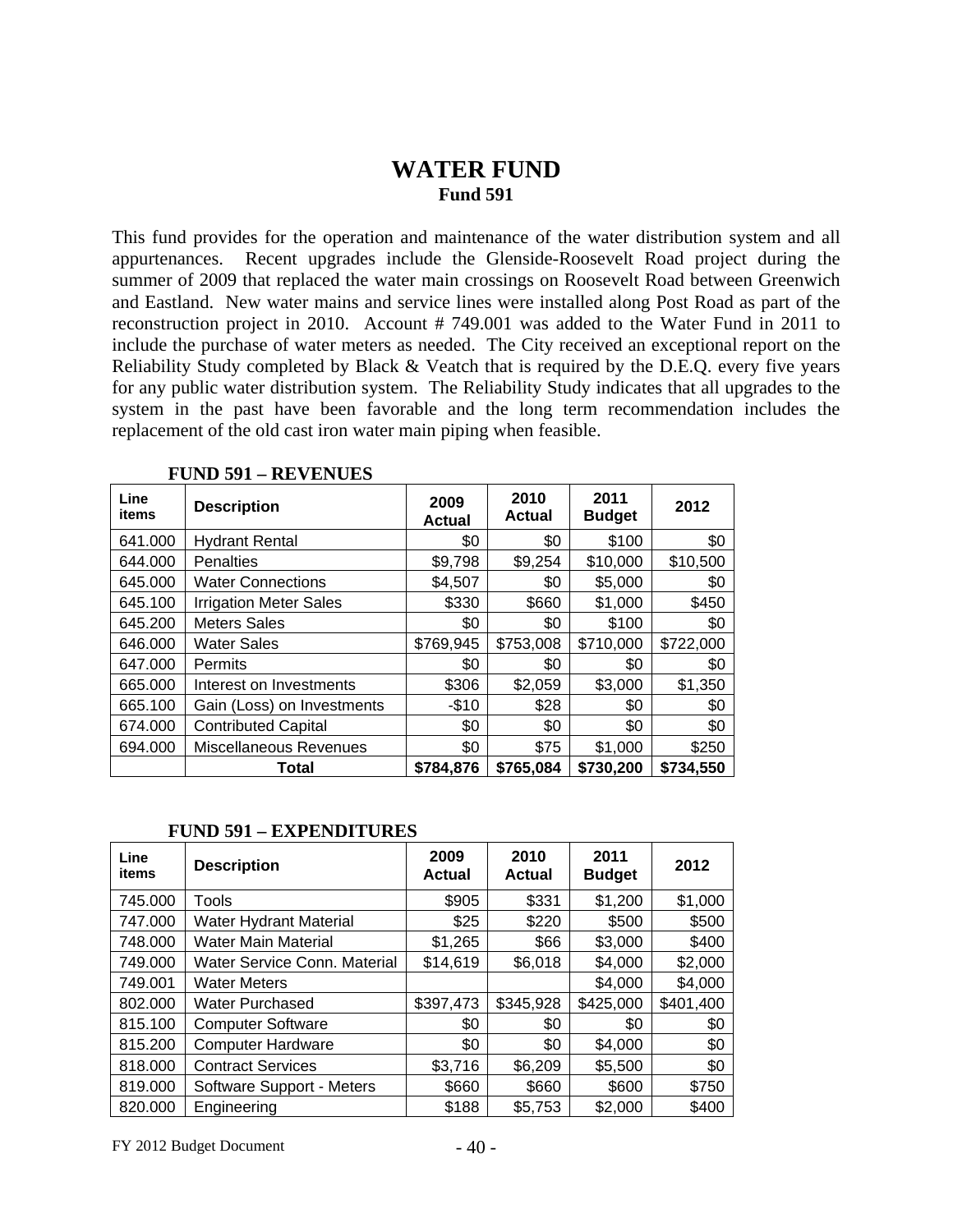| 820.001 | <b>Testing and Administration</b> |           |           | \$4,000   | \$0       |
|---------|-----------------------------------|-----------|-----------|-----------|-----------|
| 825.000 | <b>Administrative Fee</b>         | \$117,731 | \$114,763 | \$109,500 | \$110,183 |
| 864.000 | Conference & Workshops            | \$60      | \$0       | \$500     | \$500     |
| 904.000 | Printing                          | \$310     | \$62      | \$300     | \$400     |
| 942.000 | Office & Garage Rental            | \$16,100  | \$16,100  | \$18,500  | \$18,500  |
| 943.000 | <b>Equipment Rental</b>           | \$12,000  | \$10,000  | \$10,000  | \$10,000  |
| 956.000 | Miscellaneous                     | \$74      | \$408     | \$500     | \$600     |
| 958.000 | Memberships & Dues                | \$2,080   | \$977     | \$2,000   | \$0       |
| 961.000 | <b>Investment Fees</b>            | \$0       | \$0       | \$0       | \$0       |
| 962.000 | <b>Uncollected Revenue Exp</b>    | \$0       | \$0       | \$0       | \$0       |
| 968.300 | <b>Interest Expense</b>           | \$0       | \$14,678  | \$10,000  |           |
| 969.000 | <b>Depreciation Expense</b>       | \$40,976  | \$40,505  | \$20,000  | \$38,000  |
| 990.000 | Labor Transfer                    | \$33,255  | \$36,902  | \$30,000  | \$37,500  |
| 999.400 | Transfer to 202 Fund              | \$0       | \$0       | \$0       | \$0       |
| 999.500 | <b>Transfer to Const. Fund</b>    | \$0       | \$0       | \$0       | \$0       |
| 990.600 | <b>Transfer to Debt Service</b>   | \$0       | \$0       | \$39,000  | \$37,600  |
|         | Total                             | \$641,437 | \$599,580 | \$694,100 | \$663,733 |

| Fund Balance 11-30-01 | \$464,831 |
|-----------------------|-----------|
| Fund Balance 11-30-02 | \$427,589 |
| Fund Balance 11-30-03 | \$344,524 |
| Fund Balance 11-30-04 | \$314,303 |
| Fund Balance 11-30-05 | \$494,963 |
| Fund Balance 11-30-06 | \$409,024 |
| Fund Balance 11-30-07 | \$591,499 |
| Fund Balance 11-30-08 | \$590,220 |
| Fund Balance 11-30-09 | \$724,307 |
| Fund Balance 11-30-10 | \$796,994 |

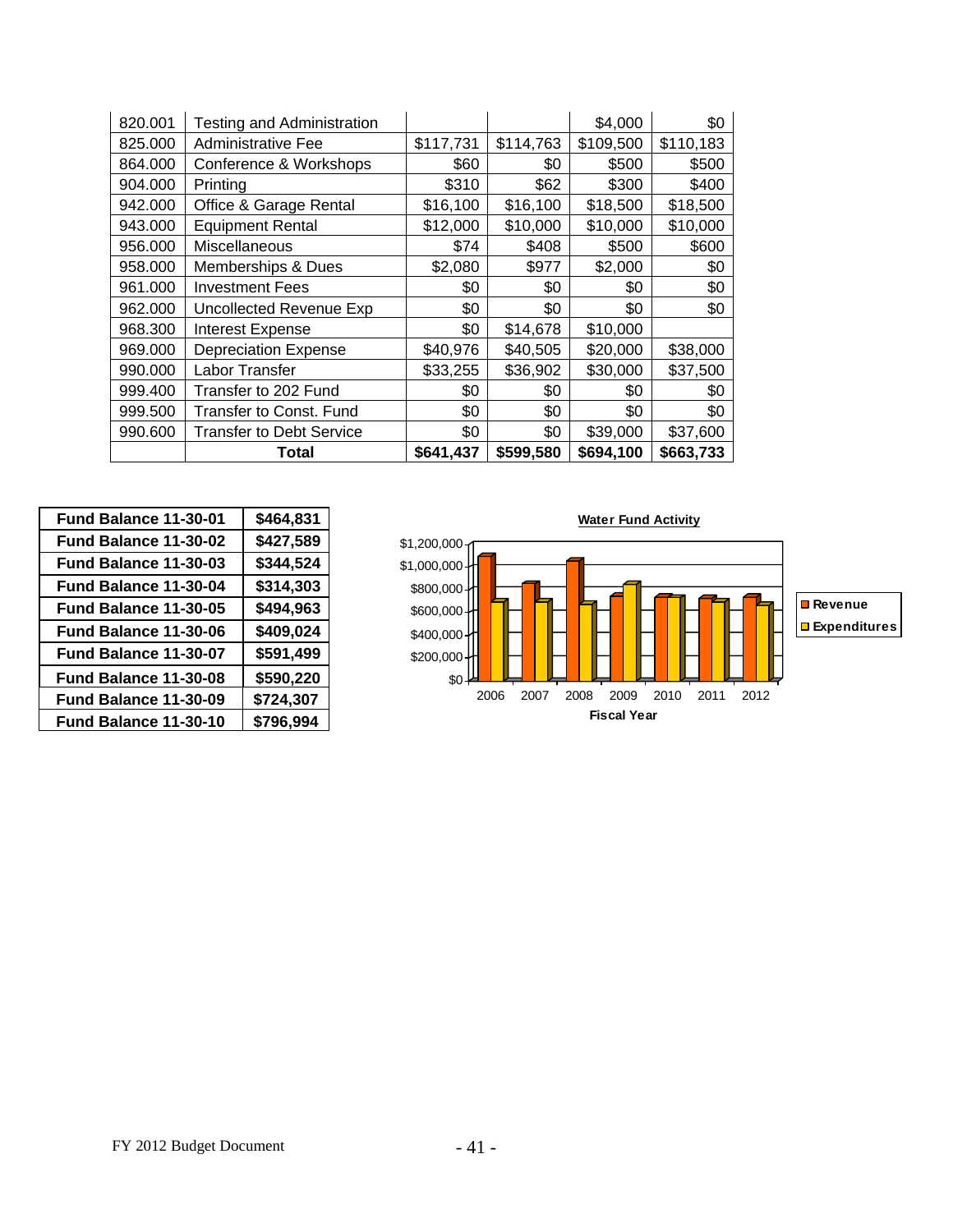## **EQUIPMENT FUND Fund 640**

The Equipment Fund serves as an internal funding mechanism for the purchase, repair and maintenance of City facilities and equipment. Each fund contributes to the Equipment Fund based on the use (i.e., rental) of any truck, backhoe, loader or other equipment during the year. The rates assessed for the use of equipment are based on rates provided by the Michigan Department of Transportation. Any surplus is added to the fund balance that is then used as the source of funding for equipment purchases. The current fleet of city-owned equipment includes several pieces that are in need of replacement and in 2012 the Equipment Fund anticipates the purchase of a plow truck and riding lawn mower with trailer for the DPW.

| Line<br>items | <b>Description</b>         | 2009<br><b>Actual</b> | 2010<br>Actual | 2011<br><b>Budget</b> | 2012     |
|---------------|----------------------------|-----------------------|----------------|-----------------------|----------|
| 665,000       | Interest on Investments    | \$780                 | \$1,921        | \$2,000               | \$1,700  |
| 665.100       | Gain (Loss) on Investments | $-$ \$333             | \$716          | \$0                   | \$0      |
| 676.100       | Major Street Fund          | \$21,778              | \$12,003       | \$20,800              | \$17,000 |
| 676,000       | <b>Local Street Fund</b>   | \$13,695              | \$8,306        | \$15,000              | \$11,950 |
| 676.300       | <b>General Fund</b>        | \$48,166              | \$47,460       | \$38,000              | \$41,000 |
| 676.400       | Water & Sewer Fund         | \$19,000              | \$16,000       | \$14,500              | \$14,000 |
| 679.000       | <b>Insurance Claim</b>     | \$0                   | \$0            | \$0                   | \$0      |
| 680.000       | Sale of Equipment          | \$0                   | \$5,300        | \$1,000               | \$10,000 |
| 694.000       | Miscellaneous Revenue      | \$0                   | \$0            | \$0                   | \$0      |
|               | Total                      | \$103,086             | \$91,706       | \$91,300              | \$95,650 |

#### **FUND 640 – REVENUES**

#### **FUND 640 - EXPENDITURES**

| Line<br>items | <b>Description</b>            | 2009<br>Actual | 2010<br><b>Actual</b> | 2011<br><b>Budget</b> | 2012      |
|---------------|-------------------------------|----------------|-----------------------|-----------------------|-----------|
| 726.000       | Supplies & Materials          | \$9,180        | \$4,812               | \$7,500               | \$7,500   |
| 751.000       | Gas & Oil                     | \$11,145       | \$15,221              | \$20,000              | \$22,200  |
| 825.000       | <b>Administrative Fee</b>     | \$15,399       | \$9,411               | \$13,000              | \$14,347  |
| 936.000       | Equipment Repair & Maint.     | \$28,778       | \$9,141               | \$12,000              | \$15,000  |
| 961.000       | <b>Investment Fees</b>        | \$0            | \$0                   | \$0                   | \$0       |
| 969.000       | Depreciation                  | \$15,106       | \$9,498               | \$17,500              | \$3,700   |
| 985.000       | <b>Equipment Purchases</b>    | \$0            | \$1,025               | \$0                   | \$155,000 |
| 990.000       | Labor Transfer                | \$13,722       | \$16,908              | \$18,000              | \$28,000  |
| 990.300       | <b>General Fund Reimburse</b> | \$0            | \$0                   | \$0                   | \$0       |
|               | Total                         | \$93,330       | \$66,017              | \$88,000              | \$245,747 |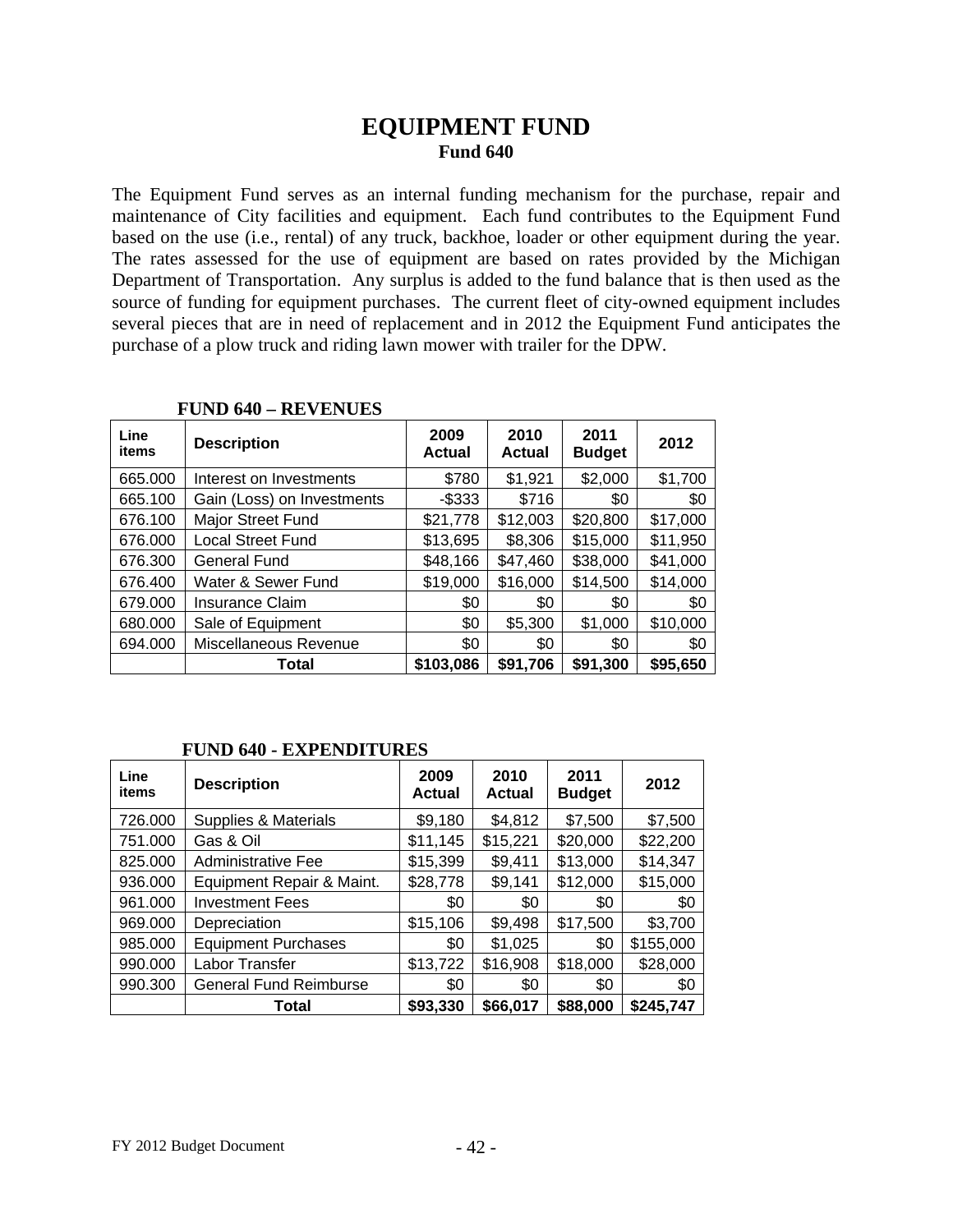| Fund Balance 11-30-01 | \$215,936 |
|-----------------------|-----------|
| Fund Balance 11-30-02 | \$314,732 |
| Fund Balance 11-30-03 | \$349,956 |
| Fund Balance 11-30-04 | \$345,643 |
| Fund Balance 11-30-05 | \$227,560 |
| Fund Balance 11-30-06 | \$220,908 |
| Fund Balance 11-30-07 | \$224,966 |
| Fund Balance 11-30-08 | \$222,003 |
| Fund Balance 11-30-09 | \$283,363 |
| Fund Balance 11-30-10 | \$318,809 |

**Equipment Fund – Fund Balance Amounts**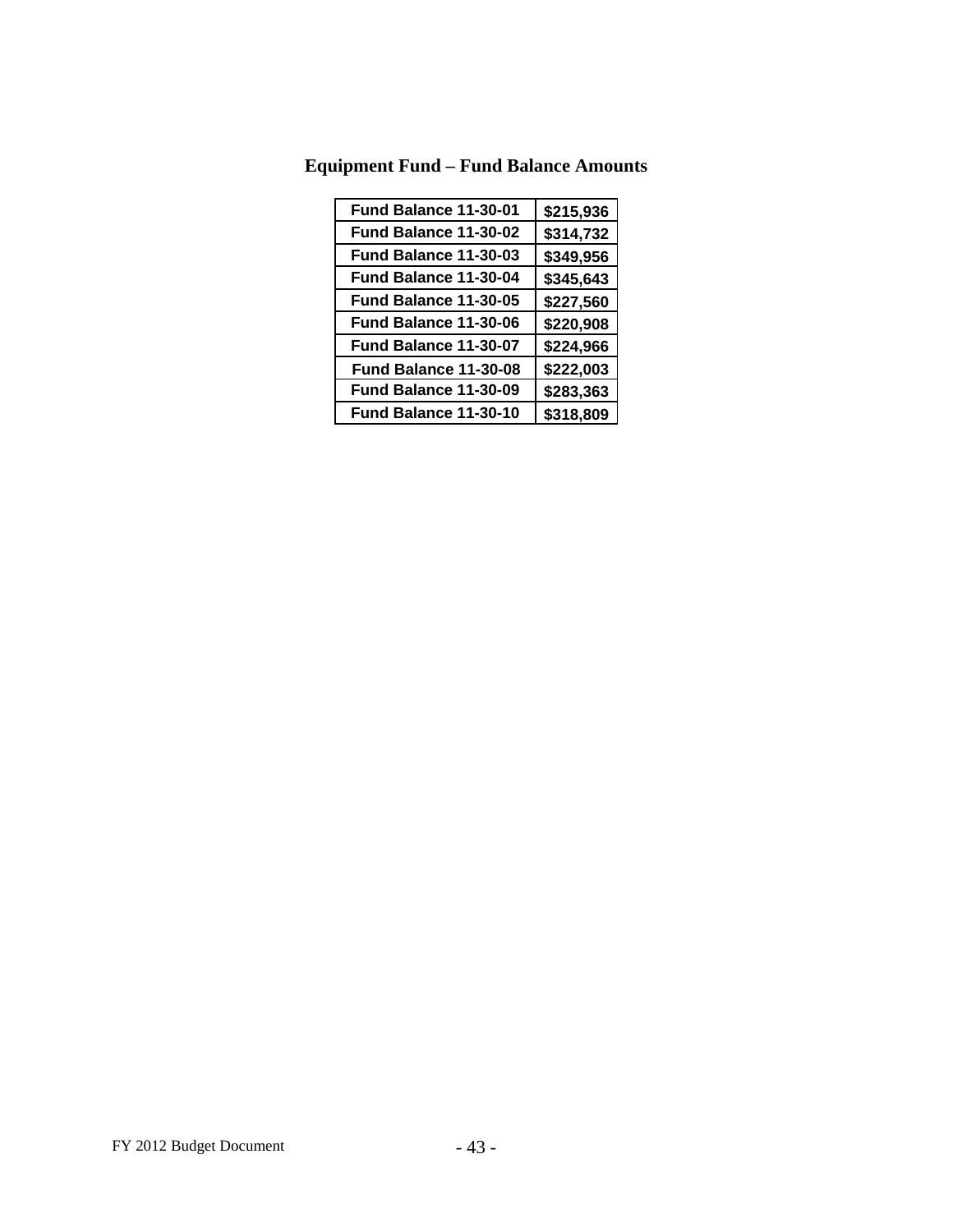# **Five Year Capital Improvement Plan**

Since 2003 the city has prepared a five year Capital Improvement Plan (CIP). The CIP has been updated annually to show the anticipated projects and equipment purchases that will be made in the coming years. The impact of capital assets on the operating budget can be burdensome and by updating this plan as part of the annual budget, the City Council and staff can anticipate these expenditures and therefore budget accordingly. It is important for the City to understand that capital assets need to be maintained and evaluated on a regular basis to avoid large equipment/maintenance expenditures. The CIP details the specific expenditures and the source of funding as part of the capital financing plan. Only equipment and capital improvements greater than \$5,000 are included. The CIP is for planning purposes only; the City Council has the option of adding, deleting, or revising the plan as they choose during the fiscal year.

|                                        | <b>Estimated</b> |                                   | <b>Fiscal</b><br>Year |
|----------------------------------------|------------------|-----------------------------------|-----------------------|
| <b>Project/Equipment</b>               | Cost             | <b>Source of Funding</b>          |                       |
| <b>FY 2011</b>                         |                  |                                   |                       |
| Glenside Reconstruct - Phase III: Eng. | \$100,000        | Major Streets/Sewer Fund          | 2011                  |
| <b>Streetscape Maintenance</b>         | \$30,000         | Downtown Development Auth.        | 2011                  |
| <b>Police Cruiser</b>                  | \$25,000         | <b>General Fund</b>               | 2011                  |
| <b>Resurface Tennis Courts</b>         | \$30,000         | <b>General Fund</b>               | 2011                  |
| Pick-Up Truck Replacement Str.         | \$20,000         | <b>Equipment Fund</b>             | 2011                  |
| 2011 Subtotal                          | \$205,000        |                                   |                       |
|                                        |                  |                                   |                       |
| FY 2012                                |                  |                                   |                       |
| Glenside Reconstruct - Phase III       | \$400,000        | <b>General Fund/Major Streets</b> | 2012                  |
| <b>Police Cruiser</b>                  | \$20,000         | <b>General Fund</b>               | 2012                  |
| Park Improvements                      | \$20,000         | <b>General Fund</b>               | 2012                  |
| Sidewalk - Norton Avenue               | \$50,000         | Downtown Development Auth.        | 2012                  |
| Plow/Salt Truck                        | \$135,000        | <b>Equipment Fund</b>             | 2012                  |
| 2012 Subtotal                          | \$625,000        |                                   |                       |
|                                        |                  |                                   |                       |
| FY 2013                                |                  |                                   |                       |
| <b>Police Cruiser</b>                  | \$25,000         | <b>General Fund</b>               | 2013                  |
| Sidewalk - Norton Avenue               | \$50,000         | Downtown Development Auth.        | 2013                  |
| Downtown Parking Improvements          | \$200,000        | Downtown Development Auth.        | 2013                  |
| 2013 Subtotal                          | \$275,000        |                                   |                       |
|                                        |                  |                                   |                       |
| <b>FY 2014</b>                         |                  |                                   |                       |
| Park Improvements                      | mn nc¢           | General Fund                      | 2014                  |

#### **FIVE YEAR CAPITAL IMPROVEMENT PLAN (CIP)**

| <b>FY 2014</b>                       |          |                                    |
|--------------------------------------|----------|------------------------------------|
| Park Improvements                    | \$20,000 | 2014<br>General Fund               |
| Park Development                     | \$40,000 | 2014<br>Downtown Development Auth. |
| <b>Community Center Improvements</b> | \$20,000 | 2014<br>General Fund               |
| 2014 Subtotal                        | \$80,000 |                                    |

| <b>TOTAL CIP PLAN</b> | \$1.185.000 |
|-----------------------|-------------|
|                       |             |

 $FY$  2012 Budget Document  $-44 -$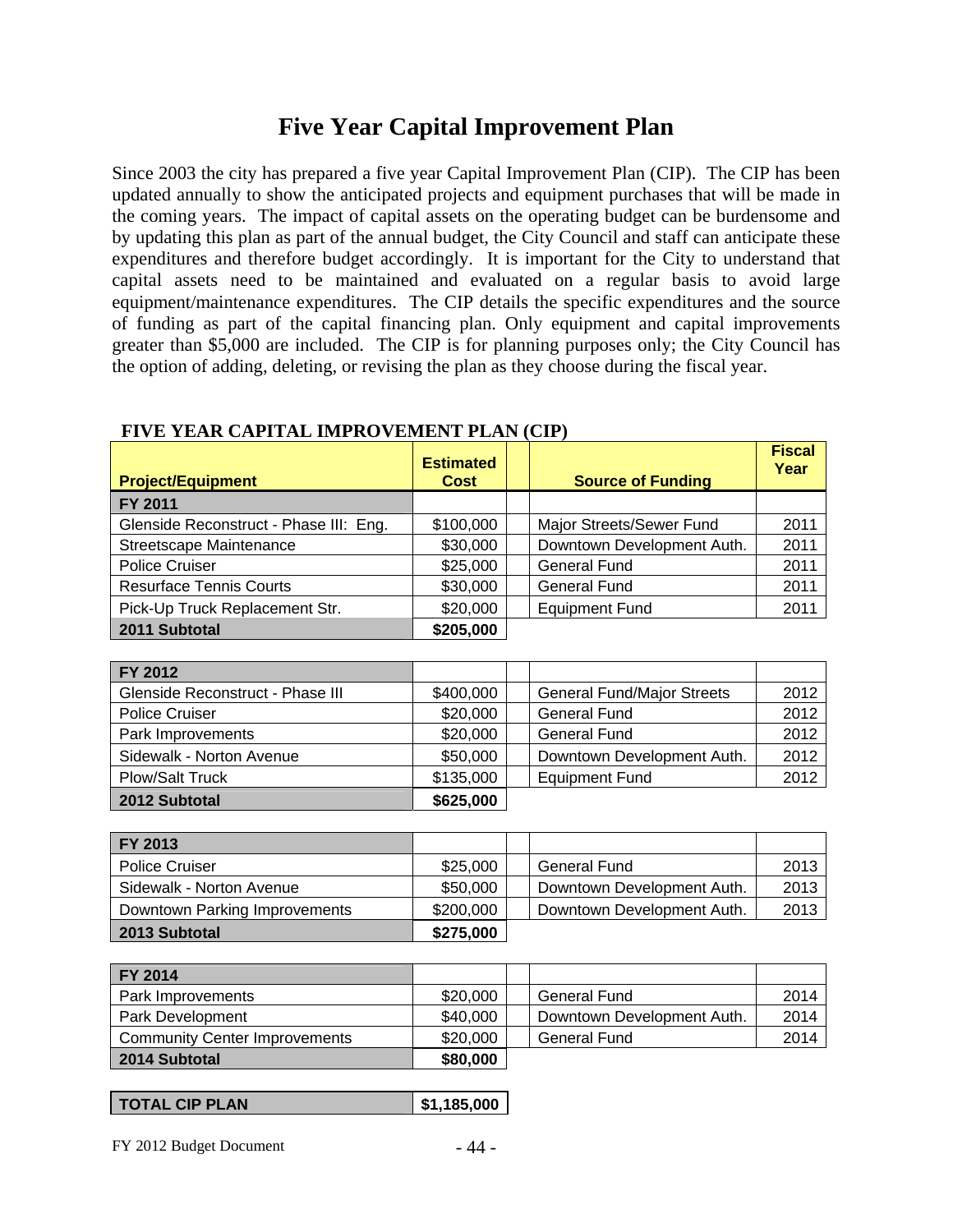

# APPENDIX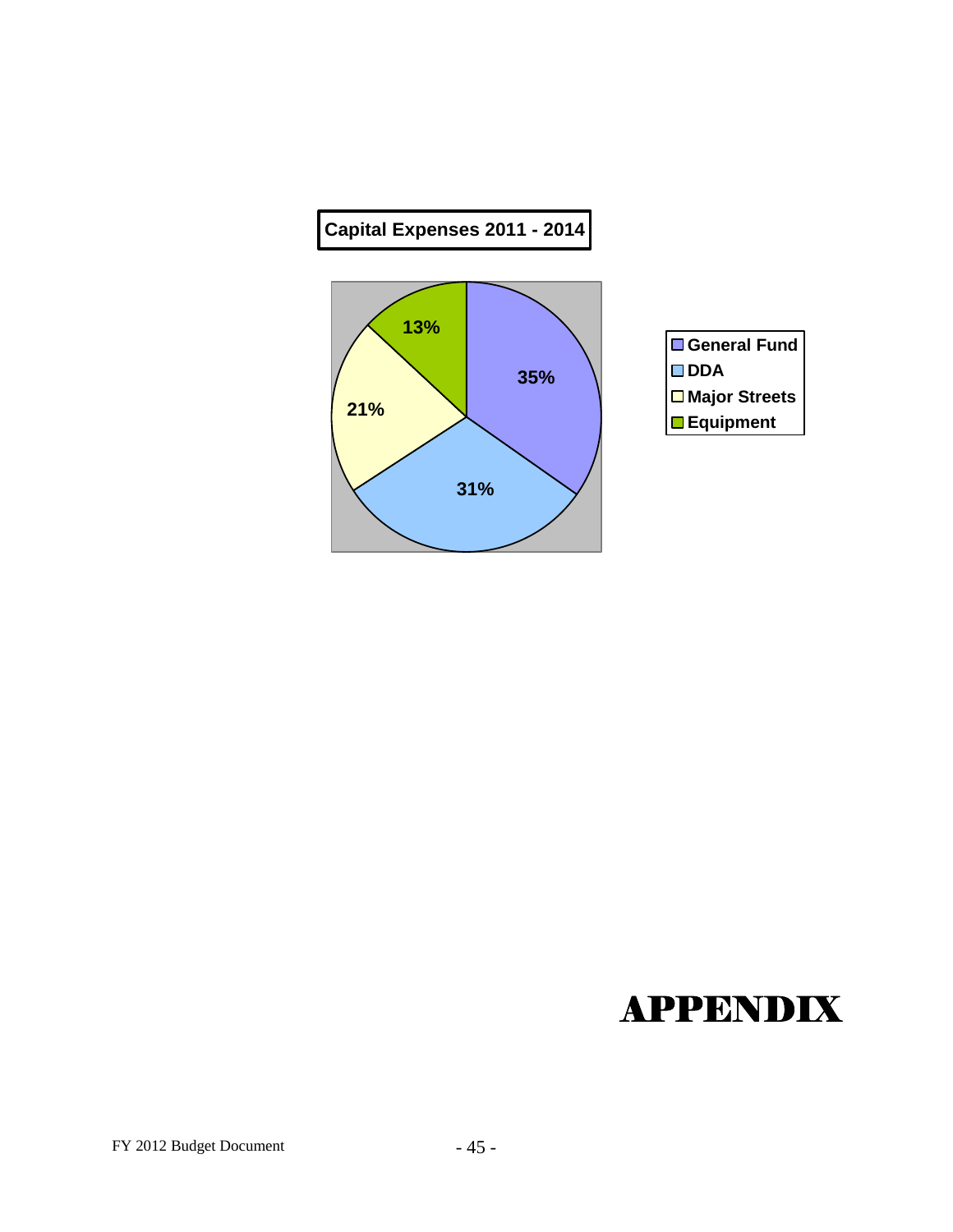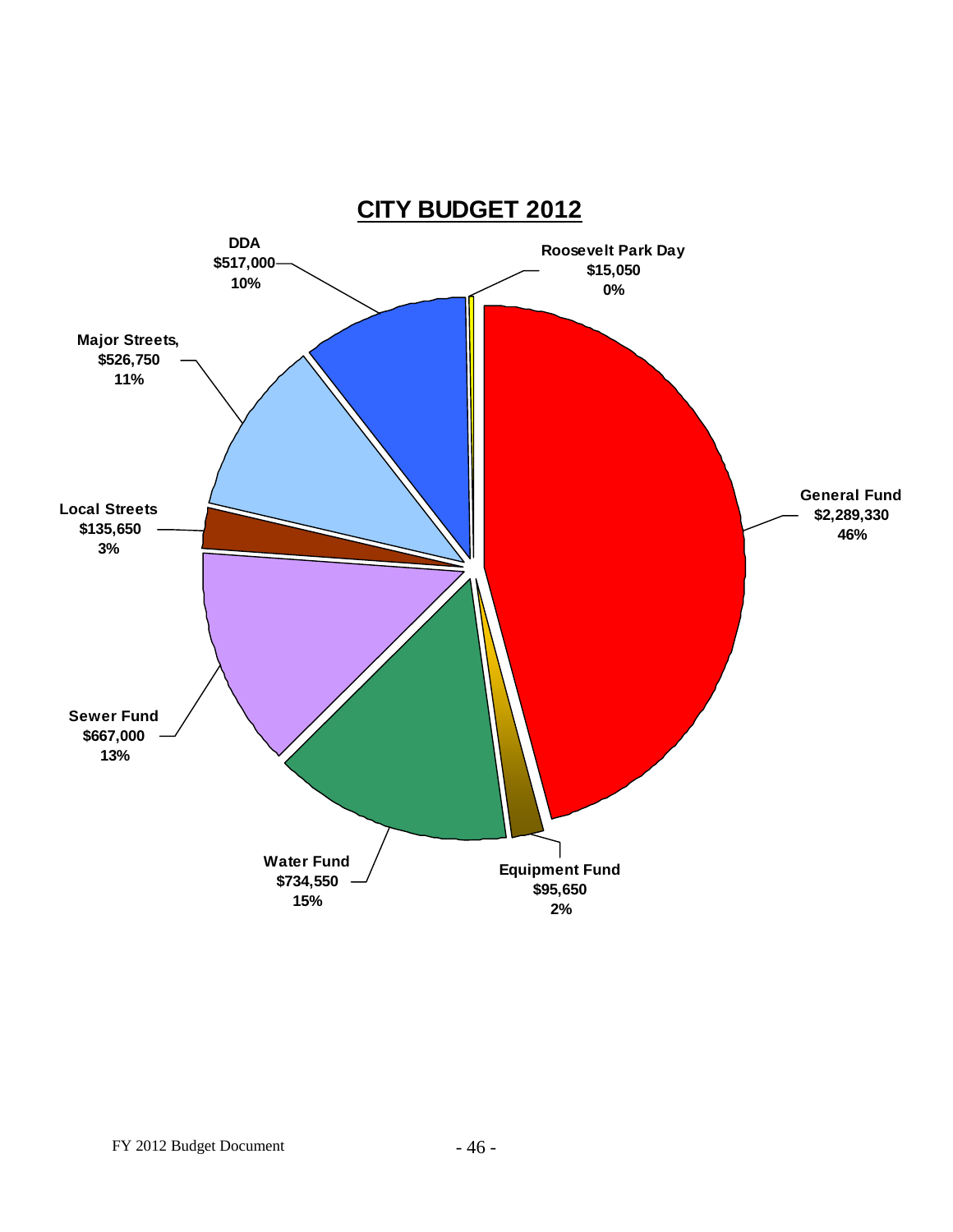